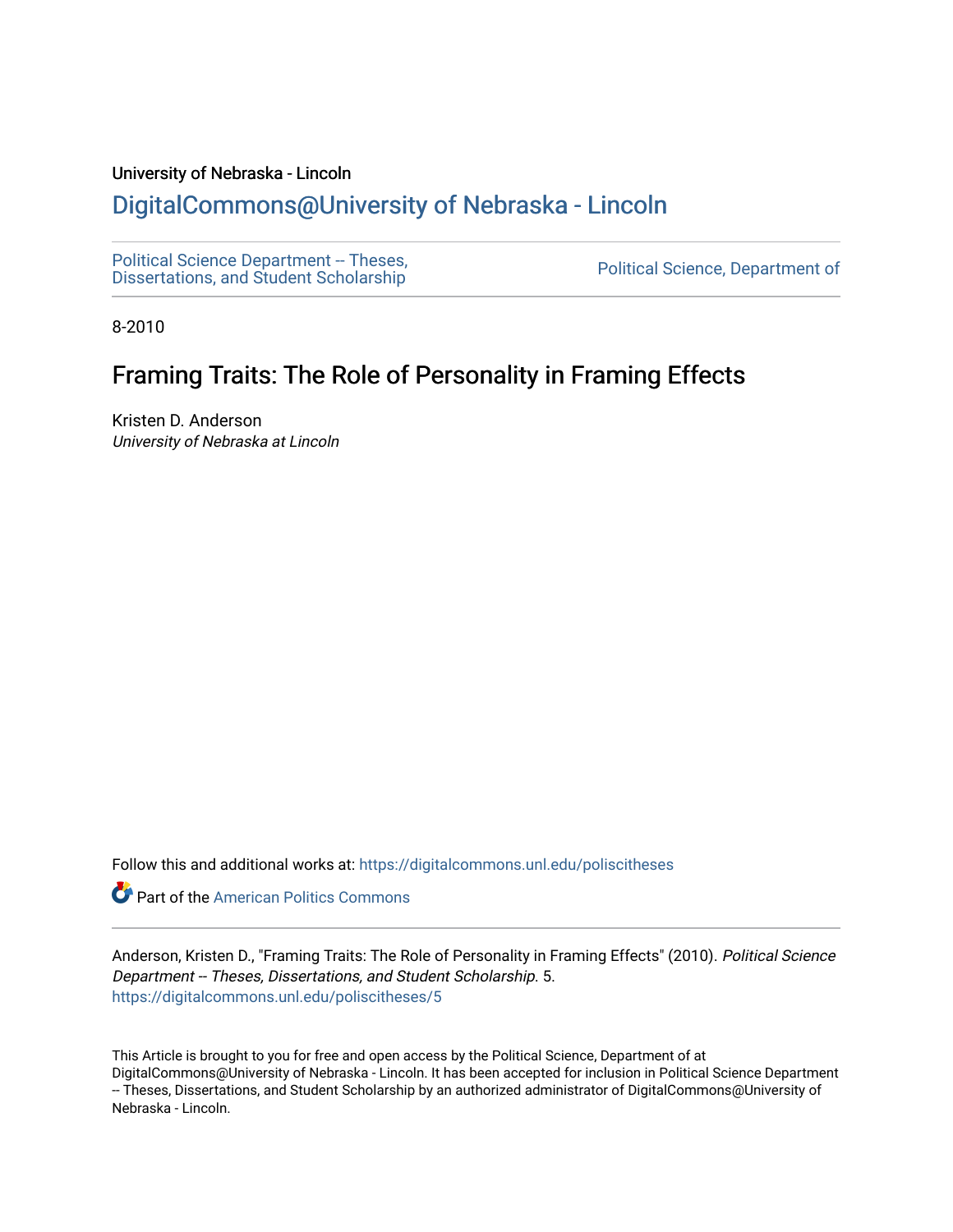## FRAMING TRAITS:

## THE ROLE OF PERSONALITY IN FRAMING EFFECTS

by

Kristen Diane Anderson

## A THESIS

Presented to the Faculty of

The Graduate College at the University of Nebraska In Partial Fulfillments of Requirements For the Degree of Master of Arts

Major: Political Science

Under the Supervision of Professor Michael Wagner

Lincoln, Nebraska

August 2010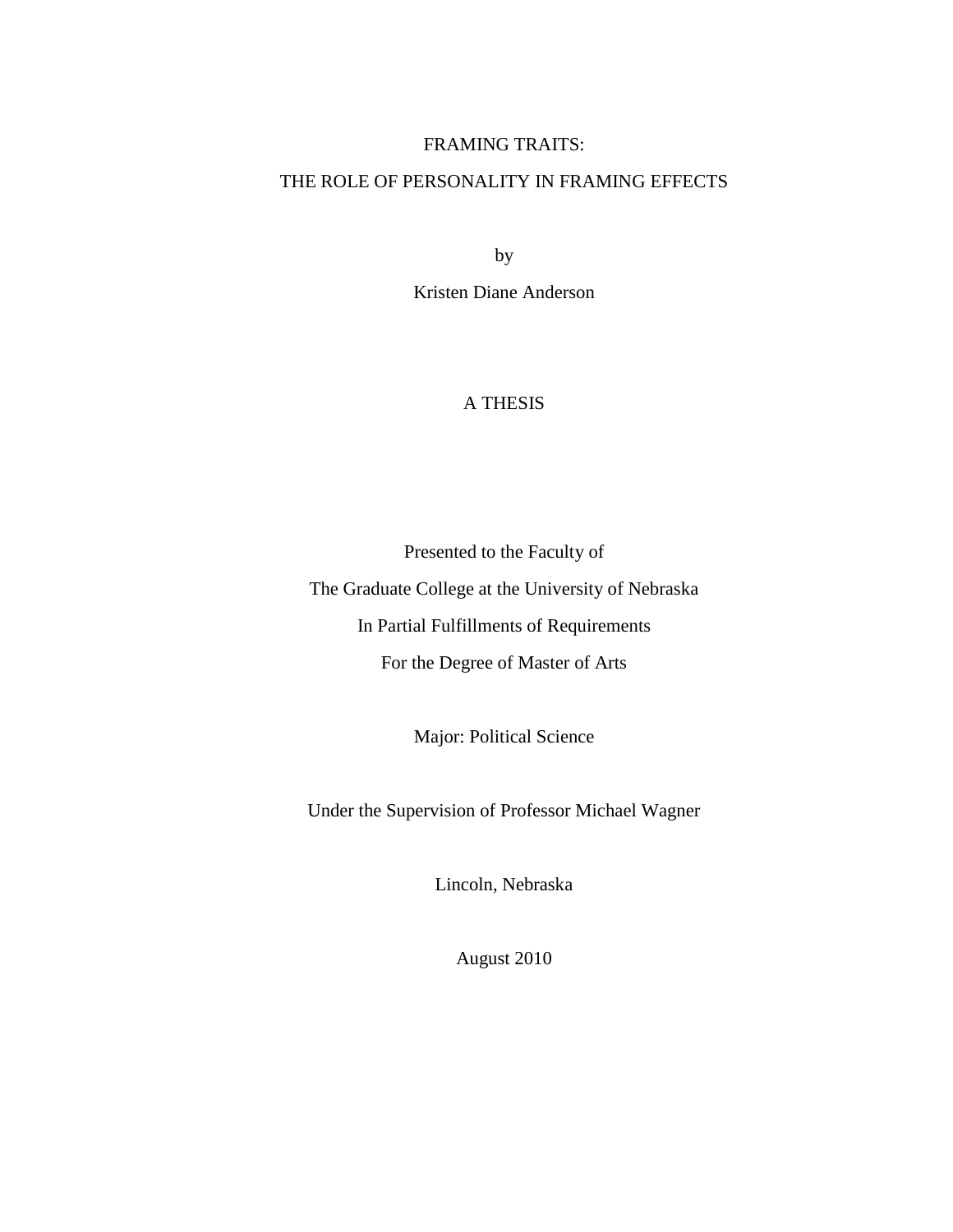## FRAMING TRAITS: THE ROLE OF PERSONALITY IN FRAMING EFFECTS Kristen Diane Anderson, M.A. University of Nebraska, 2010

Adviser: Michael W. Wagner

The processing of messages in the political world is often a function of the frames in which the information is embedded (e.g. Druckman 2001; 2007; Gamson 1989; Iyengar 1991; Jacoby 2001; Nelson, Clawson, and Oxley 1997). These frames have the ability to alter preferences based on how people process information. Research on frames has neglected how an individual"s personality creates the ability to resist or accept the various frames found in political communications. The question at hand is whether framing effects vary based on personality traits and typologies, or if people universally succumb to them when controlling for factors such as knowledge and core value dispositions (see Zaller 1992; Chong and Druckman 2007). The study uses the Big Five Inventory and Prospect Theory from the Minnesota Twin Study in the attempt to understand how personality affects preference change based on framing. Findings show agreeableness to be the only factor to affect preference changes between prospect theory"s loss and gain frames. In addition, personality traits are not found to affect the choice of a risky or sure option in gain and loss frames. However, conclusions indicate the possibility of personality causing variation in preference changes due to framing effects once political rhetoric is entered into the equation.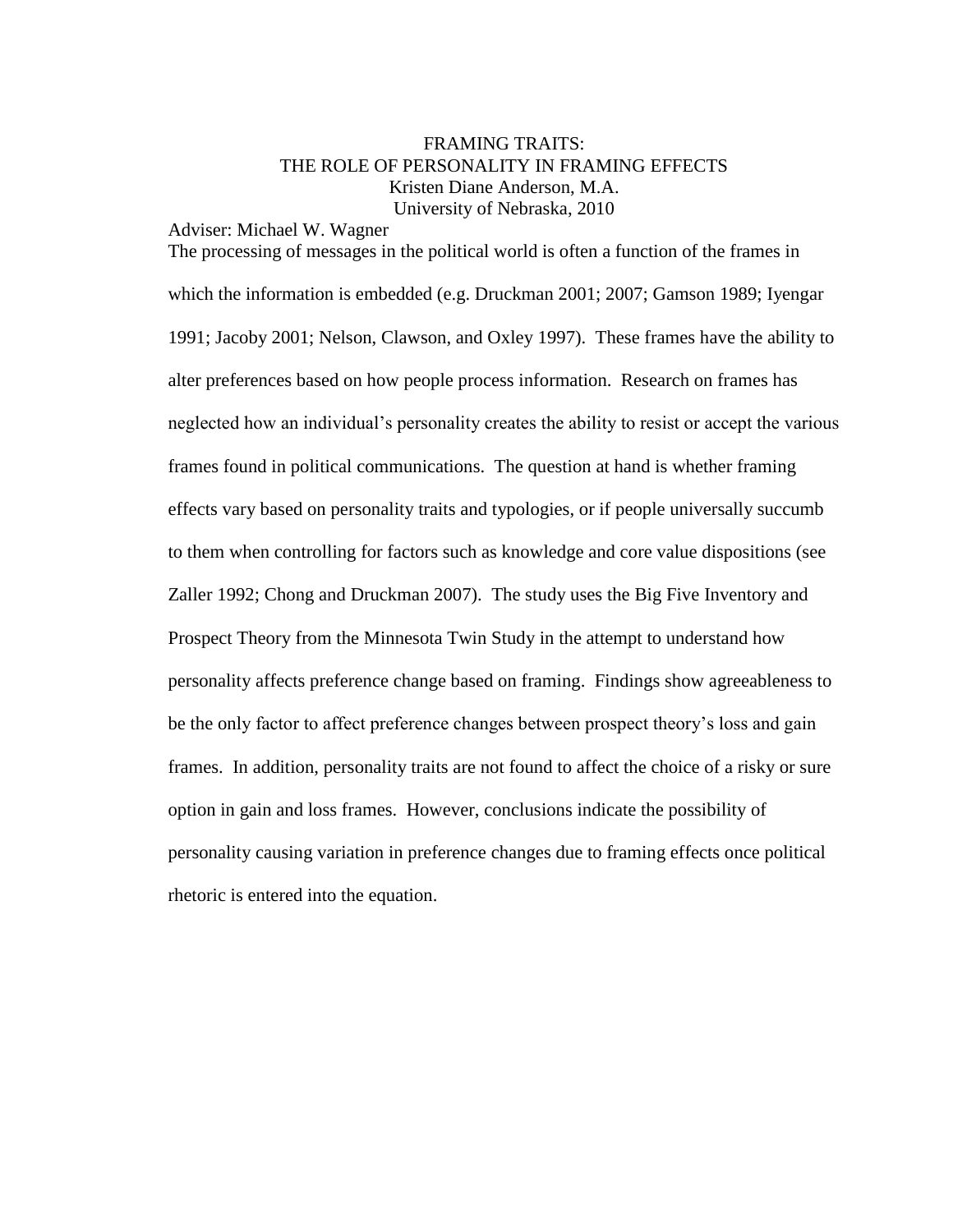Dedicated to all who believed in me even when I didn"t believe in myself. I will never forget you.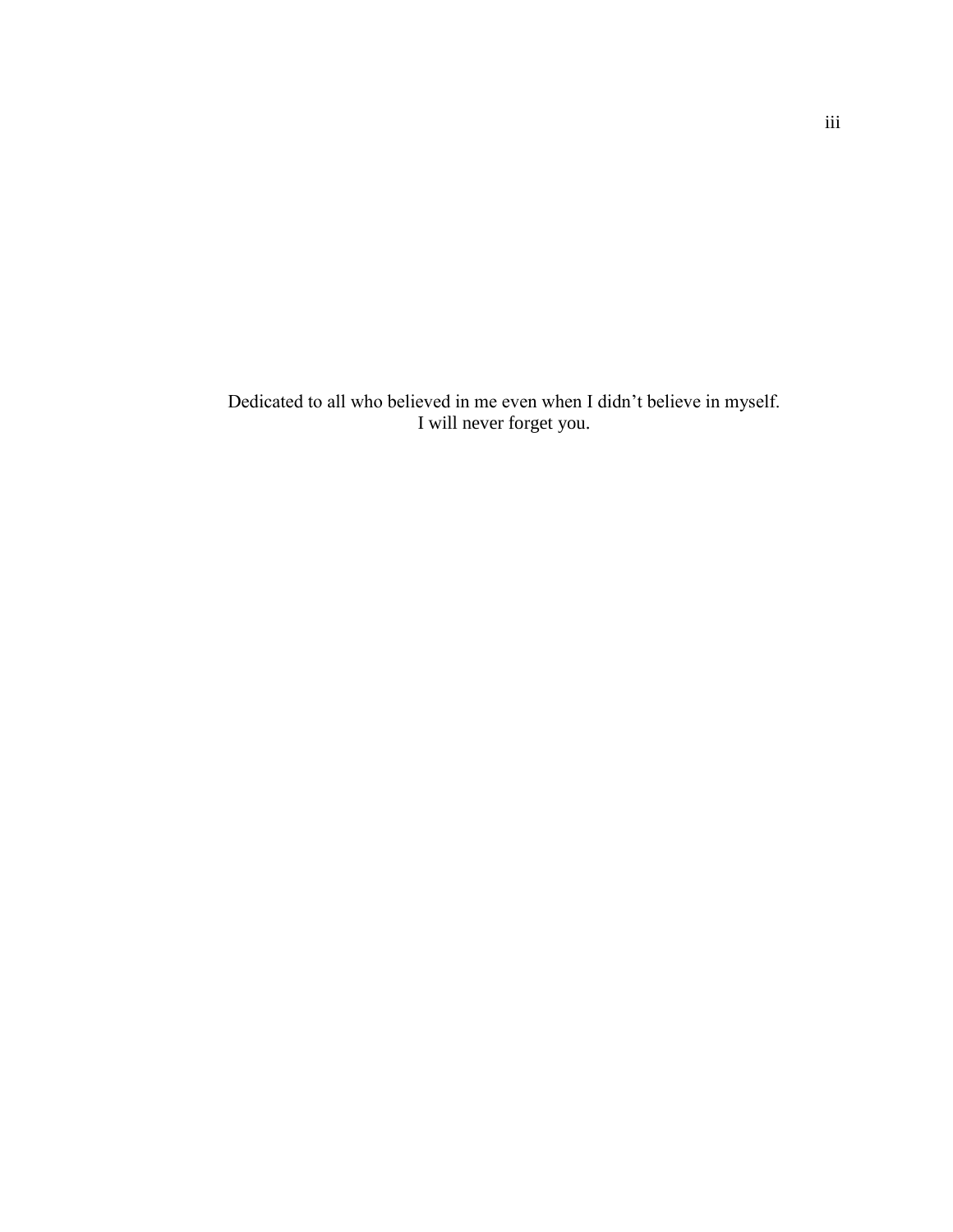## Acknowledgments

Like all other academic works, I would never be able to do this without those who came first. I must place deep found thanks to my advisor, Professor Michael Wagner for taking me through a journey that would prove to be challenging and rewarding at the same time. I also would like to thank Professor Dona-Gene Mitchell for her help in the progression of a new research agenda.

I must also take the time to thank fellow graduate students who suffered my never ending questions. There will always be a special place in my heart for Amanda Balzer, Carly Jacobs, and Michael Gruszczynski. Not only are they wonderful colleagues but true friends.

There is always a special thanks to the family and this should be no different. Most parents would have given up on their children long before mine did. I can never demonstrate the thanks I have for my parents, Holly Burns, Bill Anderson, Linda Pettit, and Reed Burns. I have done more than challenge you, but you stayed with me and pushed me to where only ya"ll knew I could go. And just as they have pushed me to go further, I would not be this far if it was not for my undergraduate professors, Dr. Gayle Berardi, Dr. Colette Carter, Dr. Mark Gose, and Dr. Becki Scola.

Last, I would like to thank my husband and children who have endured my absence and crankiness throughout the whole process. Ken, you have been my everything and I appreciate how much you have done to keep our family in clean clothes and fed and happy. More importantly, you have supported me more than I ever expected. Riley and Levi, you will not remember this time when you get older, but your psychologist bill shall prove the effect it has had on you. I love you.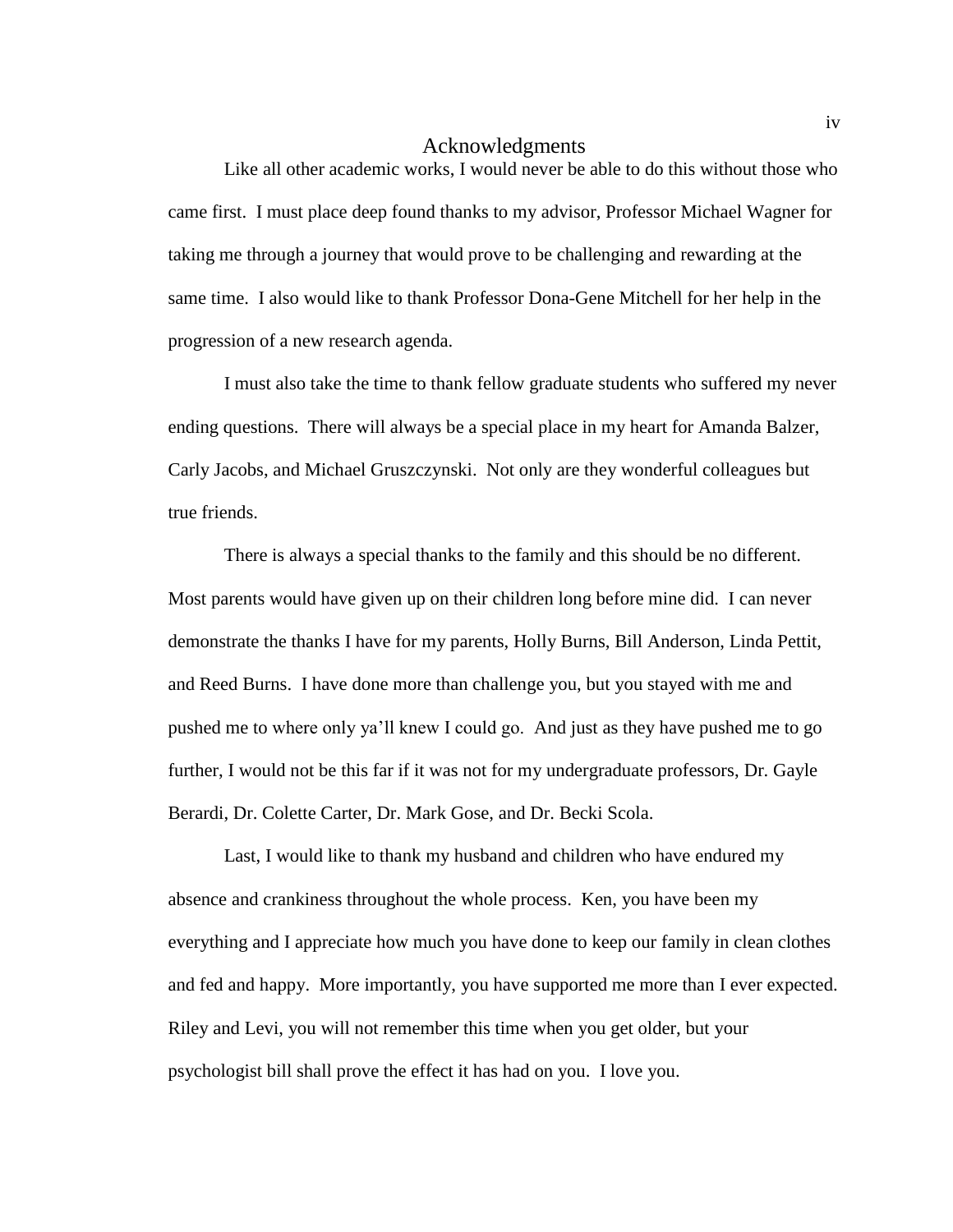The processing of messages in the political world is often a function of the frames in which the information is embedded (e.g. Druckman 2001; 2007; Gamson 1989; Iyengar 1991; Jacoby 2001; Nelson, Clawson, and Oxley 1997). These frames have the ability to alter preferences based on how people process information. Research on frames has neglected how an individual"s personality creates the ability to resist or accept the various frames found in political communication.

Framing effects have drawn relevancy from prospect theory proposed by Kahneman and Tversky (1989), the psychological model proposes the occurrence of a preference change stemming from the content being framed as a gain or a loss. However the inability to come to harmonious understanding of framing effects has plagued social science research, including political psychology and political communication (see, Druckman 2007a). People such as Zaller (1992) and Bartels (2003) argue that framing effects are not as consequential as others believe them to be because people do not actually hold consistent preferences. Druckman (2001c; 2004) questions some of the findings based on equivalency frames arguing that the context of the political arena is so rich with content differences. The methods employing these, such as prospect theory, have less significant results than studies utilizing emphasis or issue frames. Others have attempted to look at mediating and moderating effects that would help to explain inconsistencies in findings (e.g. Slothuus 2008). One area not explored in the framing literature involves the differences within the individual: his/her personality. Recently political science researchers are bringing up the importance of the five factor model of personality and its potential direct and indirect effects on political attitudes and behavior (e.g. Mondak et al. 2010; Gerber et al. 2010; Mondak and Halperin 2008; Mondak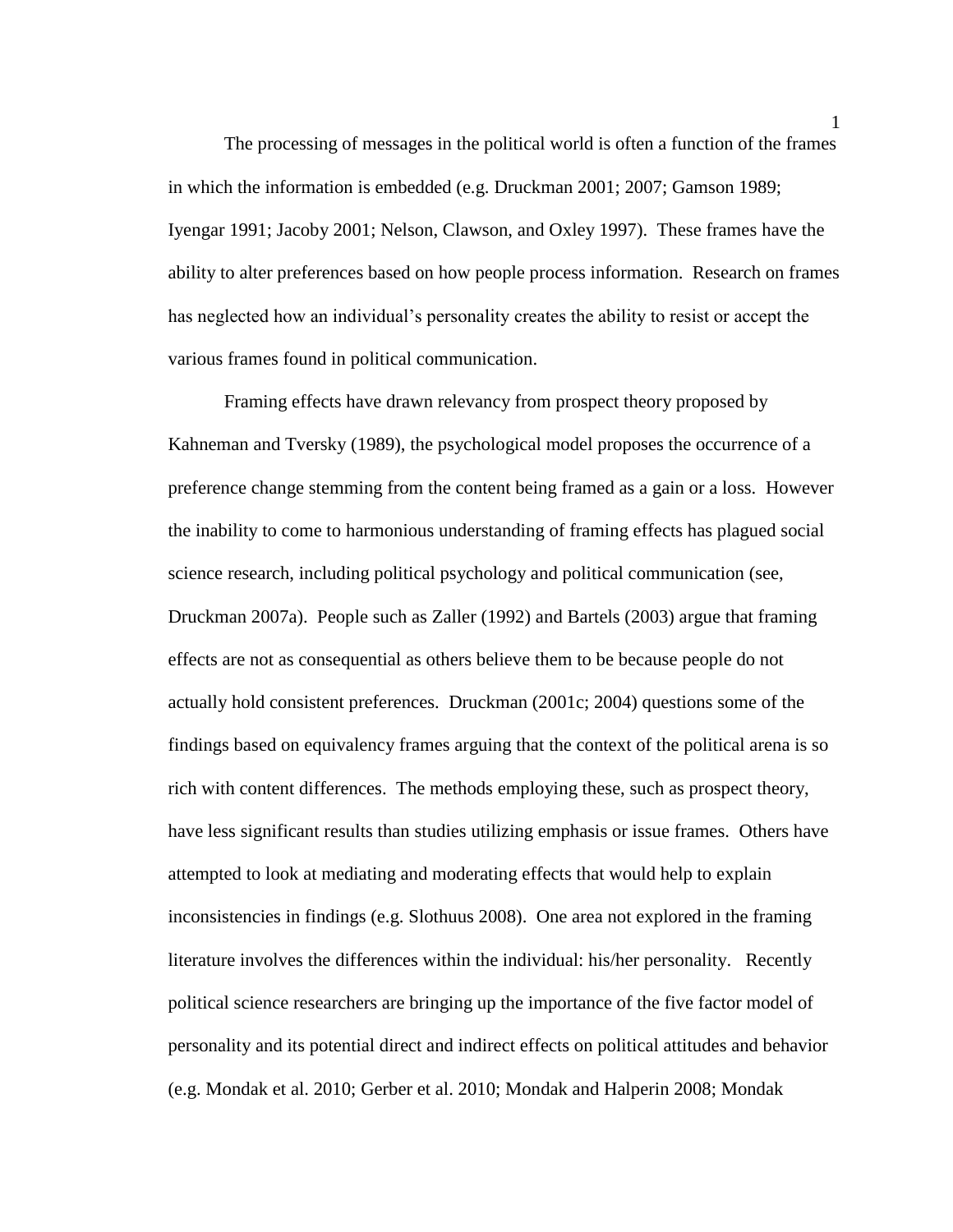forthcoming). The question at hand is whether framing effects vary based on personality traits and typologies, or if people universally succumb to them when controlling for factors such as knowledge and core value dispositions (see Zaller 1992; Chong and Druckman 2007).

The following thesis looks into whether personality affects people's resistance to frames, or the ability of a person to maintain the same preference regardless of how a situation is worded. The study uses the Big Five Inventory and Prospect Theory from the Minnesota Twin Study in an attempt to understand how individual differences result in framing effects. Prior to the findings, current research on frames is reviewed and the argument of why certain personality factors, specifically the five factor model and personality typology, may result in a person succumbing to or resisting frames is developed. Finally, conclusions are discussed and implications for further research are explored.

#### Frames

Framing research in political science has many roots in prospect theory. Kahneman and Tversky (1979; Tversky and Kahneman 1981; 1986) offer prospect theory as an answer to the critique of utility theory and rationality, stating when faced with a decision dealing with risk, people are not rational actors. People given two equivalent problems with a different frame will alter their preference because "changes of perspective often reverse the relative apparent size of objects and the relative desirability of options" (Tversky and Kahneman 1981, 453). Most often, these frames are characterized as placing the problem in a positive/gain context or a negative/loss context framework.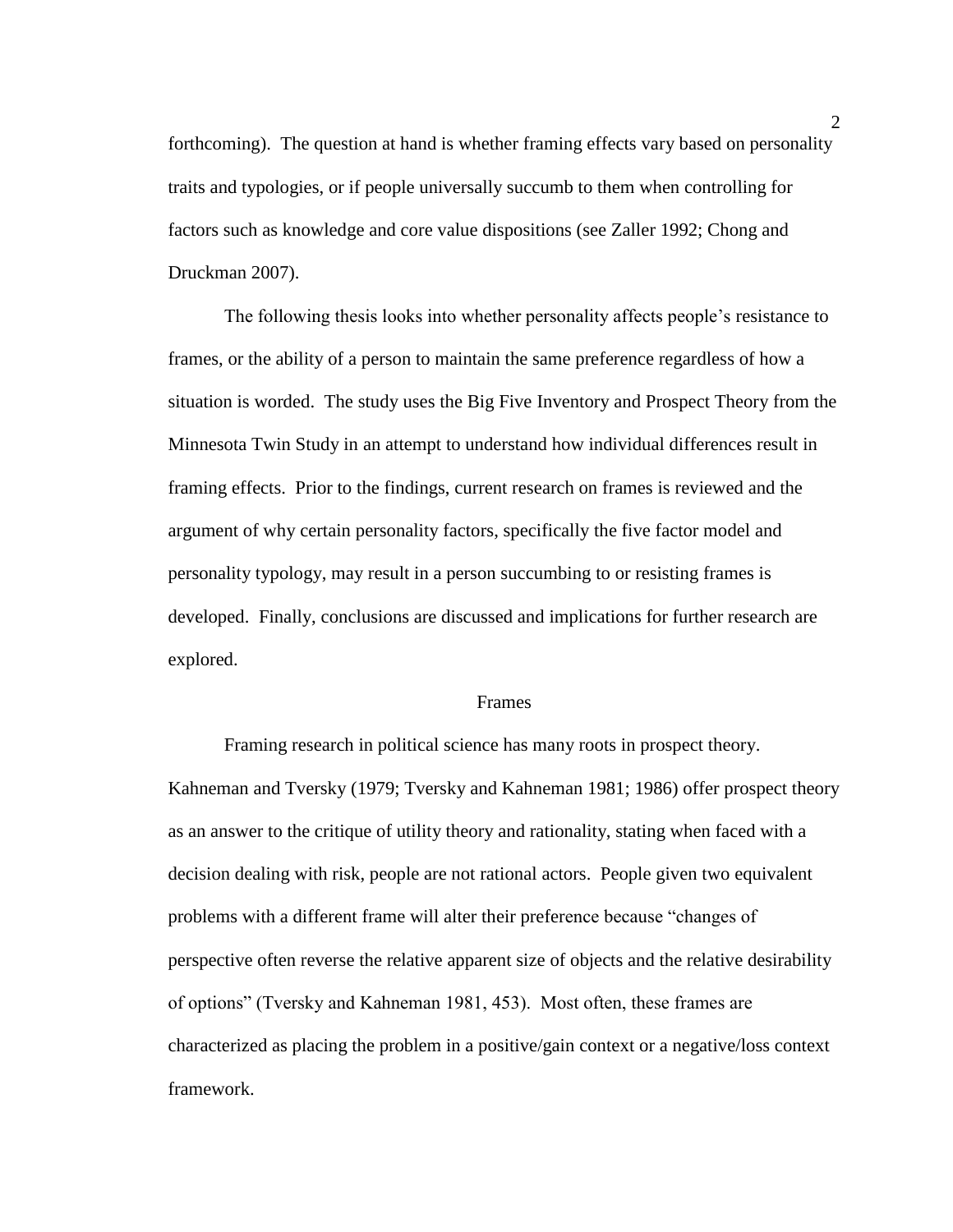

Figure 1. S-Curve of Prospect Theory Adapted from Tversky and Kahnamen (1981, 454).

Prospect theory works on the principle that people evaluate the information they are given from a neutral baseline with the value of the decision being either as positive or negative (Tversky and Kahneman 1981). The S-shaped value function proposed by the work of Tversky and Kahneman depicts the relative increase in gains from the neutral point is more gradual than the losses. Figure 1 depicts Prospect Theory"s S-curve. Therefore, problems framed as negative or in terms of losses have more of a negative impact on the outcome value than the same problem in a positive or gain frame. For instance, a problem that says you may lose \$10 dollars has more of a detrimental effect to the person"s decision outcome than a problem that says you may gain \$10. In addition, the nature of the S-shaped curve means that as the values get farther away from neutral, their relative impact is less. For instance, a problem that changes the value from \$5 to \$10 has more of an impact on someone's final decision than moving from \$100 to \$105 (Kahneman and Tversky 1979; Tversky and Kahneman 1981; 1986).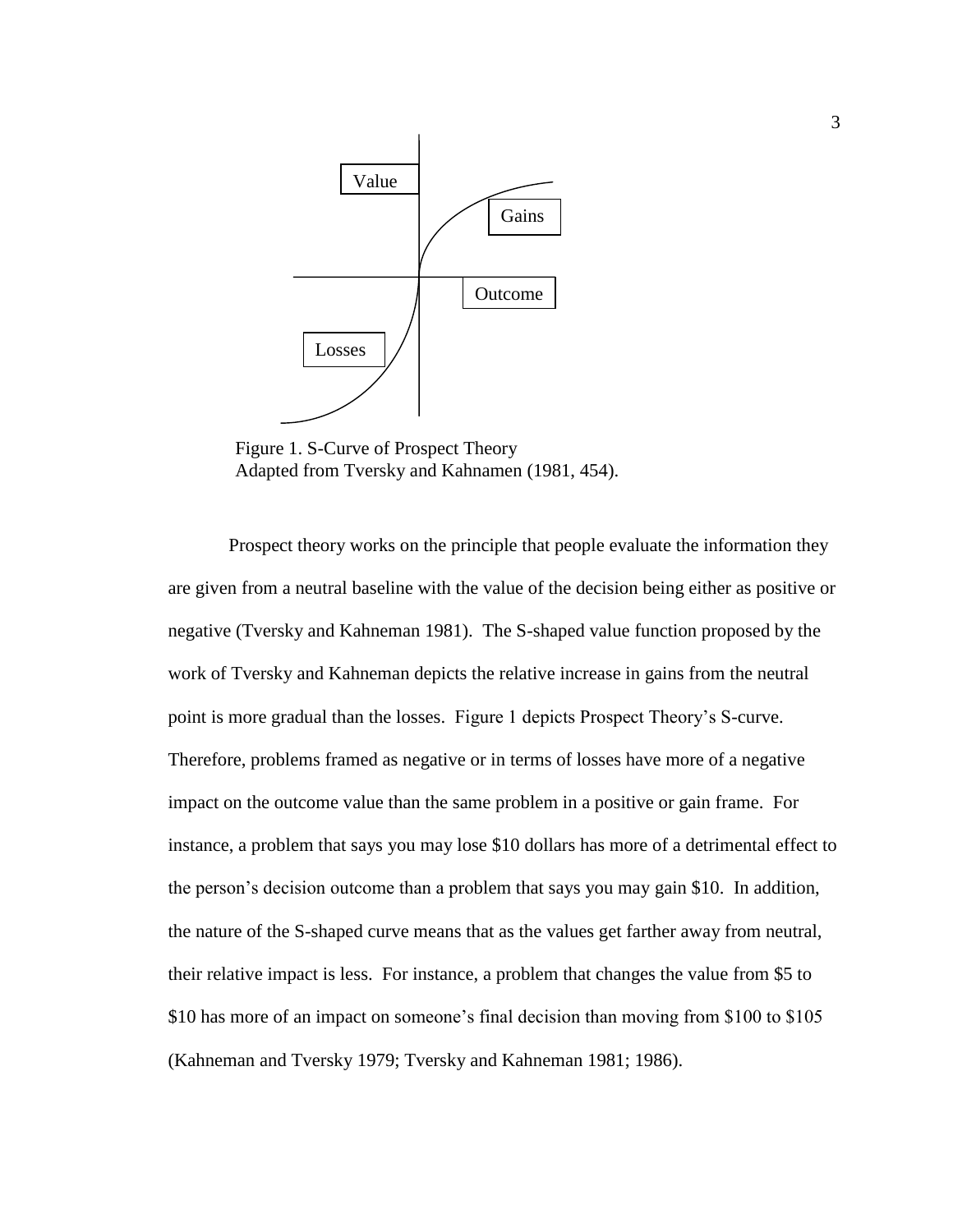Based on the value curve, people are more likely to choose a risk aversion choice under a gain frame and make a risky choice under the loss frame and people put more weight on low probabilities and less weight on those probabilities that are moderate or high (Tversky and Kahneman 1981). One of the more broadly used problems of Tversky and Kahneman (1981) involves participants making a decision between two programs to combat a disease. Half of the participants were given the following options and asked which program they would prefer:

Program A is adopted, 200 people will be saved.

Program B is adopted, there is 1/3 probability that 600 people will be saved, and 2/3 probability that no people will be saved.

Out of the people that receive this set of programs, 72 percent chose Program A and 28 percent chose Program B. The difference between the two conditions in which the programs are laid out is whether the solutions are equated with positive or negative results. The above program options are discussed in terms of how many people"s lives would be saved. The other half of the sample was given the same program options, but the frame is in terms of how many people are going to die. The second group was asked to make a preference based on the following two programs.

Program C is adopted 400 people will die.

Program D is adopted, there is a 1/3 probability that nobody will die, and 2/3 probability that 600 people will die.

For this second condition, 22 percent chose Program C and 78 percent chose Program D. Although Program A and C are equivalent and B and D are the same, the majority chose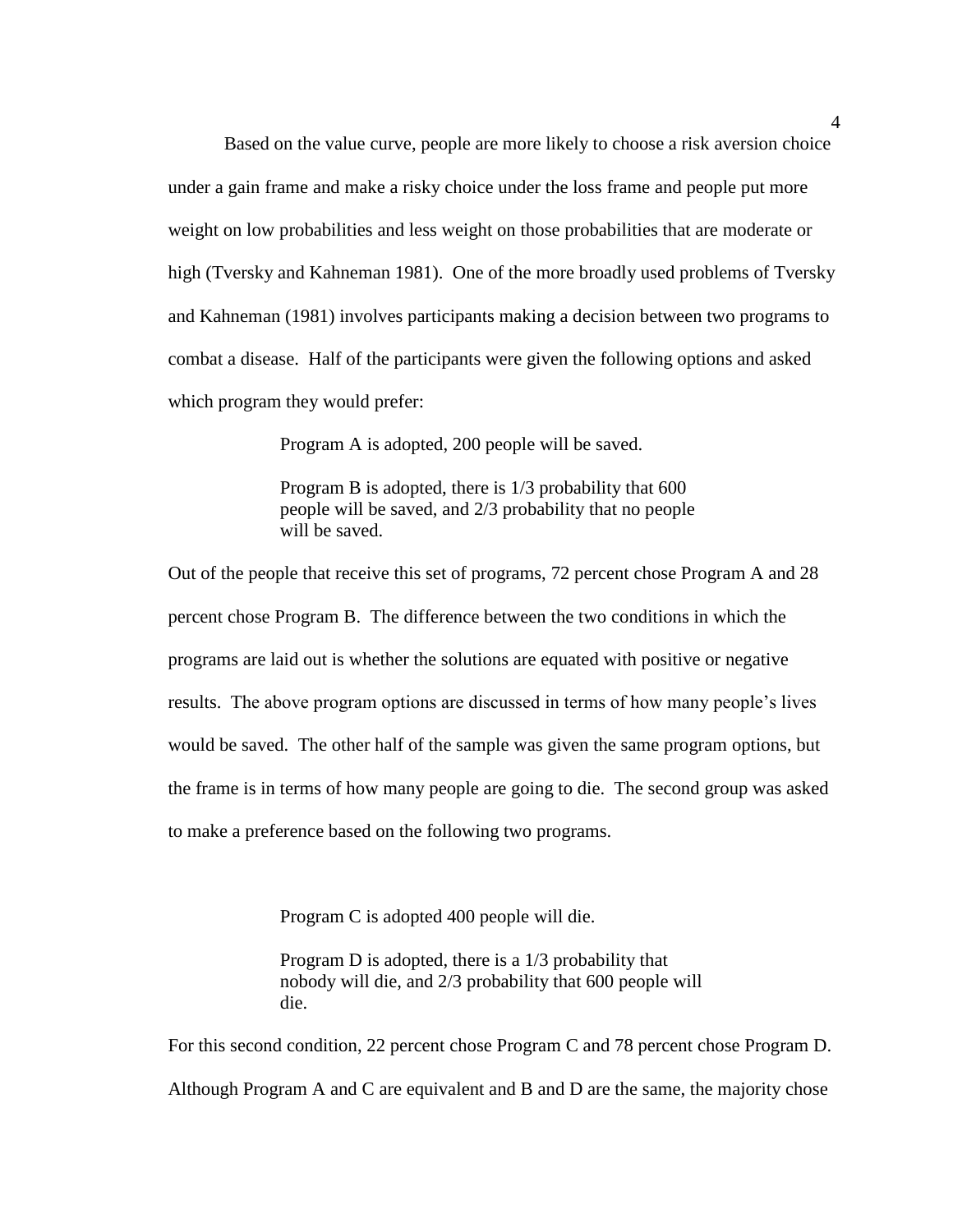program A in the gain frame and D in the loss frame. Tversky and Kahneman (1981) argue that this change in policy preference, going from risk aversion in the gain frame to risk seeking in the loss frame is due to the S-shaped value curve discussed above.

The risky choice frame from prospect theory has been used to depict the equivalency frame in research where separate conditions have as little content differences as possible (Druckman 2001c; Druckman and McDermott 2008). In addition, prospect theory"s argument that people are not rational and wording effects alter preferences in an irrational way has been demonstrated in framing research (e.g. Druckman2004; Iyengar 1991; Nelson, Oxley and Clawson 1997). Although prospect theory lacks the contextual factors often regarded as necessary when studying framing (Druckman 2001c), it allows us to strictly look at how wording induces people to change their preferences in a way that is not questioned by compounding factors, such as previous beliefs that are inevitable when studying politics. By taking away all contextual factors and looking at how simply redefining a problem through a different set of words, it makes it possible to look at the raw effects and whether or not individuals differ or if framing effects are more universal. Framing in political science takes the notion from prospect theory that words alter a person"s perspective changes, and ultimately changing their preferences.

A frame connects, by constructing perceptions of reality, the individual and the social world (Gamson 1989; Edelman 1993; Nelson, Oxley and Clawson 1997). In an attempt to bring definitions from research on framing to a cumulative understanding, Entman (1993, 52) argues that the composition of a frame defines problems, diagnoses causes, makes moral judgments, and suggests remedies. Edelman"s (1993, 232) characterization of the social world being a "kaleidoscope of potential realities,"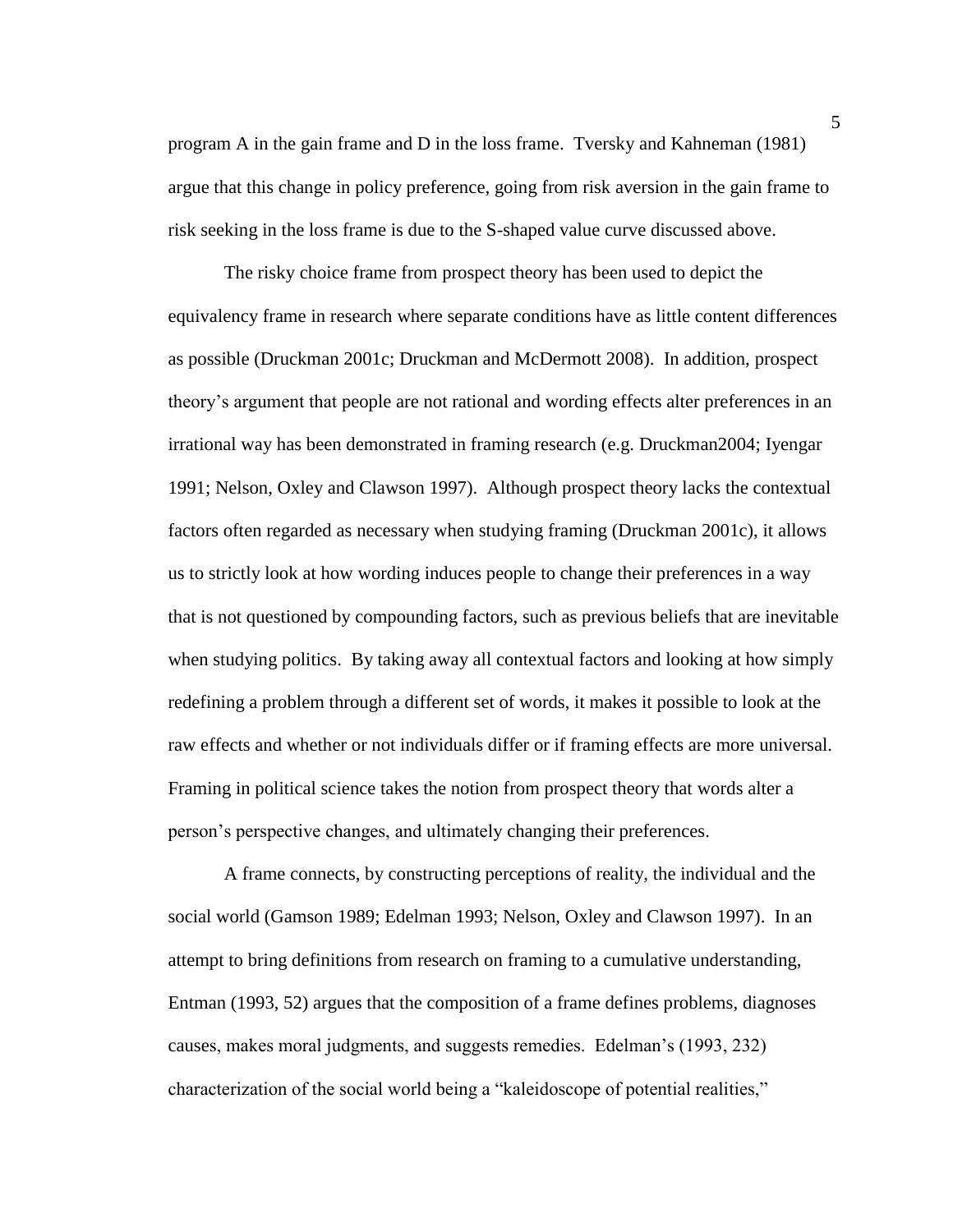emphasizes how the composition of a frame creates an interaction between a message and perception. Preferences are based on how one views the world. Therefore, each time the message alters the perception of the political world a different preference is potentially constructed from the context portrayed in the frame. Large effects of opinion change have been found as a result of exposure to frames (e.g. Iyengar 1991; Nelson, Clawson and Oxley 1997).

Although others have identified frames in a different light (Iyengar 1991; Levin, Johnson, and Gaeth 1998), two types of frames are generally discussed in the social science literature. These two types include "emphasis" framing where there is significant differences in what is in a frame (see Druckman 2001b) and "equivalency" frames where there are minimal differences between frames (see Druckman 2001a). Prospect theory by Tversky and Kahneman (1981; 1987; Kahneman and Tversky 1979; 1986; Quattrone and Tversky 1988) is often included in the equivalency frame category given that the choices are offered as logically equivalent (Druckman 2004). Emphasis framing, on the other hand, uses two arguments that highlight a different constructs to induce a preference change. The classic example of emphasis framing comes from the experiment by Nelson, Oxley, and Clawson (1997) where people were more likely to approve of a Ku Klux Klan rally when it was framed as a first amendment right and less likely to support the rally if they were exposed to the issue within a social order frame.

Several models emphasize the structure of how people"s preferences are organized into cognitive connections between different concepts (e.g. Kellstedt 2005). The initial preference is referenced by the expectancy value model where the attitude is the summation of each attribute. These individual attributes hold either a positive or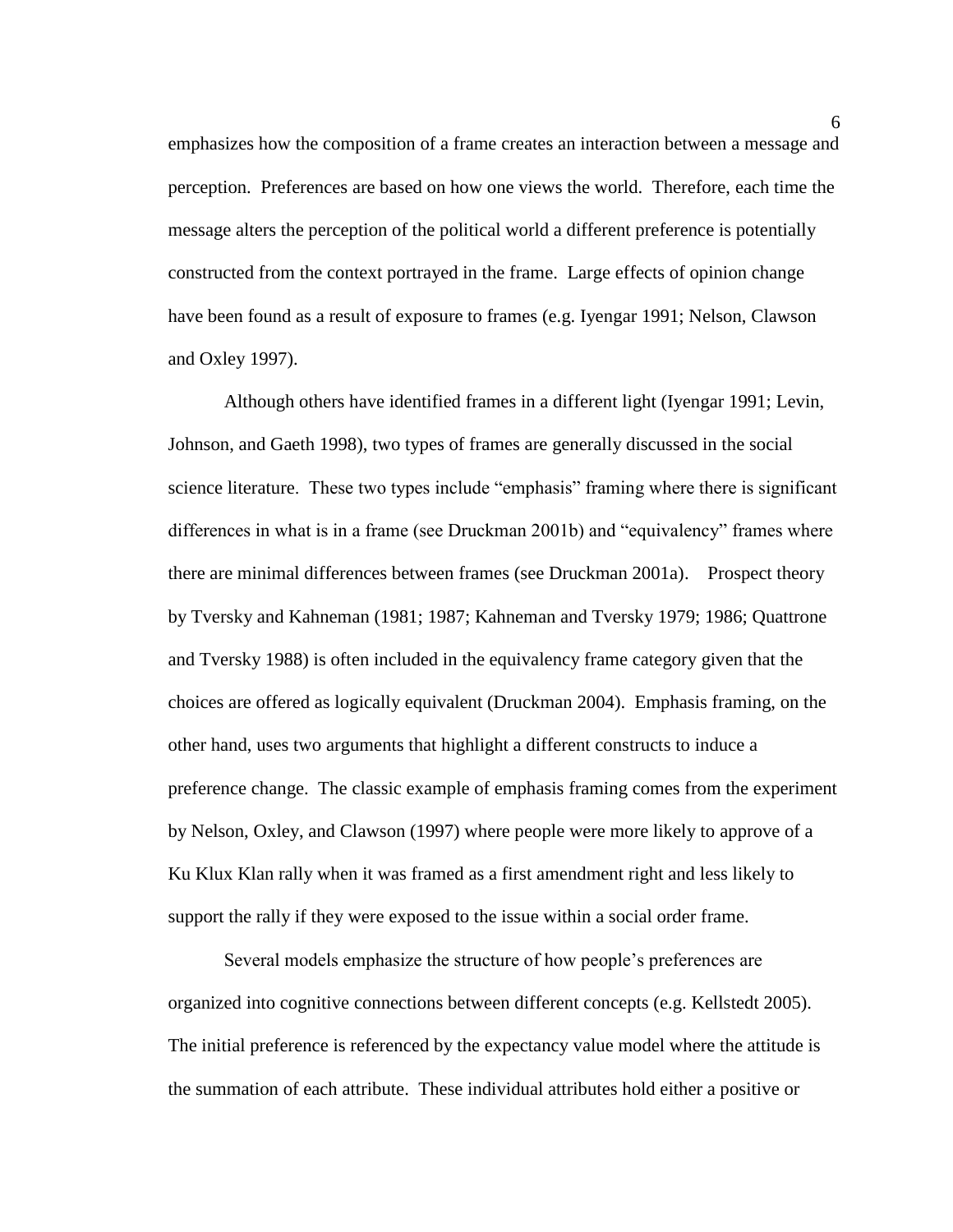negative connotation and has a specific level of importance that corresponds with the salient issue (e.g. Ajzen and Fishbein 1980; Nelson, Oxley and Clawson 1997). Therefore, where a person stands on an issue is dependent on both what attributes are connected to the issue and how much emphasis is placed on each. These preexisting cognitive structures create the baseline in which people then assess the options they have. It is important not to forget that Tversky and Kahneman (1981, 453) state that the decision is "controlled partly by the formulation of the problem and partly by the norms, habits, and personal characteristics of the decision-maker." Understanding how these aspects of a person, held within his/her personality shape how one interacts with frames. Personality traits may induce someone to be more inclined to accept what one hears while others might make them more critical.

How that cognitive structure is reorganized by way of information is the framing effect. Zaller (1992; Zaller and Feldman 1992) argues that frames increase accessibility of an issue dimension. The frame merely highlights one cognitive path that had previously been in the dark based on the political context at the time. Others argue that the effect is due to a change in the rank order of the values associated with the preference (Nelson, Oxley and Clawson 1997; Druckman, forthcoming; Chong and Druckman 2007) through the interaction with the substantial content found within the message (Jacoby 2000). These two models differ in the extent of change in the structure of the preference. Zaller (1992) believes a frame only calls up information while Nelson and colleagues offer an explanation that calls for an actual change in opinion by way of the information given. In either case, the way a person has organized the cognitive pathways is dependent on how he/she sees the world which is dependent on his/her personality.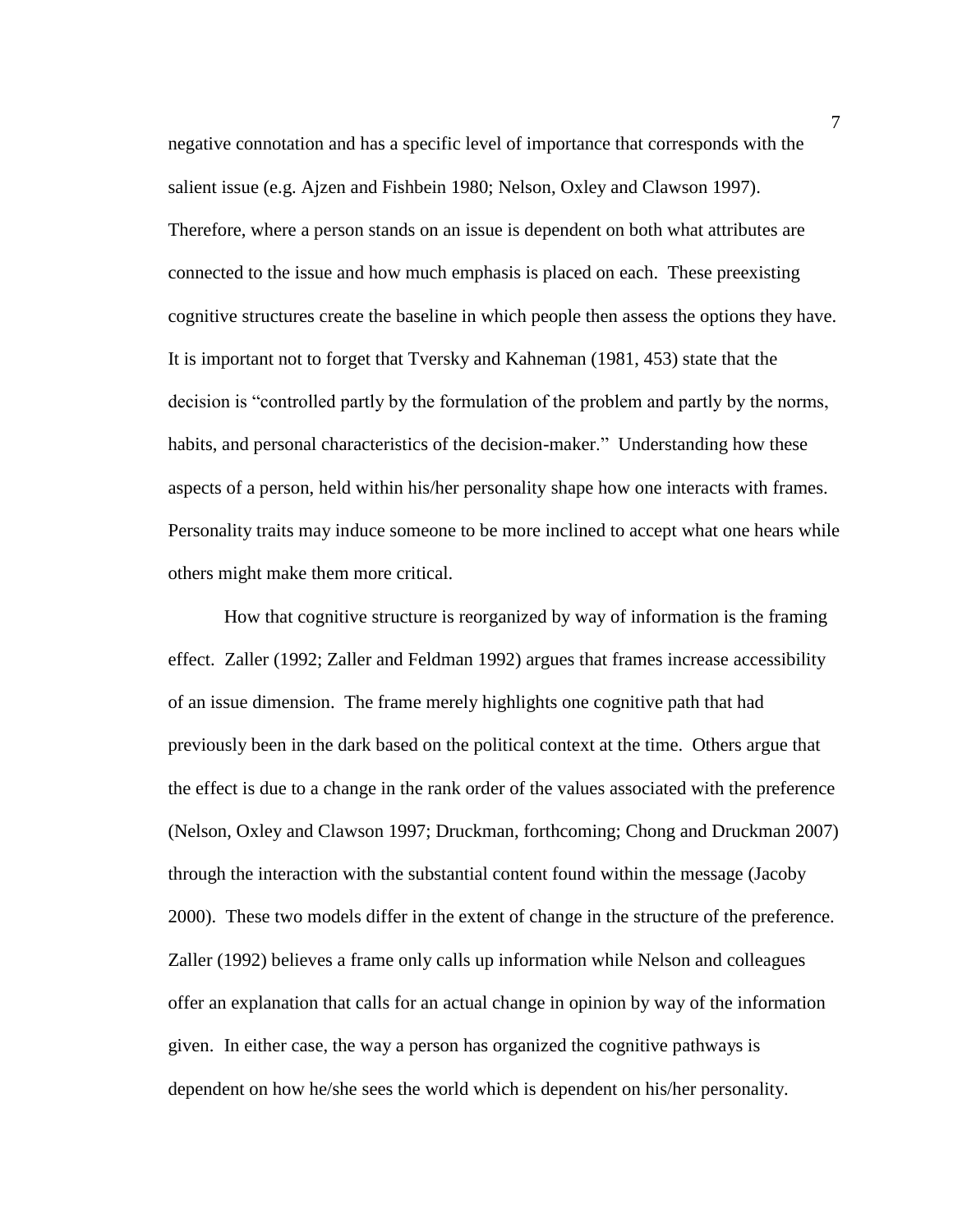Frames must have a communicator and a receiver. Research has demonstrated the effectiveness of frames arising from elites and politicians (Jacoby 2000; Nelson, Oxley, and Clawson 1997; Druckman, forthcoming; Wagner 2010), interest groups (Gerrity 2010; Terkildsen, Schnell, and Ling 1998), the media (Iyengar 1991; Kellstedt 2005), and the public (Entman 2003; Druckman and Nelson 2003). However, there is a lot of differences in what aspects of the receiver result in framing effects. Research has shown that high political knowledge does not mediate the framing effect (e.g. Druckman 2004), while others argue that sophistication does mediate the influential power of frames (Cobb and Kuklinski 1997). Iyengar (1991) and Cobb and Kuklinski (1997) find partisans are able to resist the effects of frames in some circumstances but not in others. In addition, people with prior attitudes toward the issue are influenced by frames (Erison, Lodge and Tabor 2007), while Slothuus (2008) and Tabor, Cann and Kucsova (2009) find a framing effect for only those with weak values associated with the issue prior to exposure to the frame.

In an attempt to find why at times, exposure leads to the framing effect, researchers look at frames in two ways: what leads people to change their preference based on a frame and what other consequences beyond a strict change of attitude frames have on a person. Druckman (2001b) uses the research of Lupia and McCubbins (1998) to investigate how credibility matters. In addition, other research has examined what occurs when competing frames are used in an experiment (Chong and Druckman 2007; Sniderman and Theriault 1999) and how deliberation with other people affects the likelihood of a framing effect (Druckman 2004). Much research has gone into how emotional states (Druckman and McDermott 2008) and emotional traits affect framing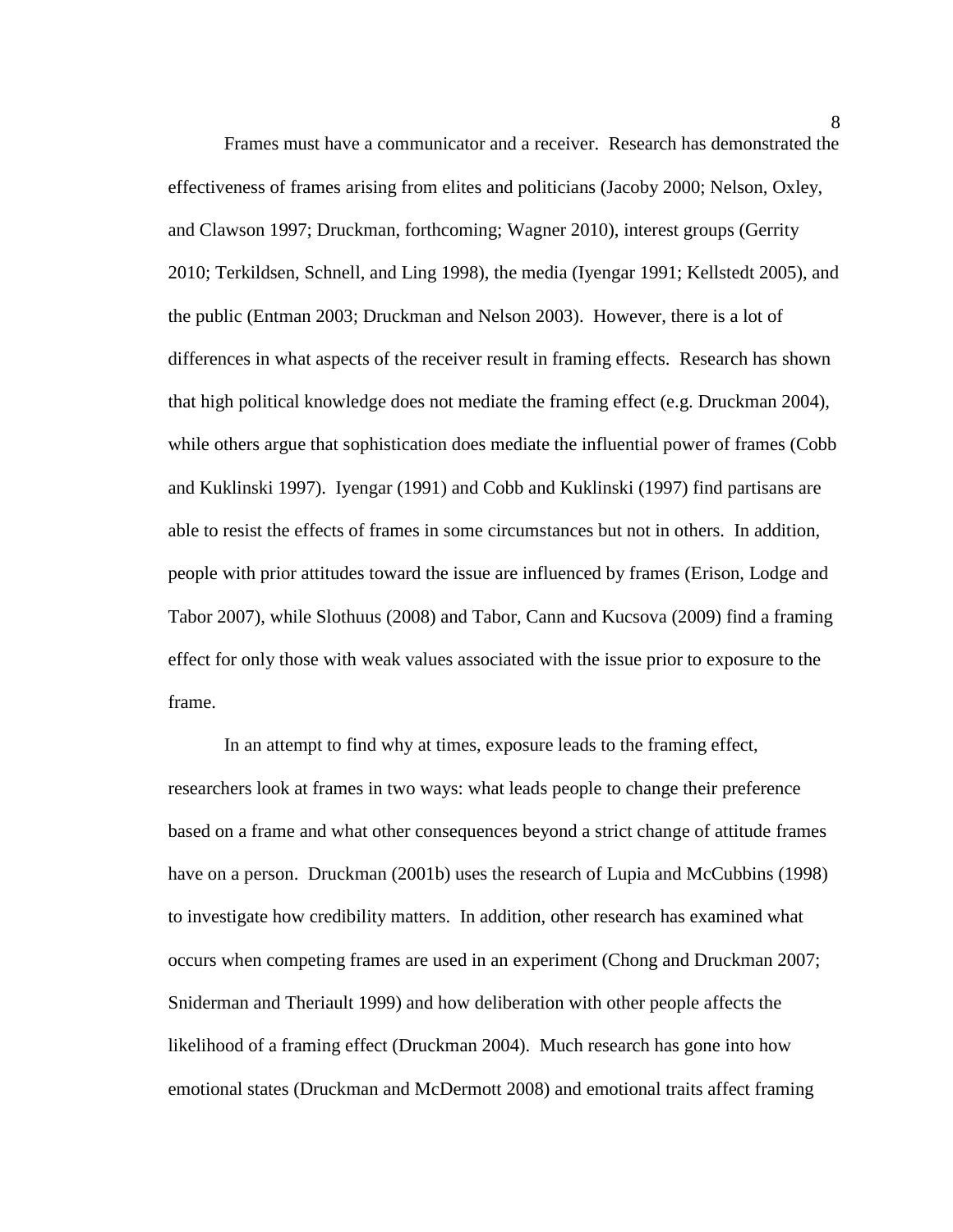(Mayer and Tormala 2010) and the effects of emotions brought up in the frame itself (DeSteno, et al. 2004). Research looking at different outcomes of frames include how emotions are molded differently depending on the frame (Gross and Brewer 2009; Gross and D"Ambrosio 2004) and how competing frames allow for clear distinction between the parties (Wagner 2007). As with any research endeavor, more findings lead to more questions. This continues to be the case with framing.

Using the assumptions of the previous models, people differ in whether or not anything in their cognitive structure changes, as evidenced in the mixed results of the receivers and the change (or lack of change) for each mediating factor researched. The problem may be that these psychological models do not take into account that people are different and how they approach political information and use it is different as well. Differences offer potential explanation to the long-standing quandary as to why cognitive structure change occurs for some but others are able to resist change and maintain their previous convictions.

## Personality and Politics

Arguments of personality causing variance in political behavior can be found leading back to Adorno, et al. (1950) with the examination of the authoritarian personality and in the research of the personality of political leaders (Barber 1992; Winter 2003) and Lasswell"s famous policy scientist of democracy (1951). However, these studies are limited in how much they look at a broad notion of personality. This criticism harped by Mondak (forthcoming; Mondak and Halperin 2008), was initially brought to the forefront by Sniderman (1975). Mondak argues that the problem continues today with people only looking at what personality factors suit their current research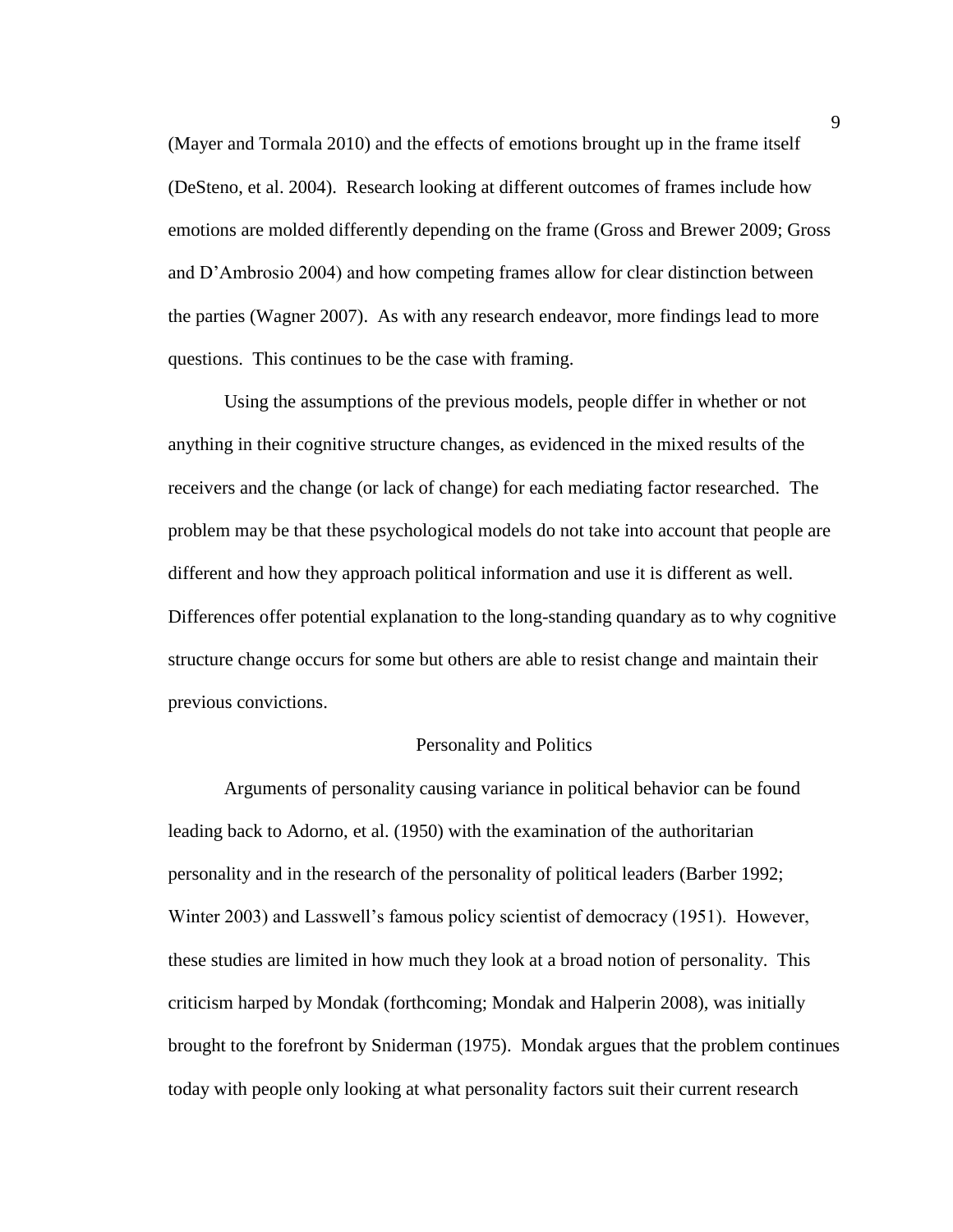rather than taking a holistic approach to how personality creates variance in political behavior and attitudes.

Recent work has devoted much of what is known about psychology to understanding ideology, including Jost et al."s (2003) meta-analysis of the psychological variables that predict conservatism. In addition, ideology differs based on personal values between conservatives and liberals (Caprara et al. 2006), use of personal morality organization based on moral foundations theory (Graham, Haidt, and Nosek 2009). Jost (2003) offers examples from numerous studies that outline differences between conservatives and liberals from his and colleagues work, ranging from cleanliness to depression. Block and Block (2006) have found that these personality differences related to ideology do not emerge in adulthood, but far before one ever identifies as conservative /liberal, but while in preschool. Alford, Funk, and Hibbing (2005) take the concept farther stating that ideology goes back to genetics. Mondak (forthcoming) argues for the relationship between this genetic finding by Alford and colleagues to be one connected by personality.

## The Trait Approach and the Five Factor Model in Politics

As outlined by Sniderman (1975; Mondak and Halperin 2008), the field of political psychology is not at total fault in its inability to have a coherent approach to psychological traits. However, this has been able to change based on the field of psychology and its ability to agree (at least to a large degree) on the presence of five factors that are able to describe a broad range of personality in individuals that lead to observable behavior that is stable over time (McCrae and Costa 1990) and between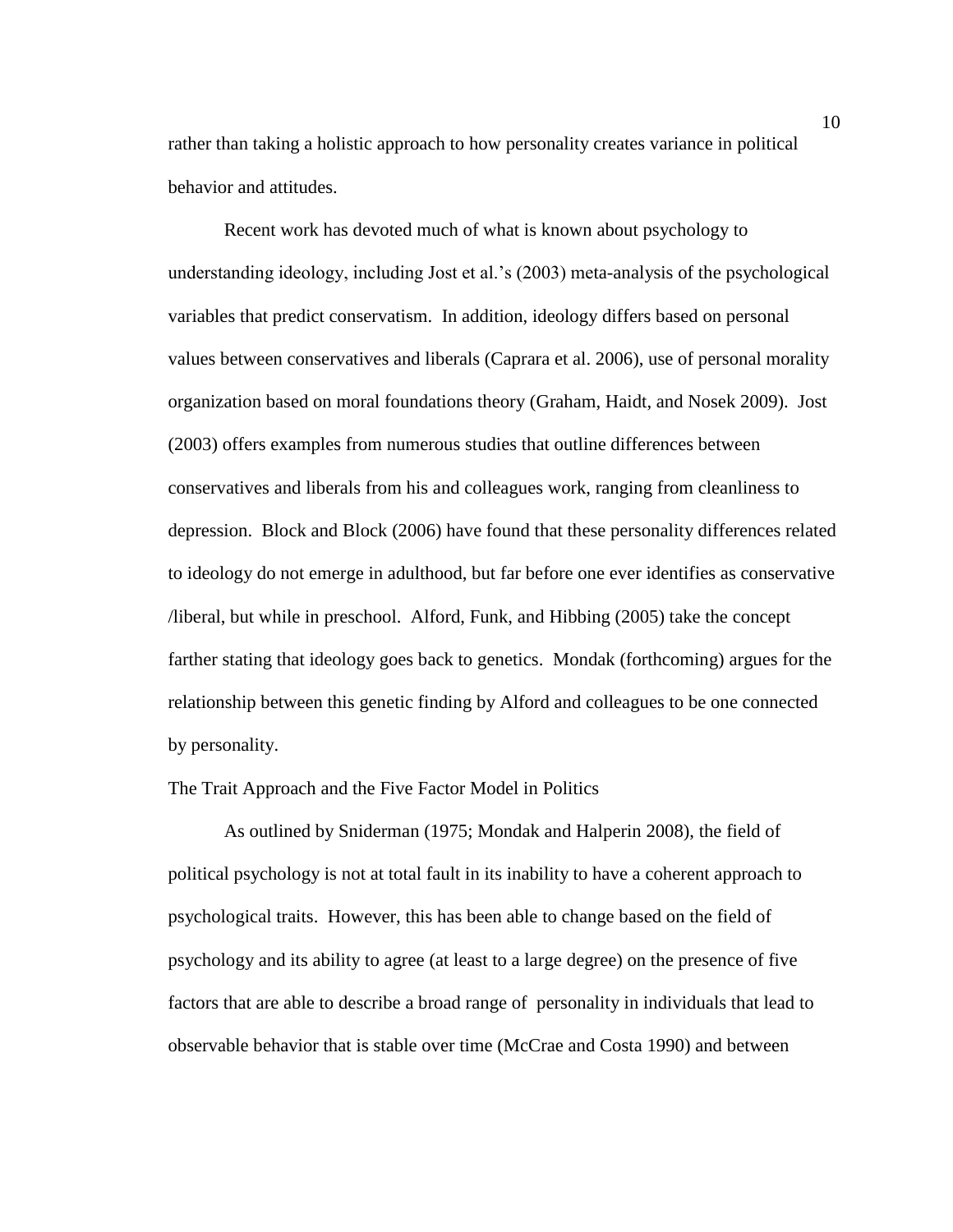cultures (De Raad et al. 1988). A continued presence of searching for an understanding behind ideology has been prominent in the research concerning the Big Five in politics.

Results concerning the connection between personality and ideology in the mass public have been unable to apply each personality factor to a specific ideological or partisan category (Alford and Hibbing 2007; Mehabrian 1996; Mondak and Halperin 2008) with better findings found for an Italian sample population by Caprara et al. (2006). In addition variance between the same personality traits held by blacks and white reflects differences in ideology (Gerber et al. 2010).

Moving beyond the connection of ideology and personality, Mondak and Halperin (2008) examine the relationship between the Big Five and numerous items concerning political participation, attitudes and predispositions, and information and opinionation. The findings from this study indicate that the main predictors in political engagement are extroversion and agreeableness. Attitudes and predispositions are highly connected to the person"s level of conscientiousness and openness to new experiences. Last, information and opinionation is connected to openness the most, with extroversion and conscientiousness also exerting influence. Looking specifically at the amount of opinions held on political topics, extroversion increases the number of opinions with openness increasing them the most and neuroticism decreasing the number of opinions.

However, there is not always a direct relationship between personality and political behavior. Although it is quite probable that there is a different "political temperament" not explained by personality (Alford and Hibbing 2007), perhaps the answer is that there are other factors that connect with personality that end in the behavior outcome studied. Increasing the nuance and understanding how personality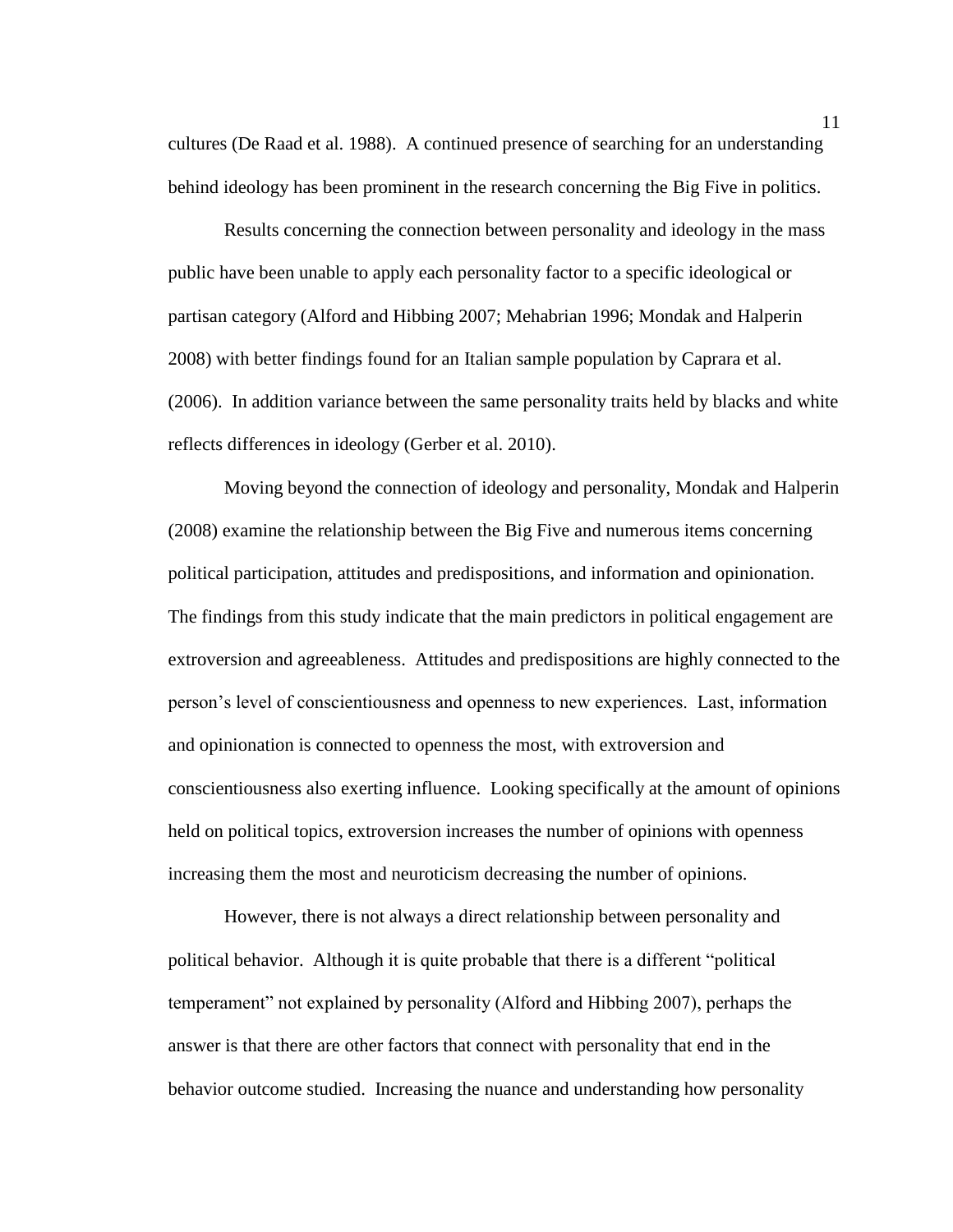works with civic engagement by looking at the antecedents to behavior (Mondak et al. 2010) and component attitudes (Gerber et al. 2010) allow for more understanding of how personality is connected to behavior. The findings by Mondak et al. (2010) indicates that extroversion increases engagement only for those activities that are social. When somebody is low on the agreeableness scale but has a larger network size, they are more prone to discuss politics with people of different viewpoints than those found to be high in agreeableness. In addition, only when the importance of a campaign activity is seen as important, does conscientiousness increase the level of participation. In addition, when political attitudes are broken down into economic and social elements, Gerber et al. (2010) finds stronger results linking personality and ideological preferences – to the point that the Big Five is just as significant an indicator of ideology as education and or income. Lastly, Mondak (forthcoming) provides a reason for the findings by Hibbing, Theiss-Morse and Whitaker (2009) as to why a portion of the population would prefer quick action to deliberation by Congress by interacting personality with demographic variables of age and sex. These findings indicate the complexity of the interaction between the person and the environment rather than a simple relationship that is easy to understand.

The model proposed by Mondak et al. (2010) emphasizes relationships involving biological forces that are involved with personality, environment and other factors leading to the political behavior. Also, as previously reported, Tversky and Kahnemnan (1981) accept individual differences lead to the different decisions. The connection between the environment, in this case the frame, and the person" s movement from the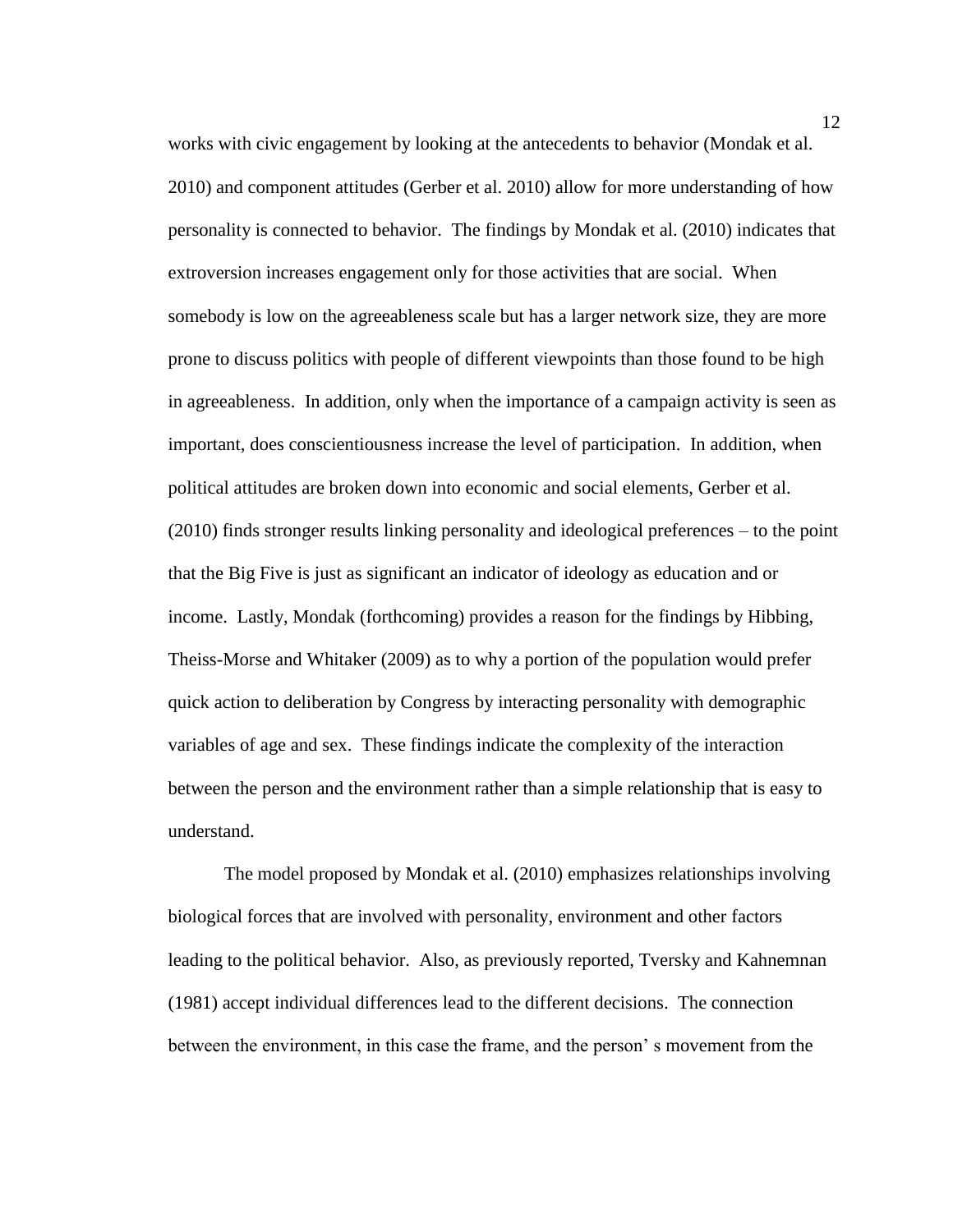baseline, or their personality and biology is the piece of the puzzle not quite understood at this point.

## The Big Five

So what specifically constitutes the Big Five and where did it come from? The beginning of looking at traits with the use of everyday language was initiated with Allport and Odbert (1936) in order to create a taxonomy in which to categorize people. Using the dictionary as a source of terms used to describe individuals, Allport and Odbert (1936) organized words that could be used to describe people into four categories: traits, states, evaluations of behavior, and physical abilities and likenesses. The lexical approach began under these two researchers with their emphasis on the notion that descriptions and adjectives of people found in the natural language are the best way in which to understand differences in people. Research developed from there into what is known as the lexical approach to personality traits.

Early work on personality includes Cattell"s (1945; Cattell, Eber, and Tatsuoka 1970) use of clusters and the reduced number of terms used to describe personality led to the creation of an index consisting of sixteen personality factors. Using the work of Cattell and colleagues as well as Fiske"s (1949) factoring of Cattell"s work, Tupes and Christal (1961) were able to verify the validity of five factors through the analysis of various sample populations within the air force. These five factors were given their original, standard names by Norman (1963). Extroversion or surgency, agreeableness, conscientiousness, emotional stability versus neuroticism, and culture were coined as the Big Five by Goldberg (1981) with his explanation of the broadness of these five factors. Work continued categorization of terms by Norman (1967) and constructions by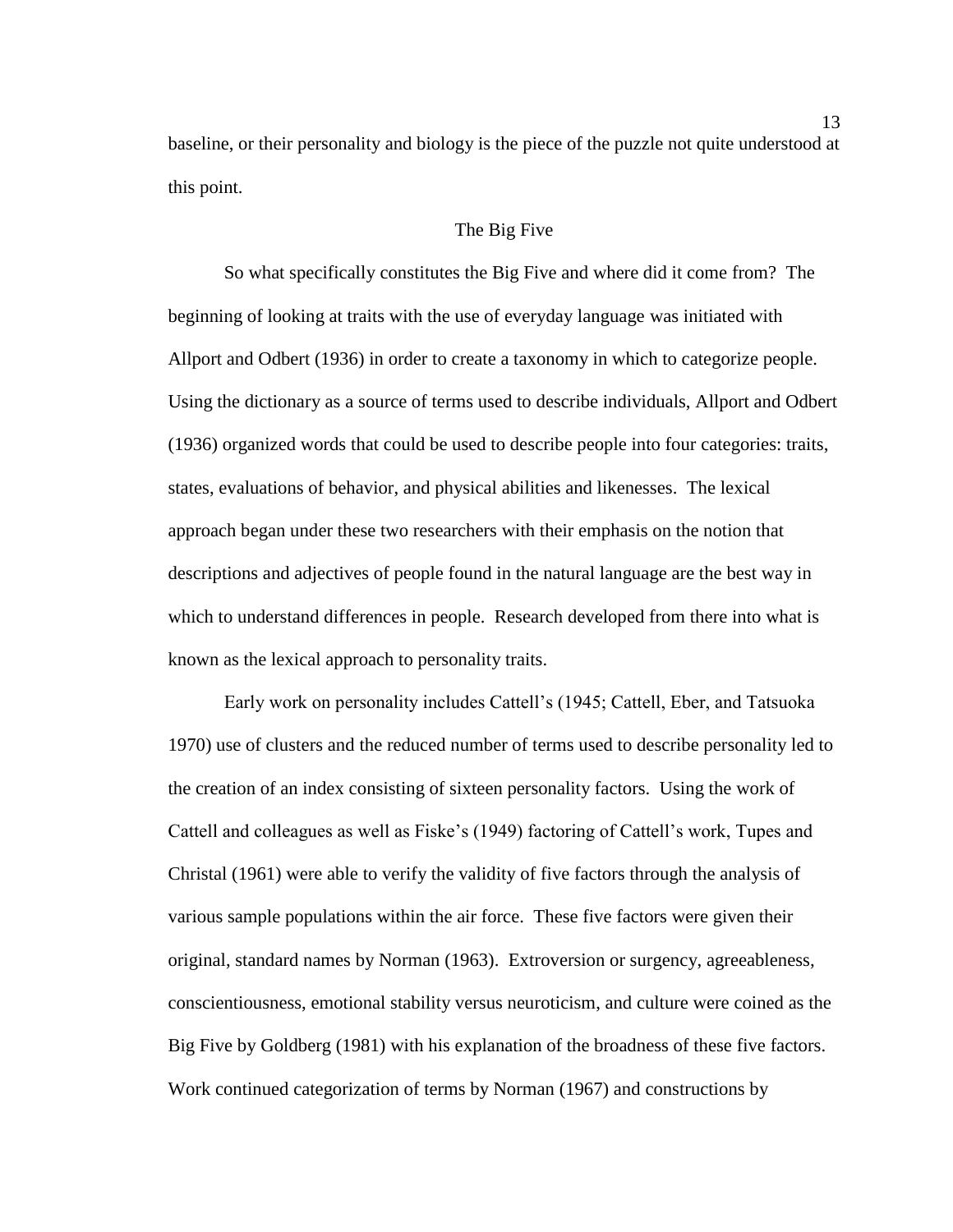Goldberg (1990) allowed for the replication of the Big Five over various methods, including self and peer ratings.

Although Goldberg (1992) emphasized the lexical approach in his inventories, using single adjectives in his Trait Descriptive Adjectives (TDA), McCrae and Costa emphasize the questionnaire method in their five factor theory. Research by McCrae and Costa (1976) began with looking at neuroticism, extroversion and openness based on the work of Cattell et al. (1970) and eventually included items for agreeableness and conscientiousness in their final NEO Personality Inventory Revised (NEO-PI-R) (Costa and McCrae 1992). Mondak (forthcoming; also, McCrae and John 1992; John, Nauman, and Soto 2008) emphasizes that the differences behind Goldberg"s lexical approach and McCrae and Costa's five factor theory is the extent to which the researchers' believe the taxonomy takes the field of personality. Where Goldberg (1993) believes strictly in terms of the Big Five as a taxonomical tool for personality psychologists, McCrae and Costa (2008) argue that the five factor model has the potential to becoming a full theory with more research based on the findings of stability across life and circumstance and the biological basis that seems to help mold a person"s personality.

A third approach to measuring personality traits is the Big Five Inventory created by John and colleagues. John (1990) utilized categorization by different judges of 300 terms from the Adjective Check List, resulting in 112 terms that could be considered the "core" components of the five factors (John, Naumann, and Soto 2008). In comparisons of the three main measurement strategies, John, Naumann, and Soto (2008) find that similar results among the five factors present themselves when the three are compared.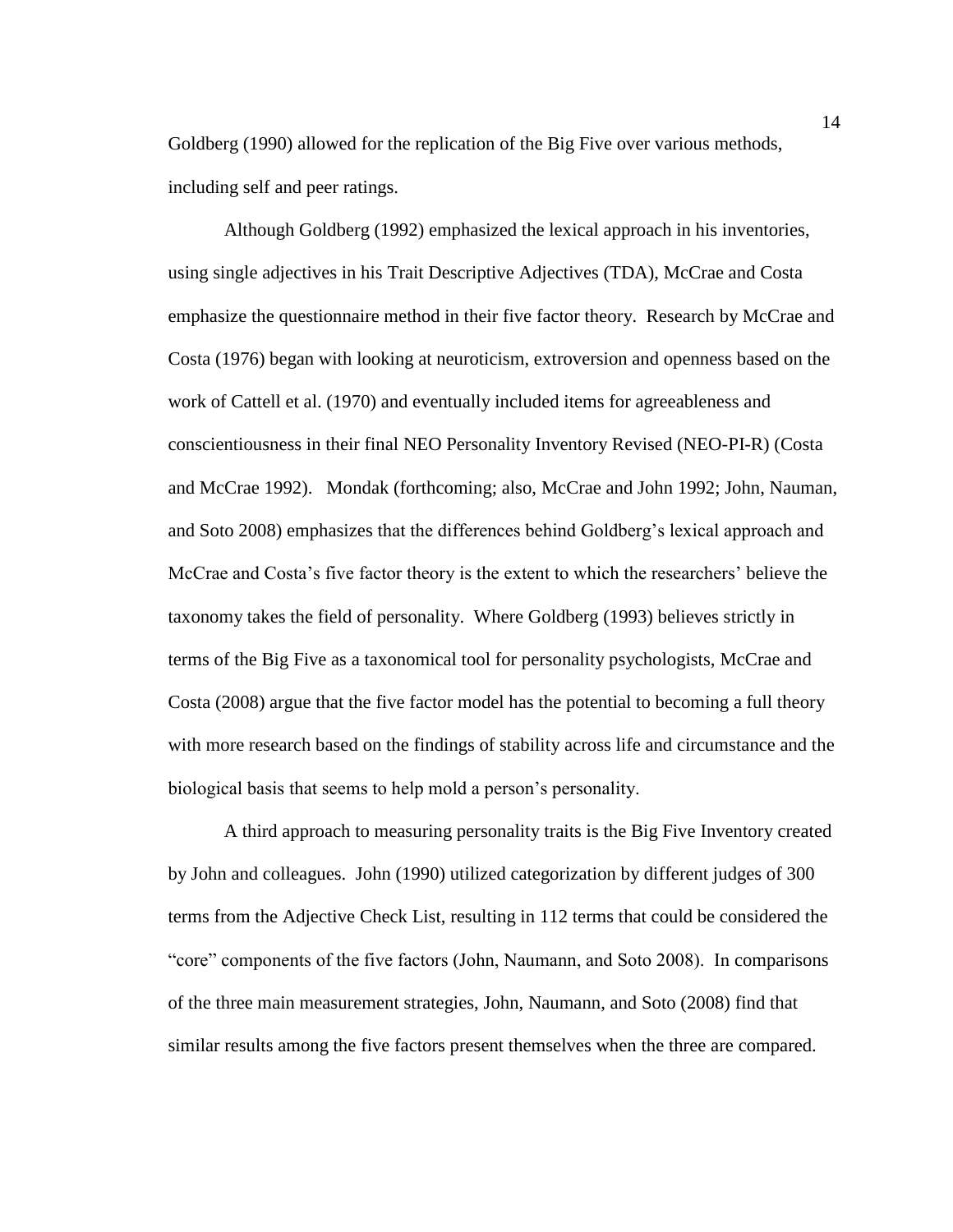The largest difference comes with openness, which is the most contested factor in general.

Each factor of the Big Five is discussed below. Each one has been used to explain a variety of behaviors in and out of the political world. Most of the work has been applied to job performance (e.g. Barrick and Mount 1991; Laursen, Paulkkinen, and Adams 2002; Huang, Chi and Laler 2005), social networks (e.g. Berkman et al. 2003; Robins et al. 2002), and risky behaviors (e.g. Malouff, Thorsteinsson and Schutte 2006; Laursen, Pulkkinen and Adams 2002; Bogg and Roberts 1991). Each description consists of adjectives and elements from several different conceptualizations of the five factor model. As discussed earlier, there are differences between individual researchers in regard to what the exact computation of each factor is, but there is also considerable agreement. The following focuses on the agreement between the numerous researchers on what each factor consists and the expected effect each will have on altering a person"s preference based on exposure to a frame.

## **Extroversion**

Extroversion usually involves adjectives including talkativeness, energy level and assertiveness (John, Naumann, and Soto 2008) and includes the facets of warmth, excitement seeking, and positive emotionality (Costa and McCrae 1995) with inventories using items such as assertiveness, excitement seeking, and activity (McCrae and John 1992). Extroversion has been found to increase civic participation and political involvement (Gerber et al. 2010; Mondak et al. 2010; Mondak and Halperin 2008).

Literature on extroversion finds that the trait is connected to participation in politics, but there is no literature that would direct whether it is associated with a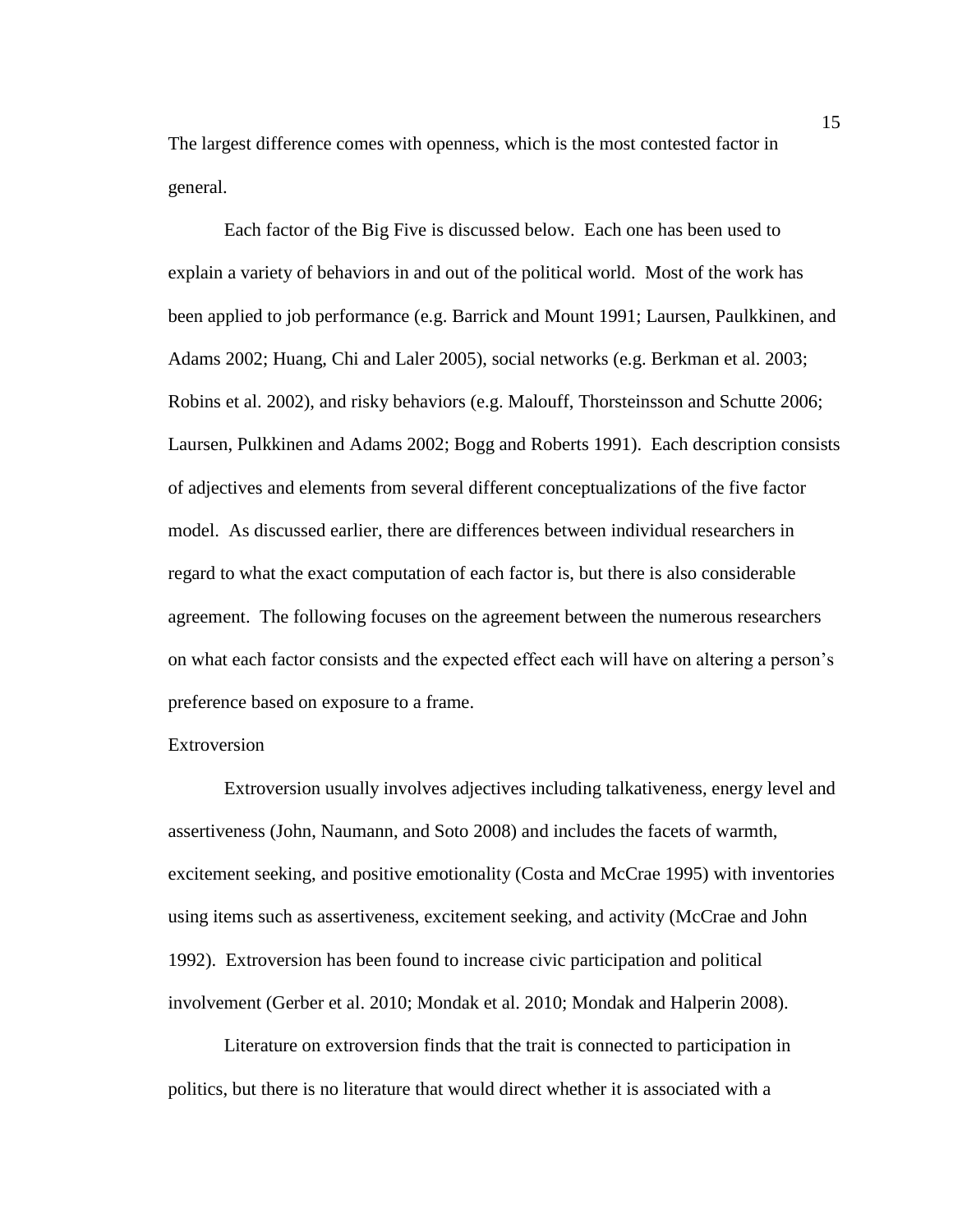preference change based on framing effects. Levin et al. (2002) finds that extroversion does not explain variance in the framing effect they investigate. Heinström (2003) finds a lower level of confirmation bias in information search tasks for those high in extroversion. Therefore, extroversion may lead to higher amounts of exposure to new frames. In addition, Mondak and Halperin (2008) find when people score higher on extroversion, they also have more opinions on things. Exposure to many new frames may create the heightened number of opinions. However, Mondak and Halperin (2008) do not study the stability of these opinions or where they come from. Therefore, although high extroverts may have many opinions on political issues, whether they are more likely to be influenced by the many frames they are exposed is unclear. Therefore, there is no direction for extroversion hypothesized in this thesis.

## Agreeableness

The historical disagreement on what constitutes agreeableness is outlined in Digman (1990) and has much to do with how narrow/broad other dimensions are defined (McCrae and John (1992). For example, if warmth is considered a part of extroversion, it is not also a component of agreeableness but if warmth is absent in a researcher"s conceptualization of extroversion, warmth becomes a characteristic of agreeableness. Facets of agreeableness outlined by Costa and McCrae (1995) include trust, altruism, compliance, modesty, tendermindedness, and straightforwardness. John and Strivastava (1999) conceptually define agreeableness as one with high scores having a prosocial disposition and having a common good approach to their behavior. Other research has used terms including generosity and empathy (John, Naumann, and Soto 2008). As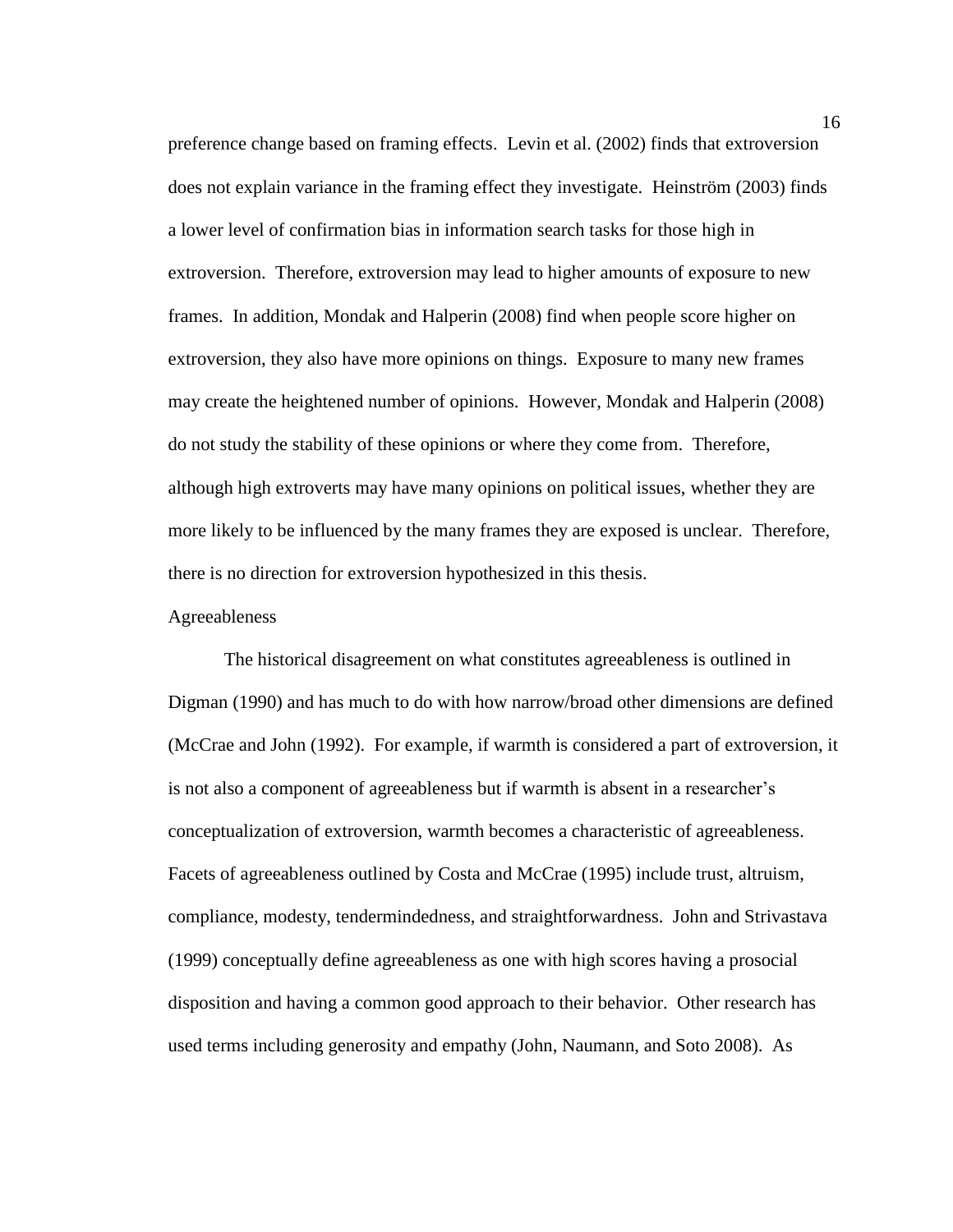described by Mondak (forthcoming), the literature on agreeableness emphasizes the interpersonal relationship context of the trait.

Recent work on information and personality traits has found a connection between higher levels of agreeableness and lower levels of opinion, attention and discussion of politics (Mondak and Halperin 2008). Additionally, individuals who have high levels of agreeableness tend to be less likely to read novels and foreign literature or watch cultural programs (Kraaykamp and Eijck 2005). In addition, Heinström (2003) found that people with low levels of agreeableness engaged in more critical thinking and Levin et al. (2002) find that agreeableness leads to preference shifts in prospect theory. However, these same agreeable individuals also found it difficult to determine the relevancy of information. The trusting nature of individuals with high scores of agreeableness induces them to be likely to accept what they see/hear as valid. This point is also emphasized in the inability of agreeable individuals to distinguish valuable information from the invaluable. Therefore, agreeableness allows for people to believe information that may not be credible and not know how to distinguish context that is not credible from what is. These aspects of agreeableness will result in a preference change between the conditions.

#### Conscientiousness

Tension between researchers on conscientiousness rivals that of agreeableness, with some arguing the two should be collapsed and other arguments concerning the amount of ambiguity associated with the trait (Digman 1990) and the close connection to each other (McCrae and John 1992). John and Srivastava (1999) conceptualize conscientiousness as an impulse control of behavior that makes a person goal and task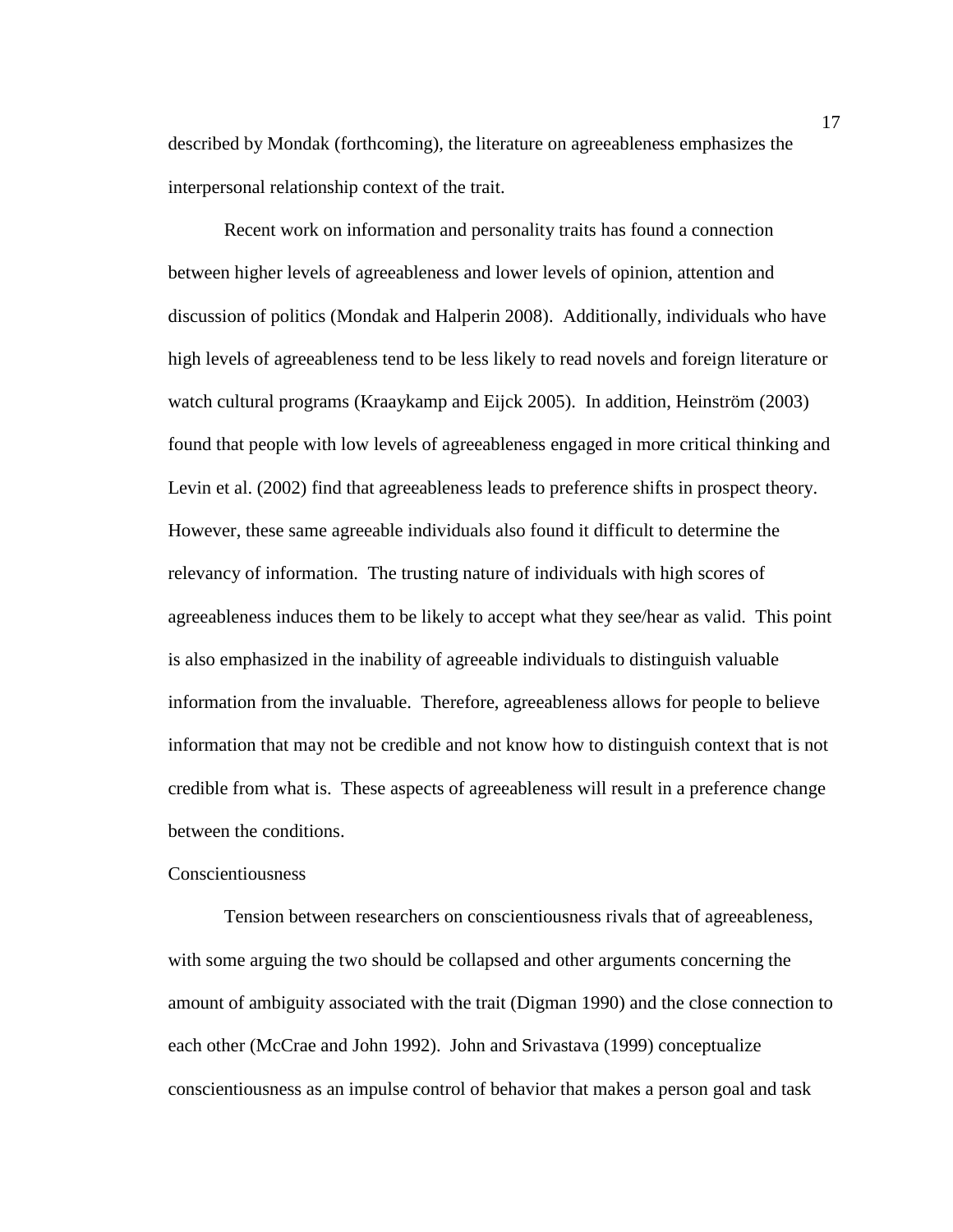oriented. Facets of the NEO-PI-R for conscientiousness include deliberation, selfdiscipline, order, dutifulness, competence, and achievement striving (Costa and McCrae 1995). Those high in conscientiousness are thought to be the good in contrast to the evil (McCrae and John 1992).

In terms of information, conscientiousness has been found to lead to changing preferences in accordance with prospect theory. In addition, Mondak and Halperin (2008) find that reported levels of news viewing discussion of politics, and number of opinions increase for those that are high in conscientiousness, but the interviewers rated the same people as lower in knowledge, interest and information on politics. Kraaykamp and Eijck (2005) find conscientious people choose romance books over literature and Heinström (2003) finds that they choose information with a high confirmation bias while those low on the trait have a hard time distinguishing between information that is relevant and not. The findings and the psychological conceptualizations on conscientiousness support the notion that their order and deliberation and self control leads to the resistance of a framing effect.

## Neuroticism

The literature is more coherent in what researchers describe to be neuroticism or emotional stability, its opposite (McCrae and John 1992). Costa and McCrae (1995) use the facets of anxiety, angry hostility, depression, self-consciousness, impulsiveness, and vulnerability. These fit well into John and Srivastava"s (1999) definition as negative emotionality, nervousness, and high levels of tension. Opposing these concepts are feelings of calm and relaxation. Based on the above research, those found to be higher on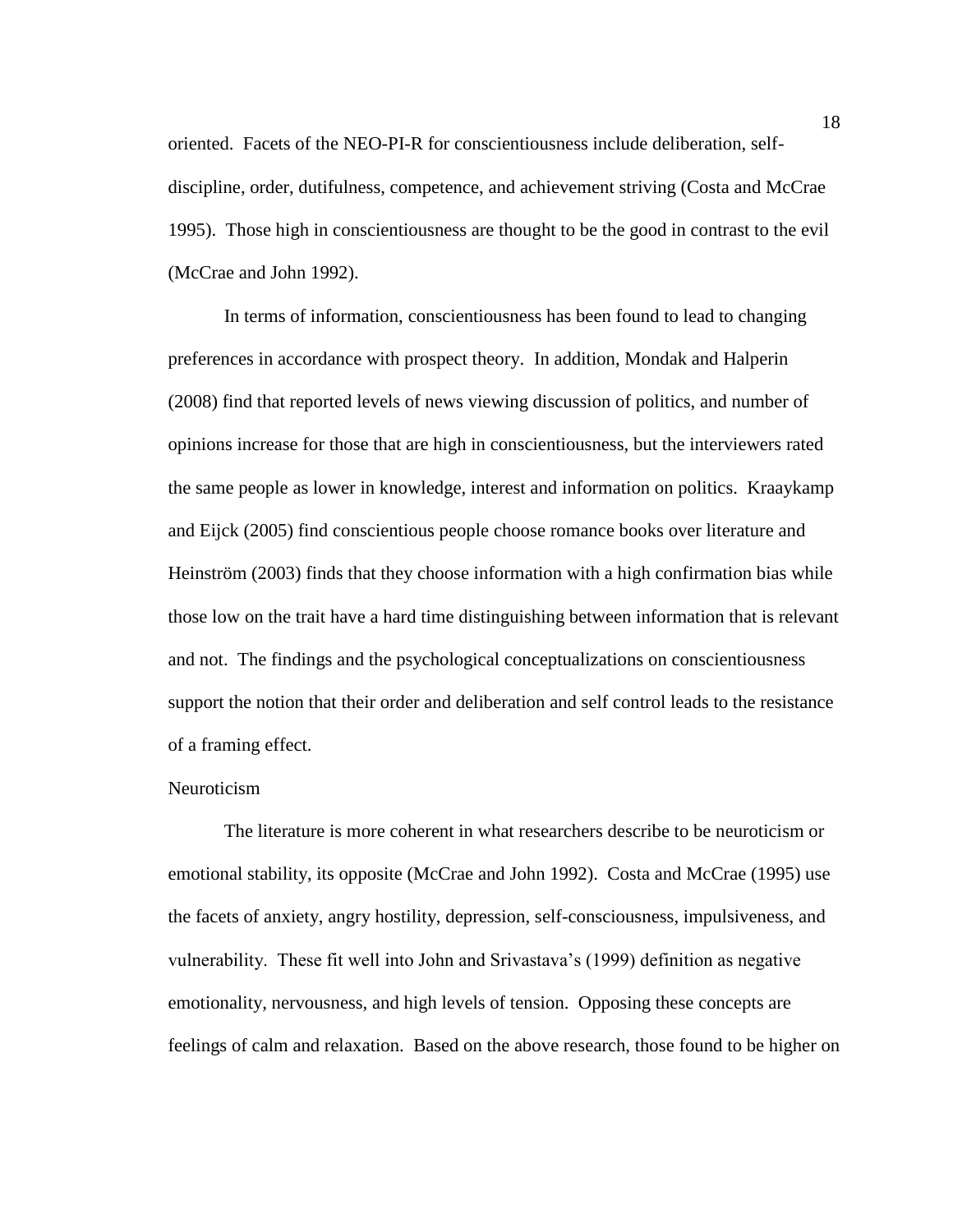the neurotic scale are less able to keep tabs on negative feelings and thoughts of questioning themselves intruding on their thought process.

Levin et al. (2002) found preference change for those scoring high in neuroticism. In addition, Mondak and Halperin (2008) find emotional stable individuals to have less opinions, knowledge, and to be involved in political discussions. Neurotic individuals are also less likely to know what information is relevant for the task at hand (Heinström 2003) and more likely to read romance novels rather than foreign or literary novels and erotic shows rather than cultural or informative programs (Kraaykamp and Eijck 2005). The self conscious factor of neurotics possibly leads them to accept what they are told rather than what they think by not fully believing in one's own attitudes. In addition, the potential anxiety that is created by not agreeing with what information they come into contact most likely lead to a those high on the neuroticism scale to have a preference change between framing conditions.

#### Openness to Experience

The fifth factor was originally labeled culture in the studies of Norman (1963) and Tupes and Cristal (1961). Others have used the category intellect also to describe the trait (e.g. Digman and Takemoto-Chock 1981). Factor V has since been labeled openness with the notion that it is broader than just culture and intellect (e.g. McCrae 1996). Therefore, there is still a debate as to what the last factor entails. John, Naumann, and Soto (2008, 120) define openness as "the breadth, depth, originality, and complexity of an individual"s mental and experiential life." John and Srivastava (1999) contend that the range of the fifth factor is pure intellect to rebelliousness once personality inventories are taken to other cultures. McCrae and John (1992, 197-8) emphasize the point, although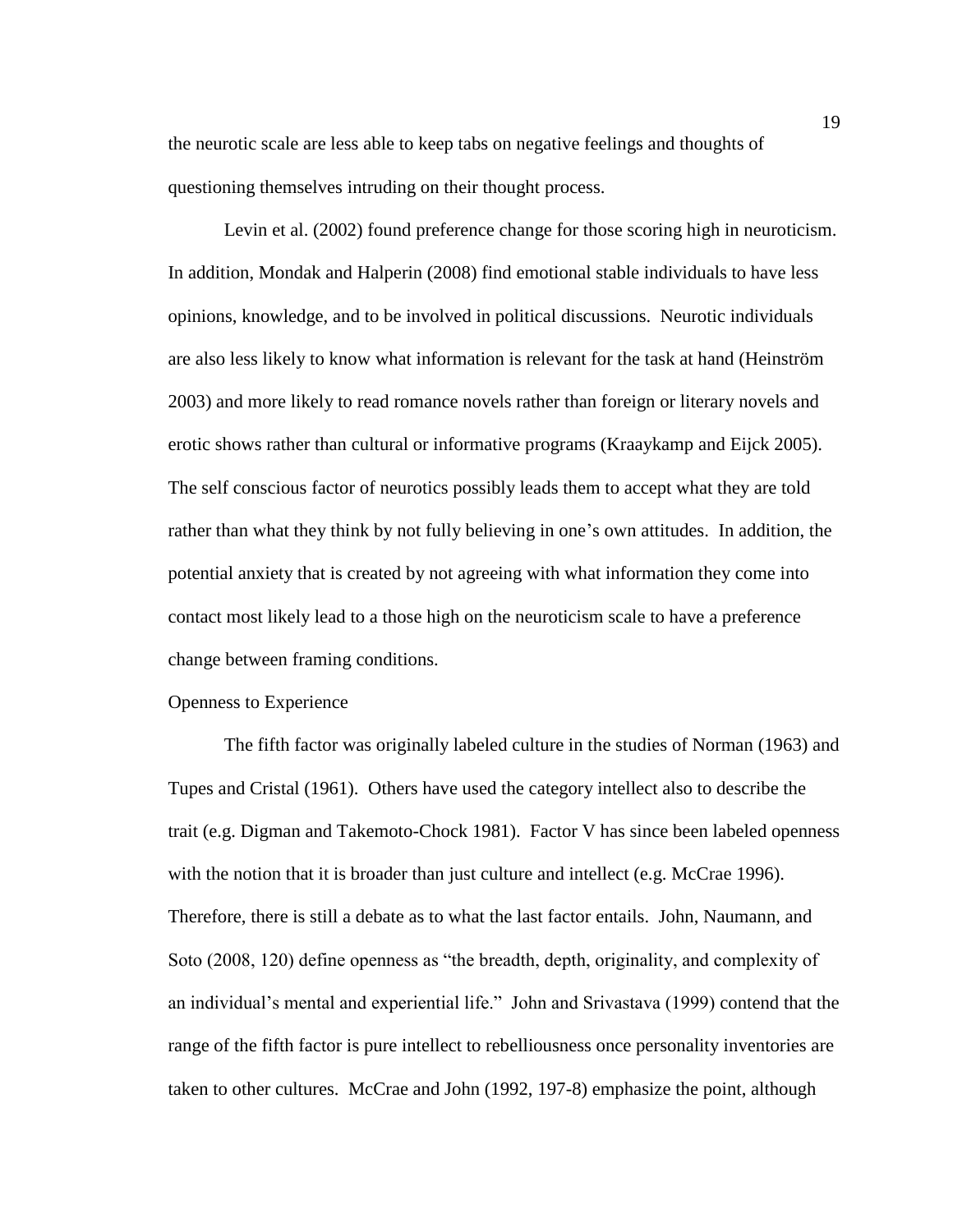the trait has been labeled by many researchers as intellect, it involves such things as unconventional values, an appreciation of the arts, the need for varying experiences from values to ideas to fantasies. Therefore, it should be understood that IQ does not correlate with the fifth factor and it is not a measure of actual intelligence.

The facets for openness, used by the NEO-PI-R, are fantasy, aesthetics, feelings, actions, ideas, and values (Cost and McCrae 1995). In addition, adjectives associated with the factor are curious, wide interests, insightful, introspective, and imaginative (McCrae and John, 1992) and openness holds the verbal labels of originality and openmindedness (John, Naumann, and Soto 2008). In their research on personality types and media consumption, Kraaykamp and Eijck (2005) find that people with higher scores on openness are more likely to read intellectually stimulating books and it is less probable that they read romantic novels. In addition, the study finds that openness isassociated with watching cultural and informative television and is negatively associated with watching soap operas. Information search research by Heinström (2003) finds those scoring higher in openness are less likely to have confirmation biases define their search, be more critical of information, and be more likely to try and gain new information from their information search.

Using openness as an independent variable on information and number of opinions on political issues, Mondak and Halperin (2008) find openness to be a very significant predictor of the level of knowledge, interest, and discussion as well as the number of opinions held by people. In addition, openness was found to account for preference changes within the prospect theory frame by Levin et al. (2002). Openness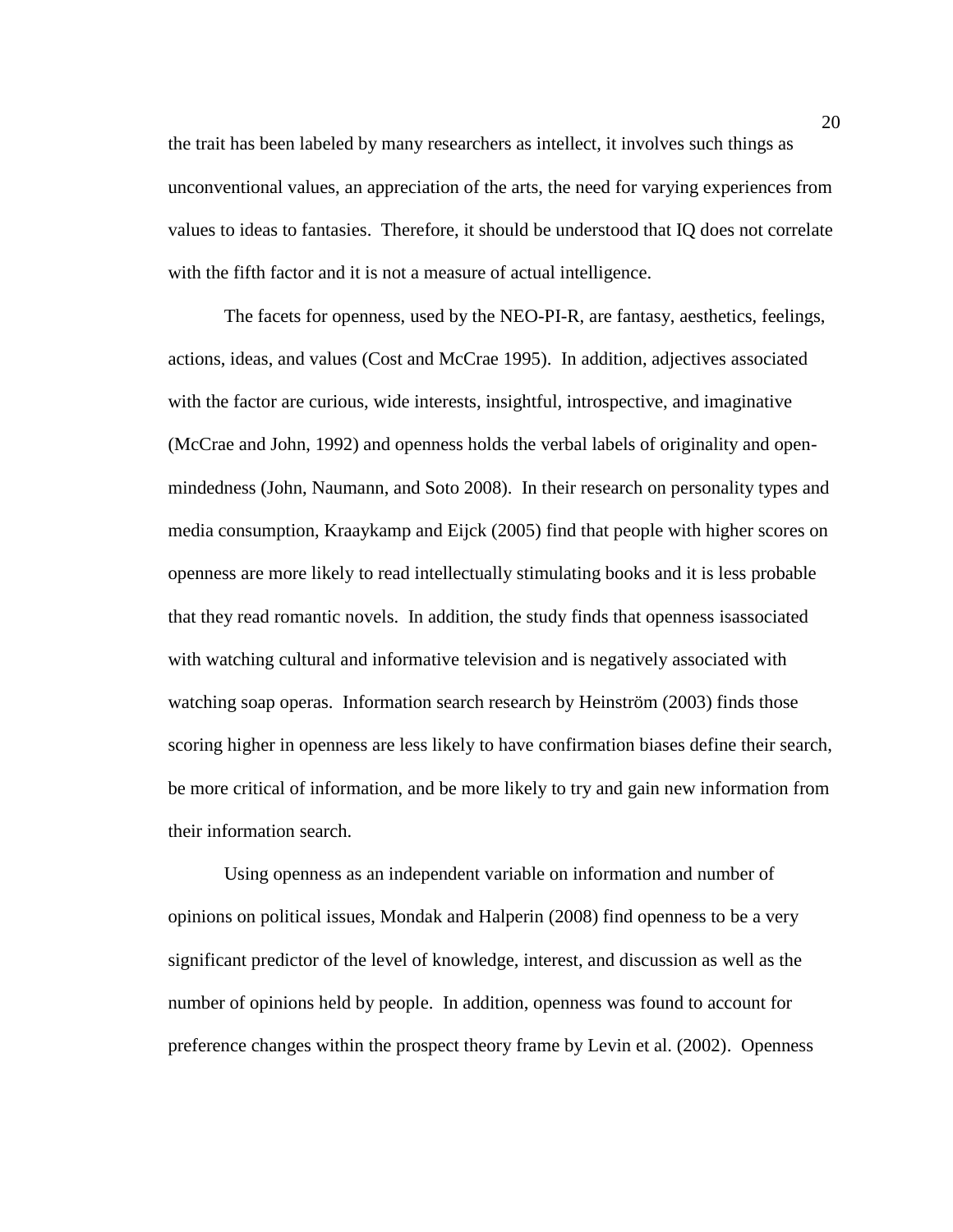appears to be the most significant variable in information based findings using the trait approach (Mondak and Halperin 2008; Kraaykamp and Eijck 2005).

Based on the findings by Heinstöm (2003), I take a split with Levin et al (2002) with the hypothesis that people high in openness will be less likely to follow the framing effect. Although openness predicts a willingness to look for different information and enjoy new experiences, they also seem to be critical of what information they are exposed and enjoy intellectually stimulating material, most likely because they enjoy being challenged. Those that are more likely to succumb to a framing effect are not critically looking at the information or using communications as an intellectually stimulating and challenging experience. Therefore, those high in openness will be more likely to not have a preference change between framing conditions.

## Personality as a Typology

A less researched perspective on personality is the typology where the emphasis lies on the person as a combination of traits rather than individual trait variables (Robins et al. 1998). The typological method was first utilized in the work of Block (1971) where five categories were found for males and seven for females. The three typologies that have been replicated from Block's original study (some with different category titles) are resilient, undercontrolling, and overcontrolling (e.g. Robins et al. 1996; Robins et al. 1998; Asendorpf, et al. 2001; Raamstedt et al. 2004; York and John 1996). Cluster analysis or inverse factor analysis is typically used in these studies to determine the similarities in people to create groups that differ between each other.

Based on the work of Block (1971), resilients can be described as insightful, socially perceptive, and internally consistent (143-4). Overcontrollers tend to be self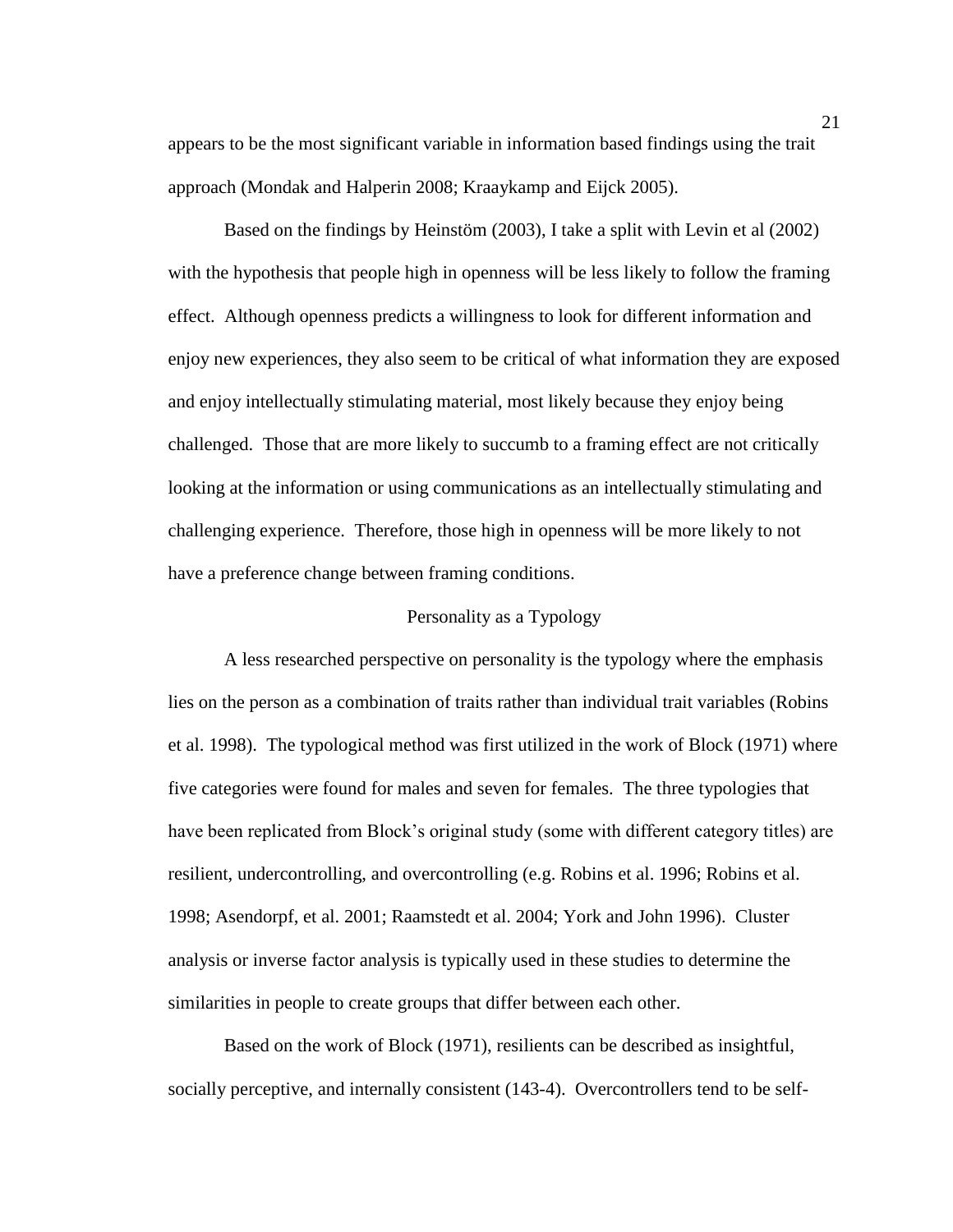defensive, distrustful, uncomfortable with uncertainty, brittle, fearful, and submissive (162). Last, undercontrollers are characterized as being moody, changeable, irritable, and "skilled in techniques of imaginative play" (181). These categories have been found to correlate with five factor models of personality (e.g. Robins et al. 1996; York and John 1996; Robins et al. 1996; Asendorpf et al. 2001). Figure 2 demonstrates how the five traits fit into the different typologies.

| <b>Personality Trait</b> | Resilients | Overcontrolled | Undercontrolled |
|--------------------------|------------|----------------|-----------------|
| Extroversion             | High       | Low            | Medium          |
| Agreeableness            | High       | High           | Low             |
| Conscientiousness        | High       | Medium         | Low             |
| Neuroticism              | Low        | High           | High            |
| <b>Openness</b>          | High       | Medium         | Low             |

Figure 2. Trait Levels for 3 Typologies Source. Robins, et al. (1998, 198)

Little research has used the personality typologies to understand specific behavior. Robins et al. (1996) do find that typologies are associated with intelligence and school performance conduct, as well as psychopathologies. A majority of the research concerns with validating samples across different dimensions, such as across time (Caspi and Silva 1995), race (Robins et al. 1996), and gender (York and John 1996; Pulkinnen 1996).

People consist of different levels of each trait, not dominated by one. By looking at typologies, the research can determine if sets of traits can overcome the effects of one. For instance, if neuroticism is associated with changing preferences and conscientiousness with resisting framing effects, as hypothesized, what happens when the two are intermingled in one person? Looking at typologies allows research to understand how framing effects work in a person by looking at common patterns and understanding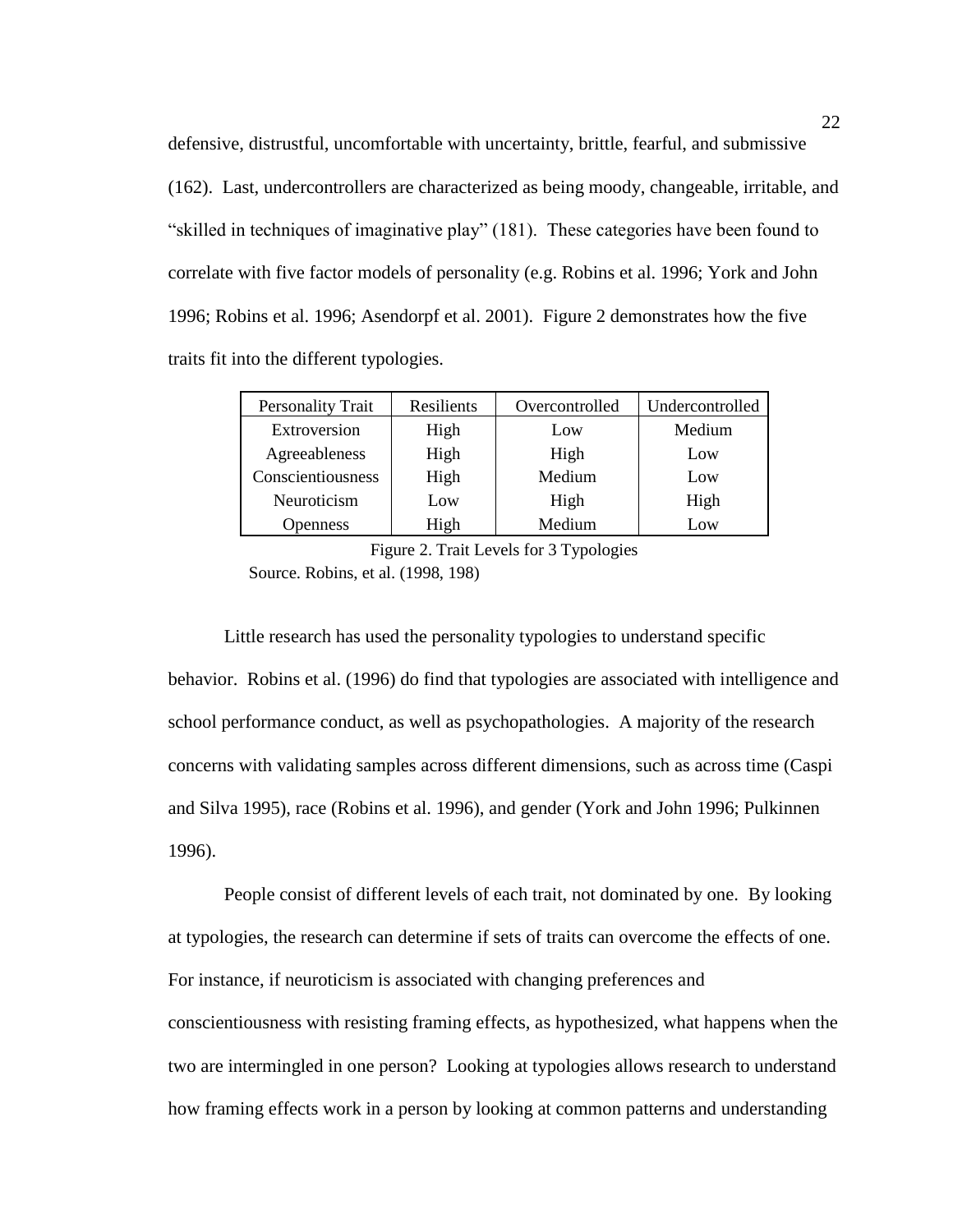how each trait affects another. Individual trait research on the other hand only looks at the effects of each trait – we might find that neuroticism increases the likelihood of a preference change and conscientiousness reduces it. However, people might have high levels of both. Typologies allow research to determine which trait wins out the framing war.

Based on the dearth of literature, hypotheses on typologies and framing effects are not based on the strength of research seen in the above analysis of individual traits. However, based on how Block (1971) and current research describing the categories, one would expect resilients to be less likely to change their preference due to the framing effect, undercontrollers to be most likely to change and overcontollers to be in the middle, on the side of less likely to succumb to a frame.

## Data and Summary of Hypotheses

The analysis is derived from data coming from a detailed survey, taking approximately 30 to 40 minutes, answered by U.S. adult twins enrolled in the Minnesota Twin Family Registry. The survey asked a wide variety of questions concerning social and political issues, values, and behaviors. There are approximately 8,000 twin pairs born from 1936 to 1955 in Minnesota that were recruited from birth records. Lykken, et al. (1990) has detailed analysis on the registry following the majority of the recruitment, from 1983 to 1990 and Krueger and Johnson (2002) discuss the registry and current research findings using it. Although this is a twin study that normally is used for heritability studies, it will be used here for an individual analysis because it both measures traits with the Big Five Inventory and includes a framing experiment based on the work of Kahneman and Tversky.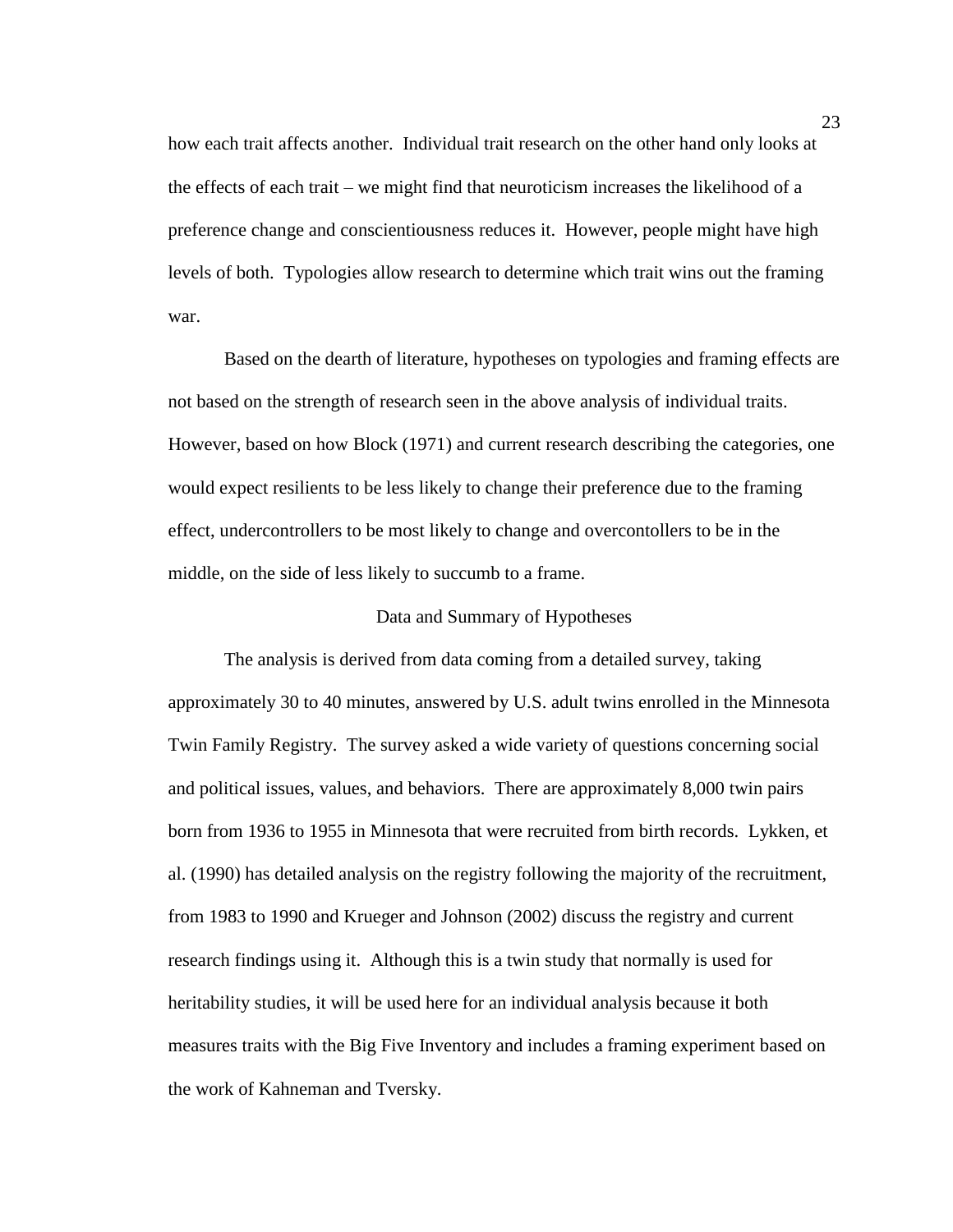After initial responding, 1,202 individuals complete the survey in 2008. An additional 200 participants were recruited in 2009 in an attempt to increase the numbers of dizygotic twin males. All participants were either monozygotic twins or dyzogotic twins of the same gender. The final number of cases within the data set is 1,349. Roughly one-third of the participants identify themselves as liberal, one-third moderates, and one-third as conservative. The vast majority of the participants are white, 98.6 percent. The sample population is relatively well educated with just under a quarter of the participants having graduated college and another quarter having some college or an Associated Degree. In addition, the mean income is between \$60,000 and \$80,000. Last, 66 percent of the respondents are female.

Collection of the data was overseen by John Hibbing and Kevin Smith of the University of Nebraska-Lincoln and implemented by the University of Minnesota. The survey was completed for most of the participants (93 of the original 1,202 completed a paper version due to limited internet activity). Each registered twin was sent an invitation by mail. All respondents were offered \$35 for participating. The cooperation rate was 61 percent.

The hypotheses developed from the above literature are tested through two models utilizing the Minnesota Twin Study data. The first set of hypotheses involves looking at data from the traditional five factor model with a variable perspective. The second model comes from the perspective of the person as a whole, trait typology. By using the odds ratios coming from the logistic regression models, the study is able to understand the likelihood the personality trait will affect a preference change between the gain and loss frame conditions. The models will allow us to understand how a person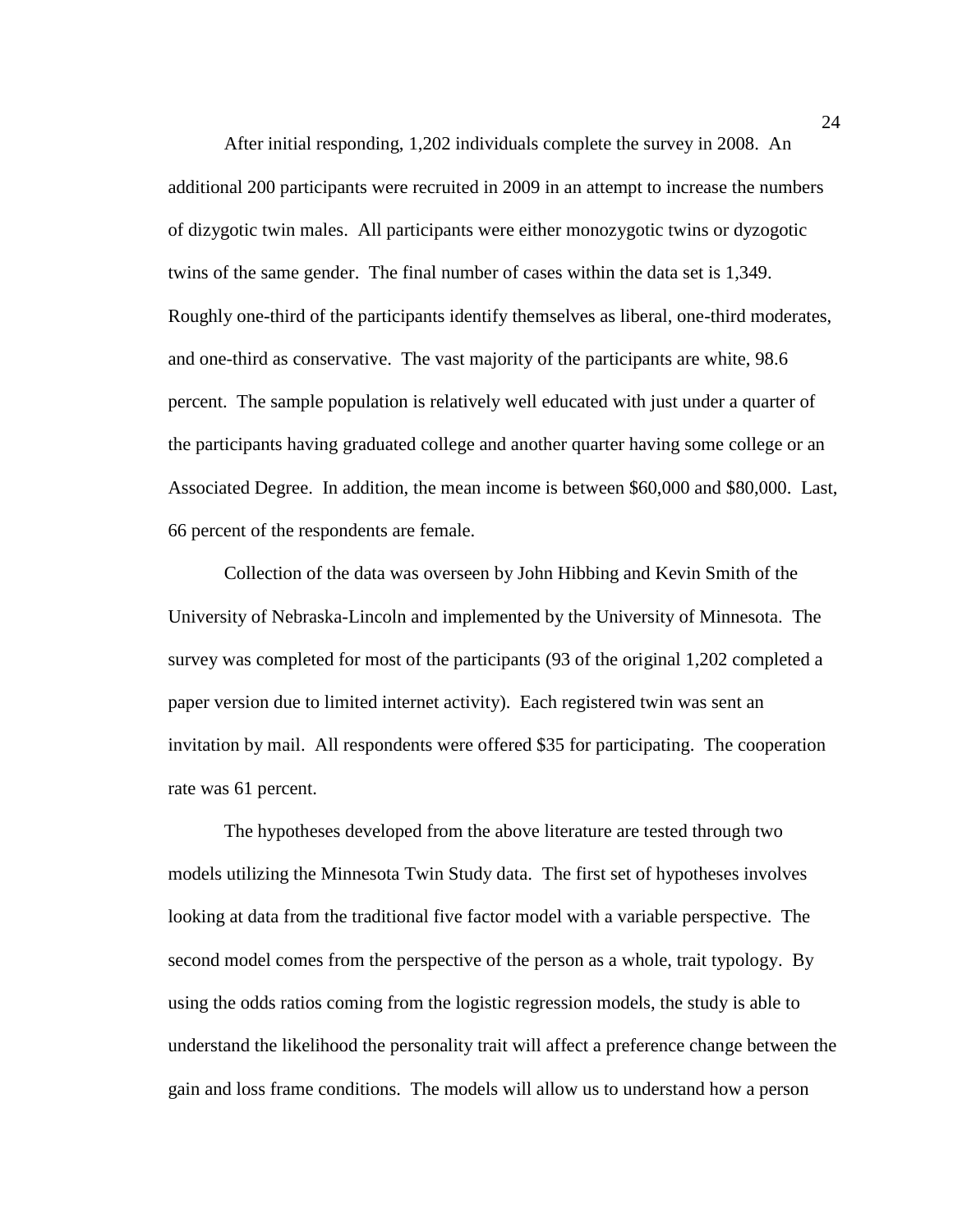with a high level of each trait will act against how one low in each specific trait will act. Additional logistic models are included to determine if personality traits and typologies affect whether someone is more likely to choose the risky option in the initial gain or loss option set he/she received.

Higher scores on agreeableness and neuroticism are expected to lead to a preference change between opting for the sure and risky option between the conditions. Conscientiousness and openness to experiences are expected to lead to a person being less likely to have a preference change. Finally extroversion, although associated with exposure to information is not expected to explain variance in preference change in this study.

Rather than looking at traits individually and comparing them in standard x changes y means, the typology approach produces groups of people which must be compared to each other. The second set of hypotheses deals with the groups created by the three typologies based on the work of Block (1971) and the application of those typologies to the five factor models (e.g. Robins et al. 1998; Asendorpf et al. 2001). Both, the descriptions of the groups and the trait make-up based on the hypotheses above are used to determine the hypotheses. The typology characterized as resilients should display a strong unlikelihood to change preference compared to the other two typologies based on the descriptions of them being internally consistent (Block 1971) and the high levels of conscientiousness and openness and low levels of neuroticism that is associated with the group (Robins et al. 1998). Overcontrollers are also expected to not indicate a preference change compared to undercontrollers based on the depictions of them as being fearful and distrustful (Block 1971) and their high levels of agreeableness and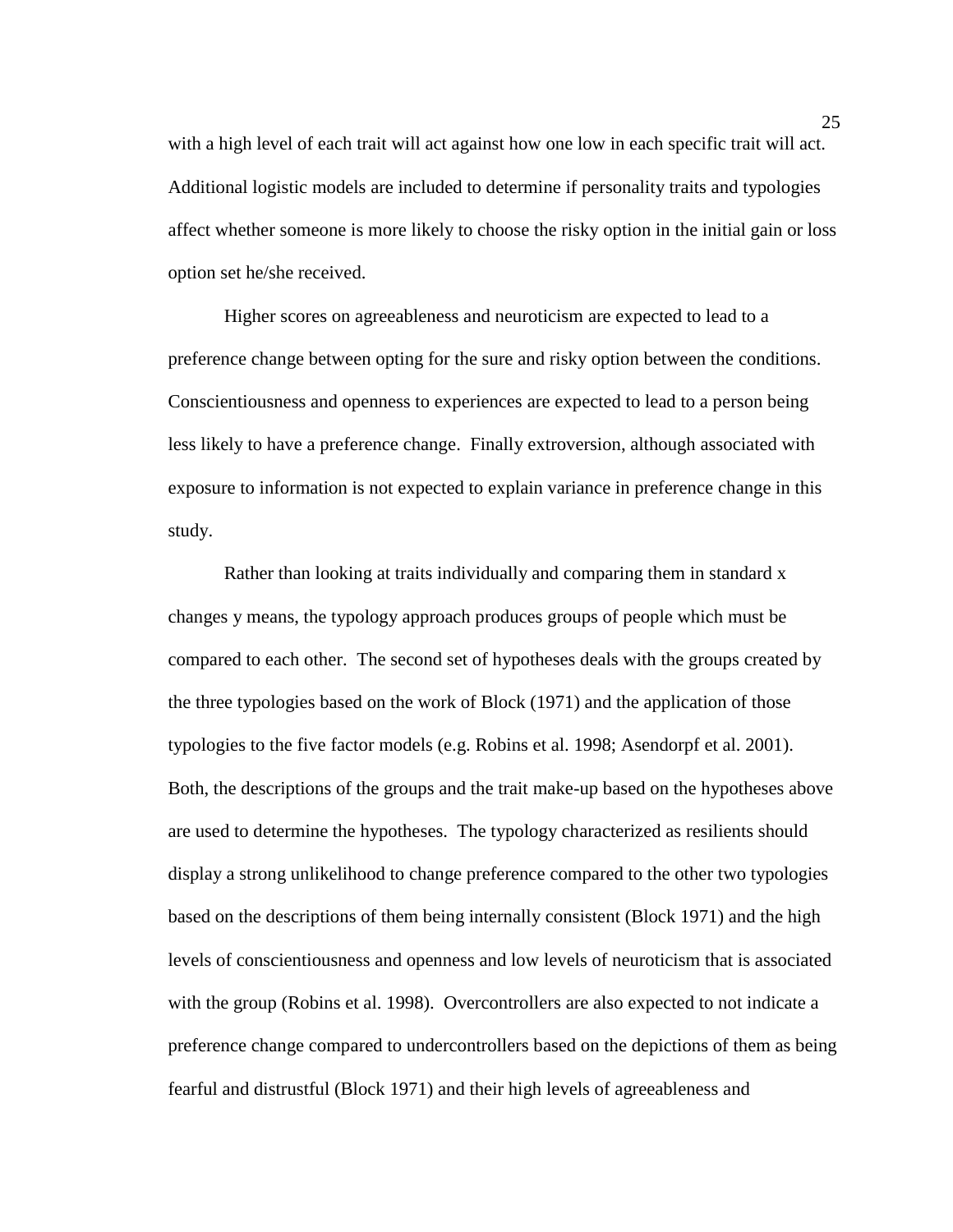neuroticism moderated by the mid levels of conscientiousness and openness. Last, undercontrollers should be more likely than both of the other typologies to change their preference based on the characterization by Block (1971) as being changeable and their high level of neuroticism and low levels of conscientiousness and openness (Robins et al. 1998).

The dependent variable, based on two prospect theory questions within the survey, is a dichotomous variable labeled 'preference change,' coded as 1 if there was not a change between option sets and "0" if someone went from choosing the sure option on one problem to the risky option on the next or vice versa. Each participant was given 2 separate option sets with two choices and were instructed to indicate his/her preference on each set individually. One condition held two options, where both choices were framed as gains. These options were:

Option 1. 80 percent chance of *gaining* \$4,000.

Option 2. 100 percent chance of *gaining* \$3,000.

The second condition the participants were exposed to presented the two options in a loss frame and were instructed to make a preference between the following two options.

Option 1. 80 percent chance of *losing* \$4,000.

Option 2. 100 percent chance of *losing* \$3,000.

At the beginning of the survey each participant was randomly assigned to get the gain condition first or the loss options first. When randomly assigned to the gain condition first they viewed the first set of options shown above immediately followed by the second set given above. If the participant was assigned to receive the loss condition first, they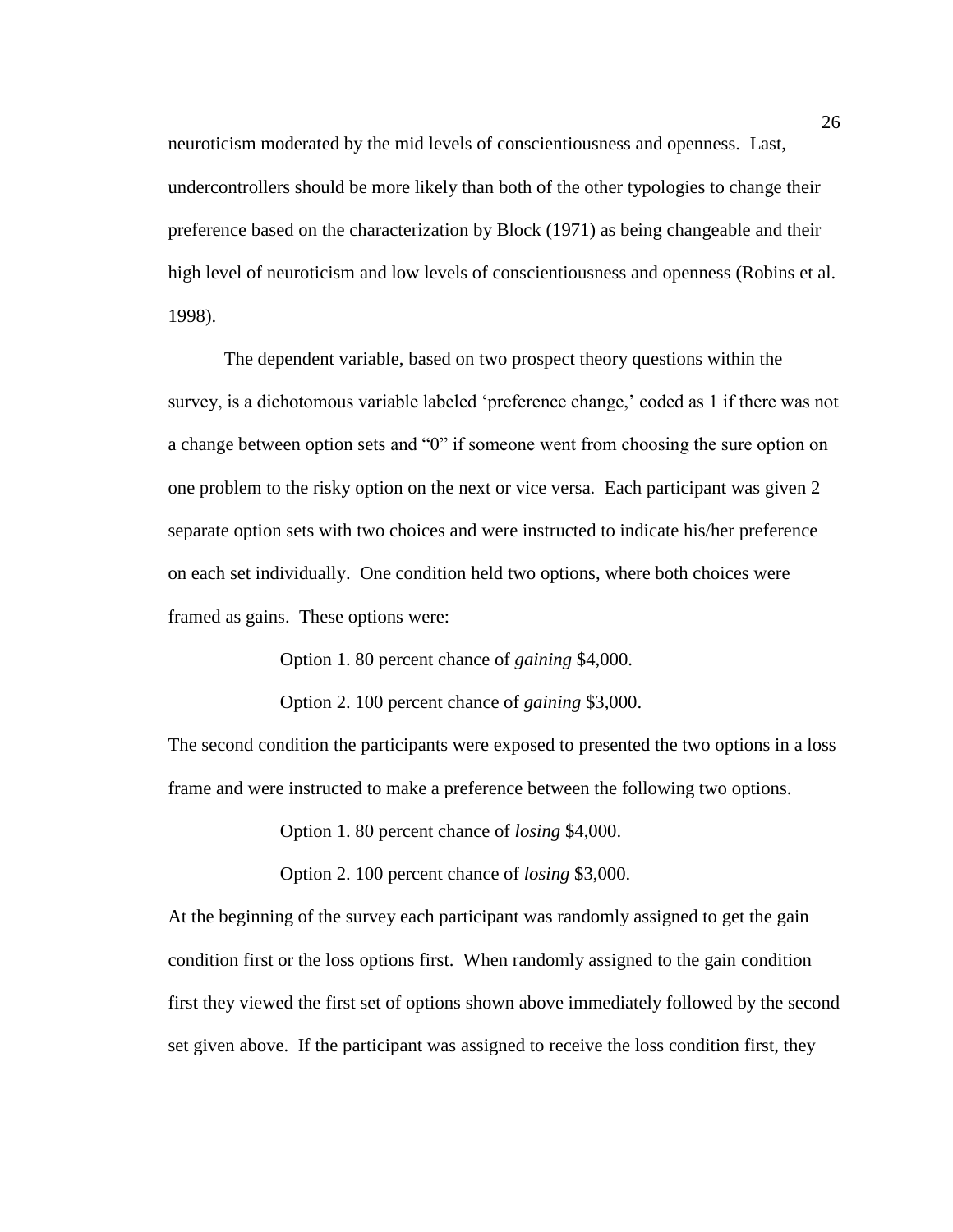made the preference for the second set of options and then were instructed to make a choice for the second set immediately afterwards.

For each model, preference change is the dependent variable used indicating whether the person alternated from the risky option to the sure option and vice versa in the above two problems. Frequency data shows that 27.8 percent of the participants did not change their preference between the two items and 72.2 percent did change their preference.

The independent variables are individual personality traits taken from the Big Five Inventory (BFI) (e.g. John and Srivastava 1999). The BFI consists of 44 likertscaled items asking participants if a short phrase consisting of some context with the target adjective is descriptive of themself. Participants indicate whether they agree/disagree on a five-point scale based on the question, "I see Myself as someone who..." The scales for the five traits consist of eight to ten items. See Appendix A for the full inventory.

Controls added to the model with the personality include gender, income, education, and whether the person received the loss frame first. Race is not used as a control due to the essential lack of variance in the sample. Income is used based on the notion that the two prospect theory items involve getting and losing money. Therefore a person at the lower end of the socioeconomic scale may see the value of the money more important than one that has a higher income. Education is used with the notion that more schooling is theoretically supposed to instill more analytic thinking within a person. In addition, gender is controlled for because females are thought to be more risk averse than men. Last, a dummy variable indicating which frame the participant received first is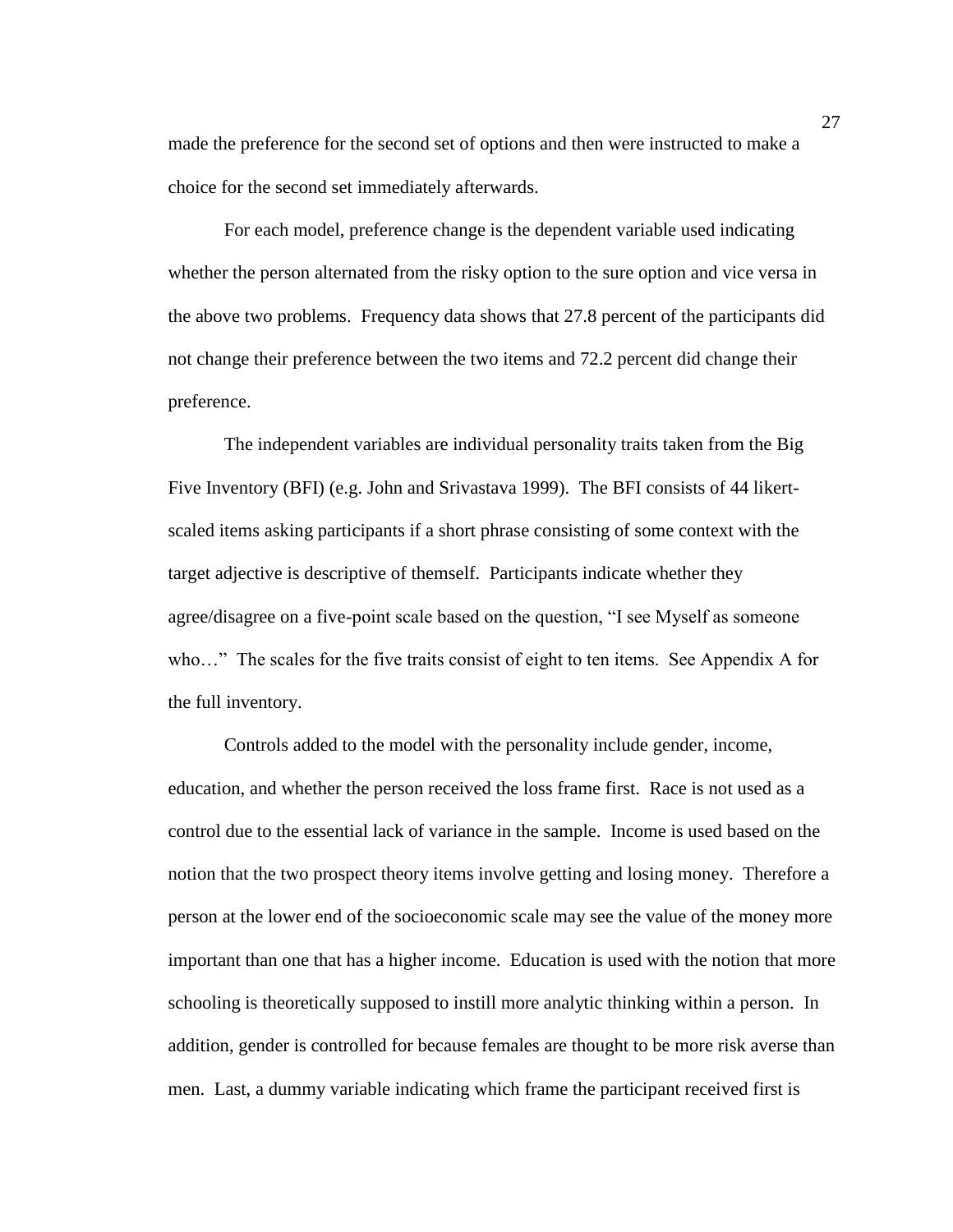included to ensure that any explained variance is not due to a question ordering phenomena. Information on how each control variable is measured and coded is found in Appendix B.

## Method

The main component of the analysis is binary logistic regression analysis with the use of two separate models. Prior to running regressions, the data was cleaned and scaled. The first model utilizes scales made from the respondents" logged BFI item scores. The second model uses the raw score scales to look at personality typologies. Below describes first how the scales were created and how the scales were clustered into three typologies prior to moving to the models.

In order to lower the level of skewedness occurring from social desirability factors, the scales are constructed from both raw and logged items as described by Mondak et al. (2010). Appendix C illustrates the correlations between each trait on the raw scale and logged scale scores. The correlations indicate that the logged scores have properly identified the original scores with correlations all above .97. To create the logged score scales the items were all recoded so that 1 indicates the highest value for the trait and 5 the lowest. Second, the natural log of each item was taken and the items were re-coded to be between 0 and 1 with 1 being the highest value for the trait and 0 being the lowest. The scales were then constructed by averaging the logged items for each, corresponding trait. Properties of the scale in Table 1 and Table 2 show correlations between the scales indicating that the two are measuring different concepts and the Cronbach"s alpha scores. The Cronbach scores are well within the range found commonly in the U.S. and Canada, between .75 and .90 (John and Srivastava 1999).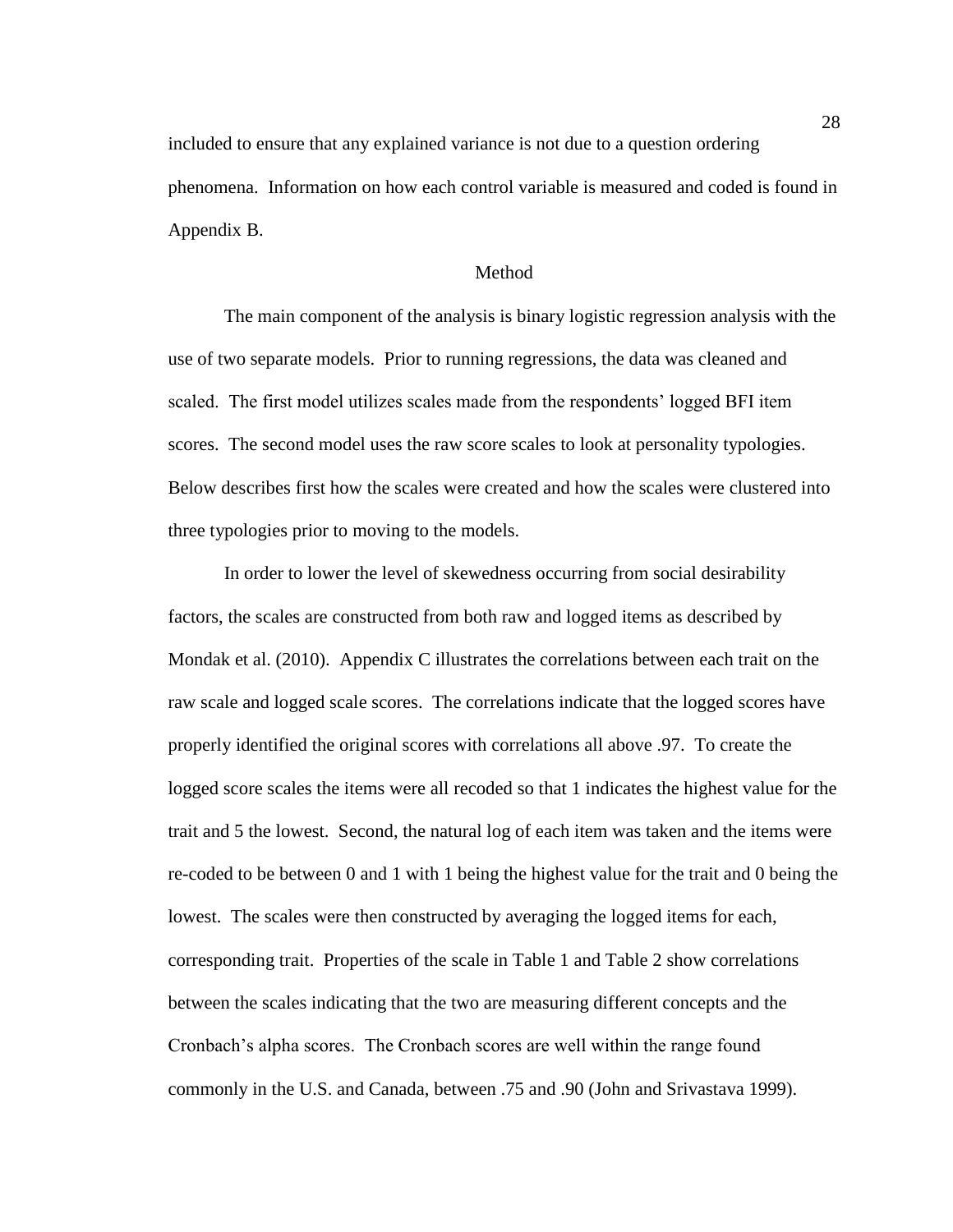| Table 1. Five Factor Scale Correlations            |          |          |                                                                   |          |  |  |
|----------------------------------------------------|----------|----------|-------------------------------------------------------------------|----------|--|--|
|                                                    |          |          | Extroversion Agreeableness Conscientiousness Neuroticism Openness |          |  |  |
| Extroversion                                       |          |          |                                                                   |          |  |  |
| Agreeableness                                      | 0.233    |          |                                                                   |          |  |  |
| Conscientiousness                                  | 0.269    | 0.399    | 1                                                                 |          |  |  |
| Neuroticism                                        | $-0.284$ | $-0.316$ | $-0.273$                                                          | 1        |  |  |
| Openness                                           | 0.367    | 0.135    | 0.153                                                             | $-0.146$ |  |  |
| All coefficients statistically significantp< .001. |          |          |                                                                   |          |  |  |

| <b>Trait Factor</b> | Scale mean | Cronbach's | Number of |  |
|---------------------|------------|------------|-----------|--|
|                     | (s.d.)     | alpha      | Cases     |  |
| Extroversion        | 8.394      | 0.866      | 1349      |  |
|                     | (2.897)    |            |           |  |
|                     | 4.243      | 0.779      | 1349      |  |
| Agreeableness       | (2.545)    |            |           |  |
| Conscientiousness   | 4.093      | 0.796      | 1349      |  |
|                     | (2.600)    |            |           |  |
| Neuroticism         | 9.115      | 0.828      | 1349      |  |
|                     | (2.272)    |            |           |  |
| Openness            | 8.289      | 0.838      | 1349      |  |
|                     | 2.989      |            |           |  |

Table 2. Scale Reliability Statistics

In addition, factor analysis was performed on the 44 logged items to determine if each item loaded on the factors found by previous research on the BFI (e.g. John, Naumann, and Soto 2008). The factor analysis resulted in 8, rather than 5 factors, indicating that all items for extroversion, neuroticism, and agreeableness factor as previously reported. However, the analysis indicates that three of the openness items load on a  $6<sup>th</sup>$  factor and one on an  $8<sup>th</sup>$  factor and 2 of the conscientiousness items load onto a  $7<sup>th</sup>$  factor. The separate loading of the openness is not terribly surprising based on the research suggesting somewhat of a disagreement on the fifth factor. Appendix D contains the factor analysis loadings. Because of these, analysis was run on both the original logged item scales and with scales missing these six variables in hopes to increase the power of the models.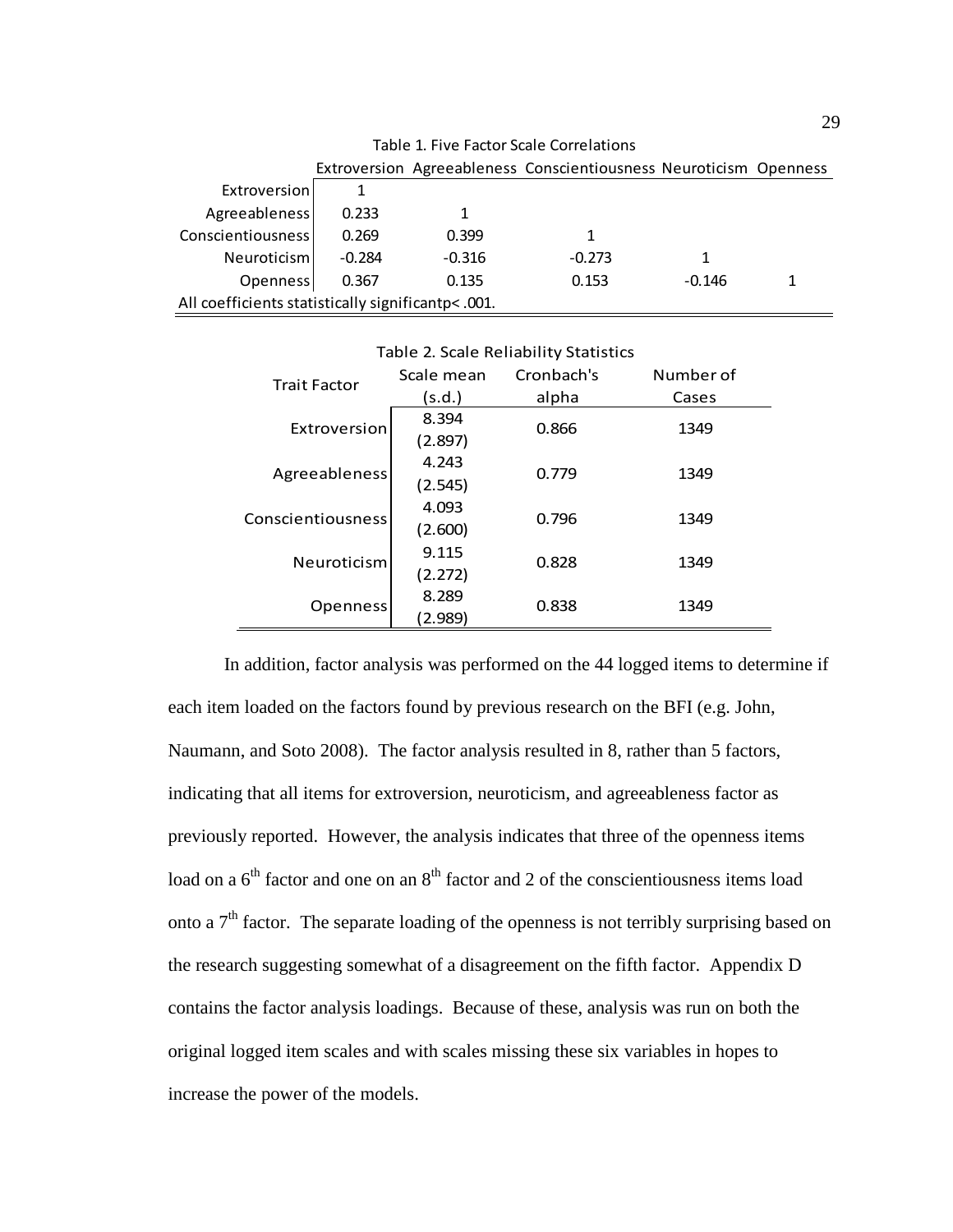In order to examine whether it is a specific combination of personality traits held by a person, or his/her trait typology, that determines whether a preference change occurs as a result of framing, cluster analysis was performed on the raw scores. Clusters were derived from the procedure set out in the personality typology studies (e.g. Robins et al. 1996; Asendorpf 2001). First, the Ward, hierarchical clustering was applied to the entire data set using the raw trait scales. The analysis initially places every case into its own category. With each iteration, the two clusters with the closest squared Euclidean distance are combined. The three cluster category based on findings by research on typology is used for the second classification. Second, a K-sort, non-hierarchical cluster method was used to classify the cases based on the proximity of Euclidean centers. Using K-sort allows for the more optimal once the Ward"s procedure is used (Asendorpf et al. 2001). Linear discriminate function was used to understand what the personality typologies looked like (and described below) and to validate the original clusters.

The last set of models are based on the clusters formed in the procedure iterated above. Two dummy variables are created as independent variables so that the coefficients represent the comparison of one group to another. One dummy variable is coded so that 1 is the first cluster and represents the difference between groups one and 3 on preference change. The other dummy variable created is coded that a 1 represents group 2. Therefore, the coefficient explains the difference between group 2 and 3 in terms of preference change.

#### Results

Initial correlations do not show any significance for preference change except openness to experience does come close for a one-tailed test at .132. Table 3 shows the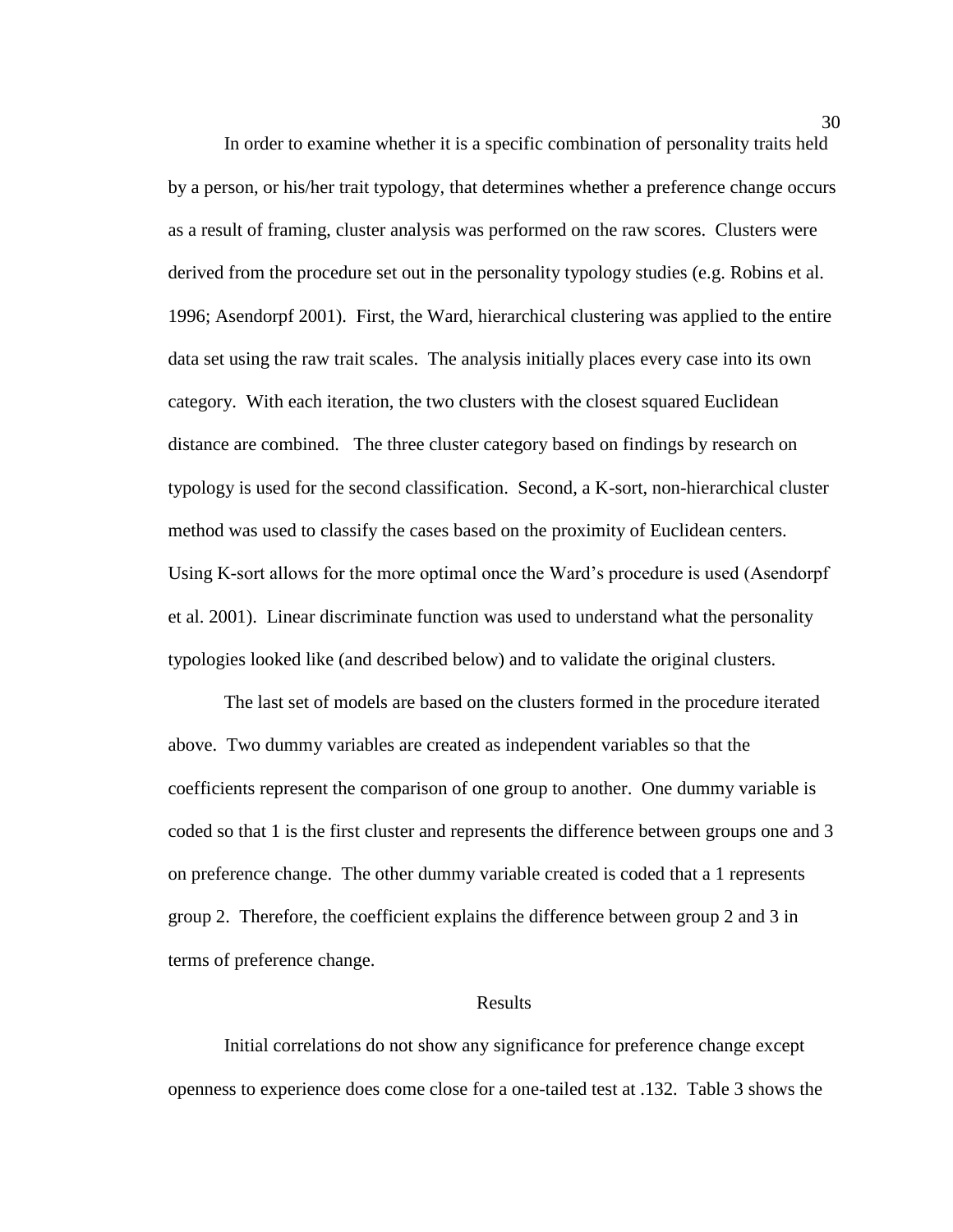correlations for preference reversal and the five personality traits. Although the correlations do not show significance, binary regression was computed to determine if there was something to be learned.

| Table 3. Correlations*          |          |  |  |  |
|---------------------------------|----------|--|--|--|
| Preference                      |          |  |  |  |
|                                 | Reversal |  |  |  |
| Extroversion                    | 0.002    |  |  |  |
| Agreeableness                   | 0.048    |  |  |  |
| Conscientiousness               | 0.002    |  |  |  |
| Neuroticism                     | $-0.026$ |  |  |  |
| Openness<br>0.041               |          |  |  |  |
| *None of the correlations reach |          |  |  |  |
| significance at the .1 level.   |          |  |  |  |

Due to the dichotomous nature of the dependent variable, binary logistic regression was used resulting in logged odds for each personality trait and the controls. These logged odds were transformed into odds ratios by subtracting one from the logged odds. By doing so, one is able to understand the substantive likelihood high versus low levels of a personality trait affects whether a person will change his/her preference between gain and loss conditions.

Table 4 presents the results of two logistic regression analyses. The first model uses all 44 logged items in the creation the Big Five variable scales; the second model takes out the six variables that did not load on the traditional five factors. Both models include the constant variables. As expected from the correlation results, personality is not shown to explain preference change between the two conditions. Both models indicate agreeableness as being the only independent variable significant at the .10 level. In addition, the dummy variable for sequence of frames (where 1 indicates the loss frame was given first), is significant at .000. The sequence variable indicates that people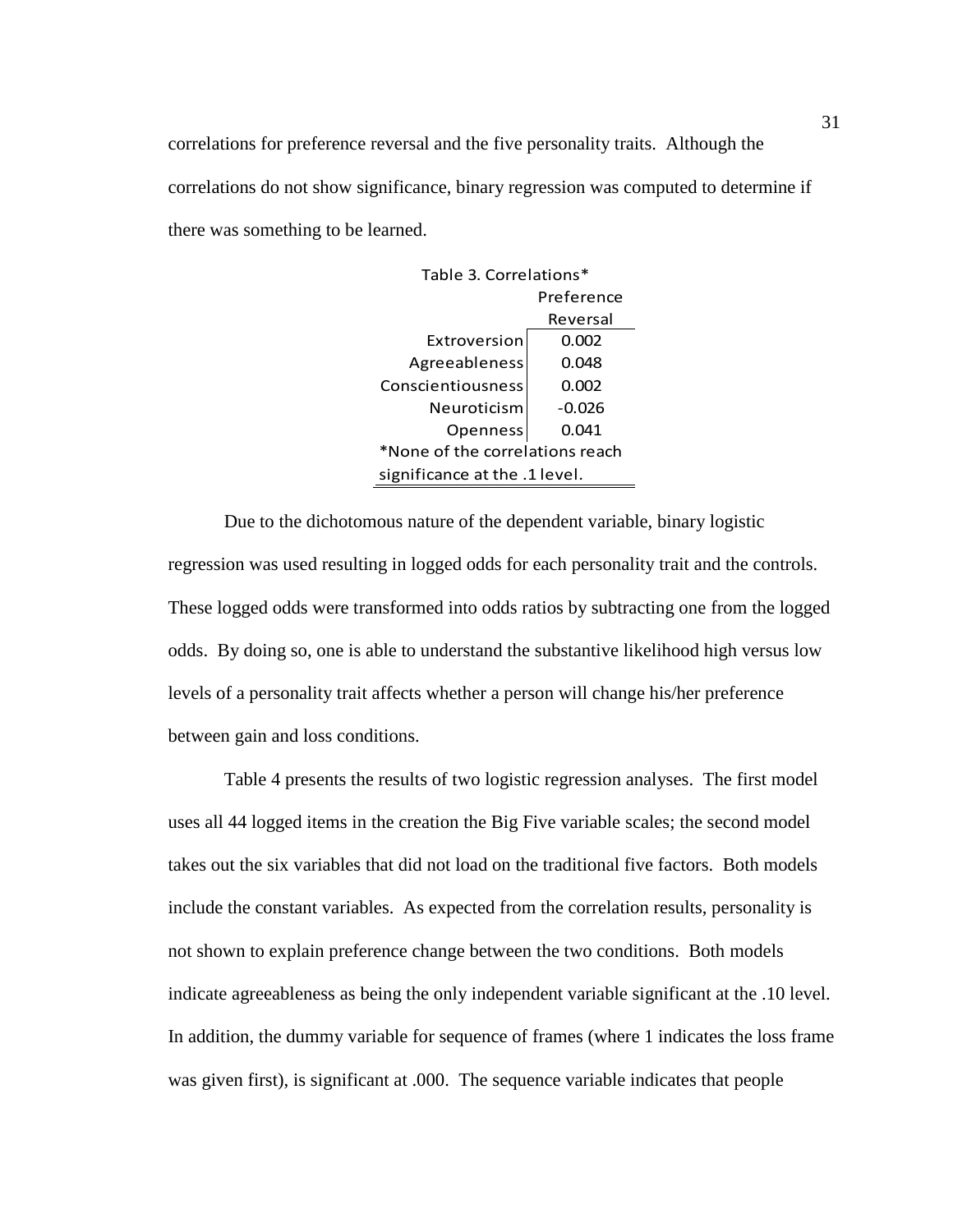receiving the loss frame first are 54% less likely to have a preference change than those who did not receive the loss frame first. Also, the presence of high levels of agreeableness increases the likelihood of making a preference change over those that do not score high on agreeableness.

When it comes to preference change, receiving the loss frame first followed by the gain frame, there is less of a preference change compared to those who did not receive the gain frame first. In each condition, the person makes a preference and keeps with it, signifying the impression that being exposed to a loss frame has on a person. Viewing the loss frame first induces people to not completely adhere to prospect theory expectations and act in more rational ways. Those high on agreeableness are more likely to go from the gain to loss frame and experiencing a change in options from the sure to risky or vice versa. This is an indication that those high on agreeableness are following what is expected from prospect theory by changing preferences and acting in an irrational way.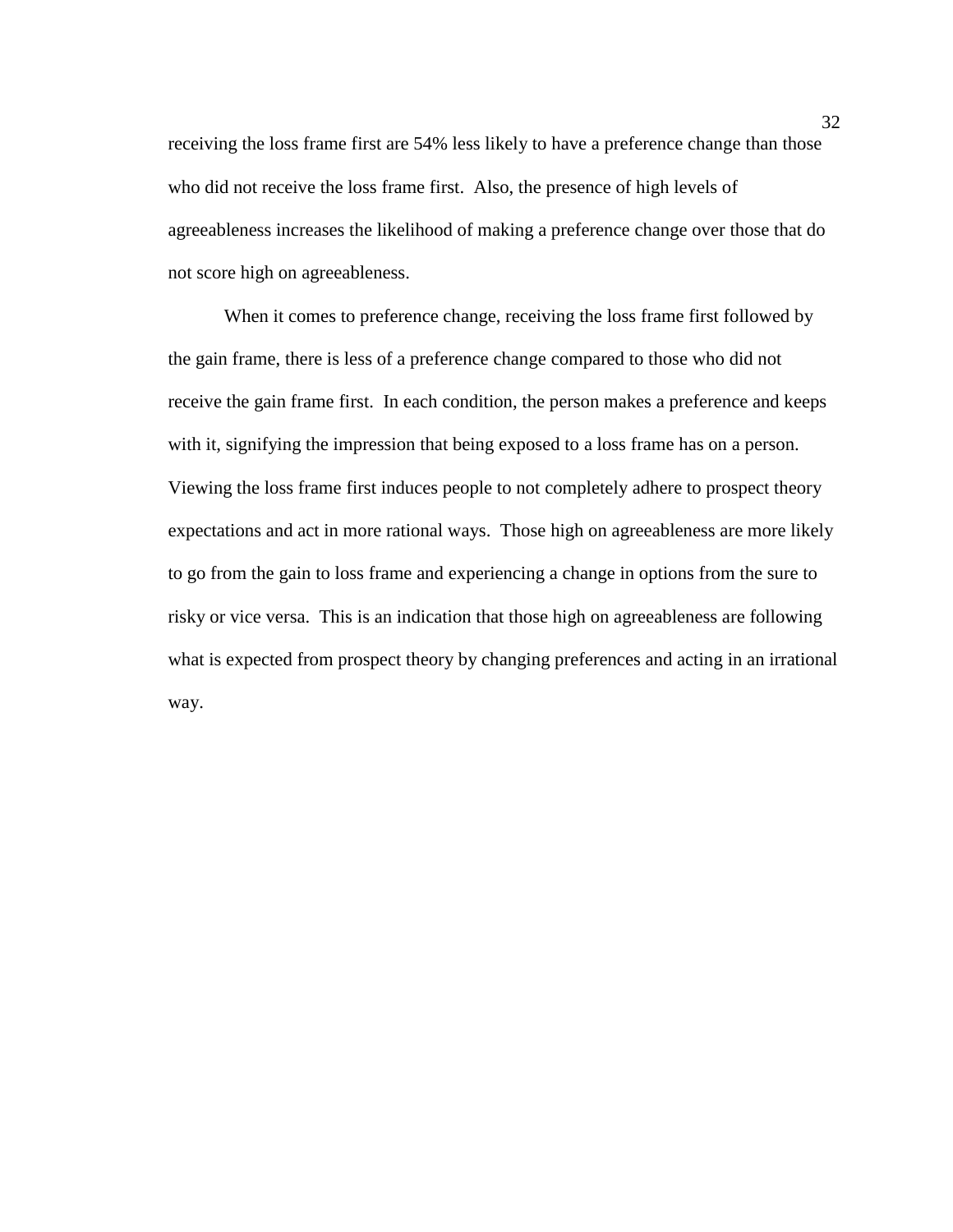|                         |                         |          | Scales Based on        |          |
|-------------------------|-------------------------|----------|------------------------|----------|
|                         | <b>Full Item Scales</b> |          | <b>Factor Loadings</b> |          |
|                         | $Exp \beta$             | Odds     | $Exp \beta$            | Odds     |
| Extroversion            | 0.863                   | $-13.7%$ | 0.925                  | $-7.5%$  |
| Agreeableness           | $2.162*$                | 116.0%   | $2.158*$               | 115.8%   |
| Conscientiousness       | 0.603                   | $-39.0%$ | 1.379                  | 37.9%    |
| Neuroticism             | 1.092                   | 9.2%     | 1.073                  | 7.3%     |
| Openness                | 1.311                   | 31.1%    | 0.972                  | $-2.8%$  |
| Gender                  | 1.09                    | $9.0\%$  | 1.09                   | 9.0%     |
| Education               | 1.018                   | 1.8%     | 1.024                  | 2.4%     |
| Income                  | 1.049                   | 4.9%     | 1.049                  | 4.9%     |
| Sequence Dummy          | $0.451**$               | $-54.9%$ | $0.451**$              | $-54.9%$ |
| Constant                | $2.408*$                |          | 1.579                  |          |
| Nagelkerke $R^2$        | 0.052                   |          | 0.052                  |          |
| N                       | 1013                    |          |                        | 1013     |
| Notes: *p<.10; **p<.001 |                         |          |                        |          |

Table 4. Logistic Regression Results for Preference Change and BFI **Scales** 

DV: Preference Change=1

The second way in which one may look at personality is by person as a mixture of personality traits rather than by a trait alone. The clusters are first compared to the previous research in personality typology and five factor models (e.g.Robins et al. 1998; Asendorpf 2001). Based on these two functions, cluster one consists of people which are extrememely low on conscientiousness and agreeableness and somewhat high on extroversion and somewhat low on neuroticism. Cluster 2 consists of individuals holding lower values for neuroticism and somewhat higher levels of extroversion and hovers slightly higher than the midline for conscientiousness, agreeableness, and openness, which is similar to the Resilient category. The traits correlate in same direction as previous research but not the same intensity. However, the lower values seen here were found in one of the child studies of Asendorpf (2001). The last cluster consists of those low in extroversion and high in neuroticism with somewhat higher levels than the middle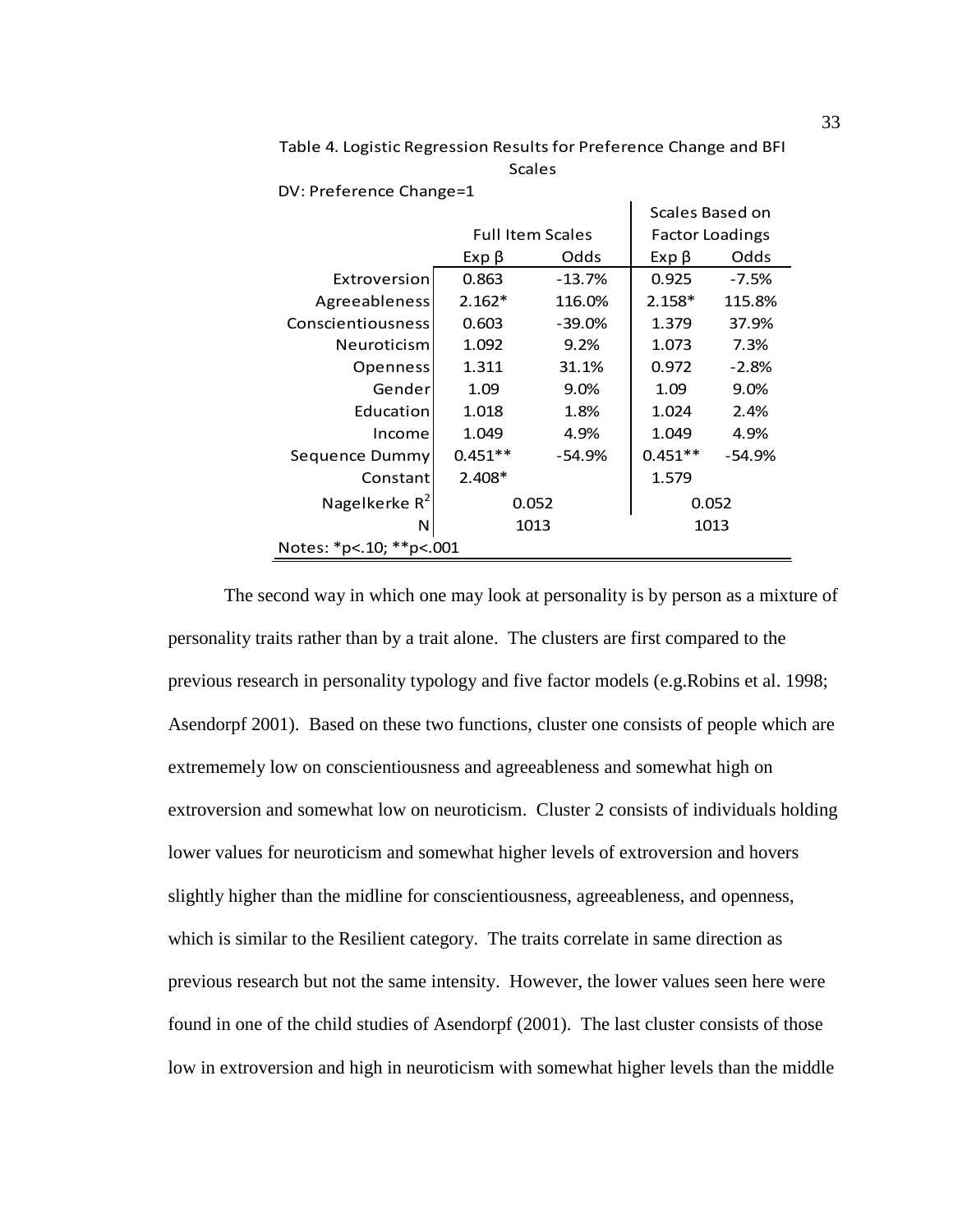for conscientiousness, agreeableness, and openness. This is very similar to the previous research findings for the overcontrolled personality type which is associated with low extroversion, neuroticism, and agreeableness scores as well as middle levels of conscientiousness and openness scores.

The second model consists of a logistic regression model with the dichotomous preference change variable as the dependent variable. However, the independent variables are the three clusters in order to determine if the variance in the framing effect can be explained by a pattern of personality traits that are visible in the sample population. The results in Table 5 demonstrate that none of the personality typologies are significant in understanding preference change due to personality type. The only significant variable is the sequence dummy indicating that those receiving the loss frame first are 54% less likely than those who do not get this condition first to have a preference change between the two sets. The typology model demonstrates the similarity in both models as having the same control variable dominating the framing scene. It also leads to the questioning of agreeableness being a dominant factor in preference change due to framing. Where it is significant when looking at traits one-on-one, it loses its power when looked at in a combination of traits.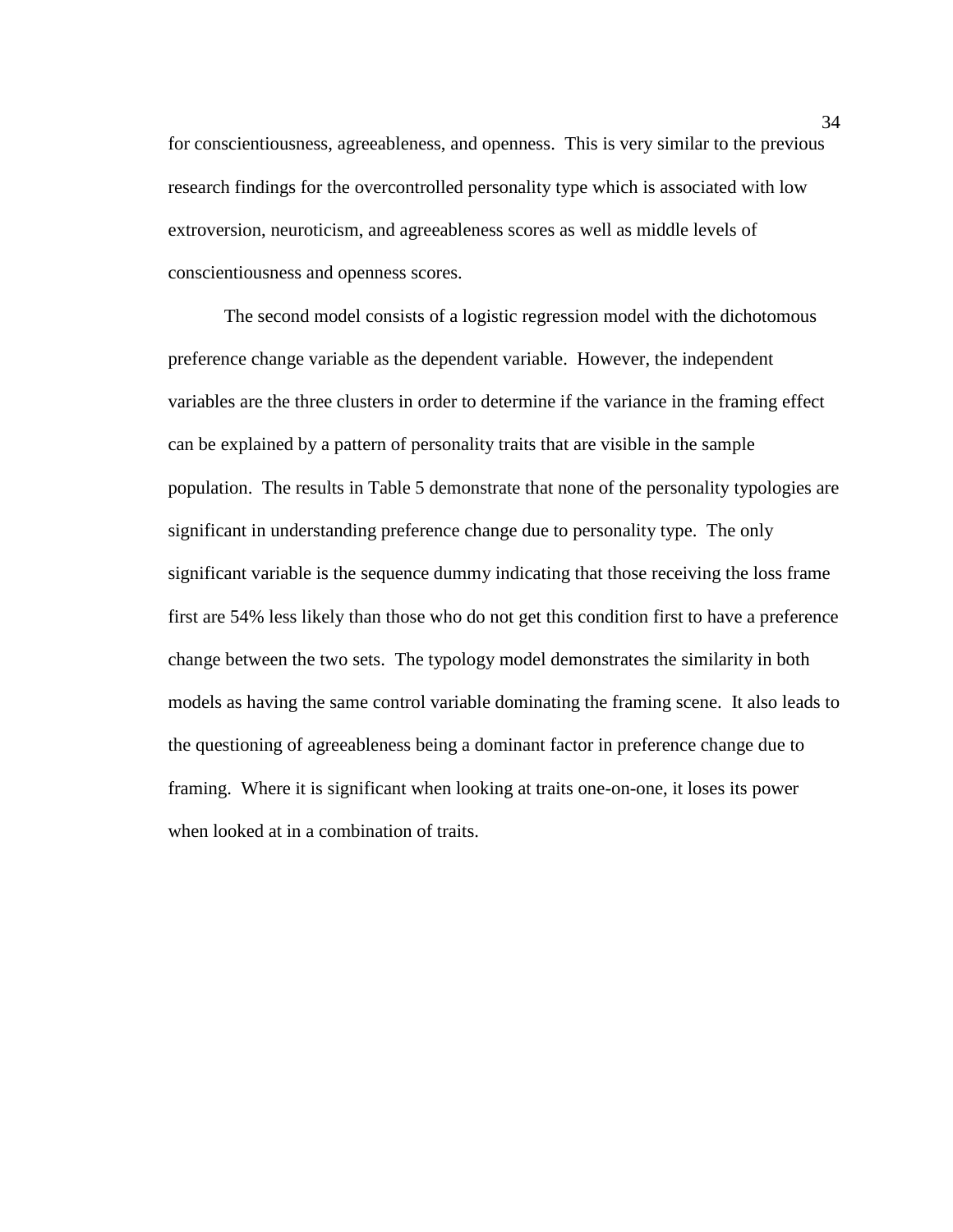| <b>THE REPORT OF STRING CONTRACT CLOSUTION IT IS</b> |           |           |  |  |  |  |
|------------------------------------------------------|-----------|-----------|--|--|--|--|
| DV: Preference Change=1                              |           |           |  |  |  |  |
|                                                      | Exp β     | Odds      |  |  |  |  |
| Cluster 1                                            | 0.891     | $-10.90%$ |  |  |  |  |
| Cluster <sub>2</sub>                                 | 1.073     | 7.30%     |  |  |  |  |
| Gender                                               | 1.114     | 11.40%    |  |  |  |  |
| Education                                            | 1.026     | 2.60%     |  |  |  |  |
| Income                                               | 1.034     | 3.40%     |  |  |  |  |
| Sequence Dummy                                       | $0.452**$ | $-54.80%$ |  |  |  |  |
| Constant                                             | 2.981     |           |  |  |  |  |
| Nagelkerke $R^2$                                     |           | $.047**$  |  |  |  |  |
| N                                                    |           | 1013      |  |  |  |  |
| $*$ $p$ <.001<br>Notes:                              |           |           |  |  |  |  |

Table 5. Logistic Regression Results for Preference Change and Personality

With the pronounced effect of the Sequence Dummy variable, the next step is to understand what the effect is. Does the pronounced effect make people more risky in gain or loss framed problem options? Also, does the effect operate in the same direction as what prospect theory informs us? Under prospect theory, people are more likely to choose the sure option when the options are presented as gains and more likely to opt for the risky choice under the loss frame. In order to answer these questions, there are four additional logistic regression models provided below. The first two models in Tables 6 and 7 use the same Big Five Personality trait scales as Table 4 and the last two models use the personality typologies from Table 5 in Tables 8 and 9. In each of these models, the dependent variable has changed and now is the respondent"s choice in the first set of options they encountered in the survey, the sure option (coded as 0 in the models) or the risky option (coded as 1 here) for all four models.

Each survey participant was randomly assigned to receive the options within a gain frame first or the options with the loss frame first. The previous models have combined these two conditions into one variable. However these last four models break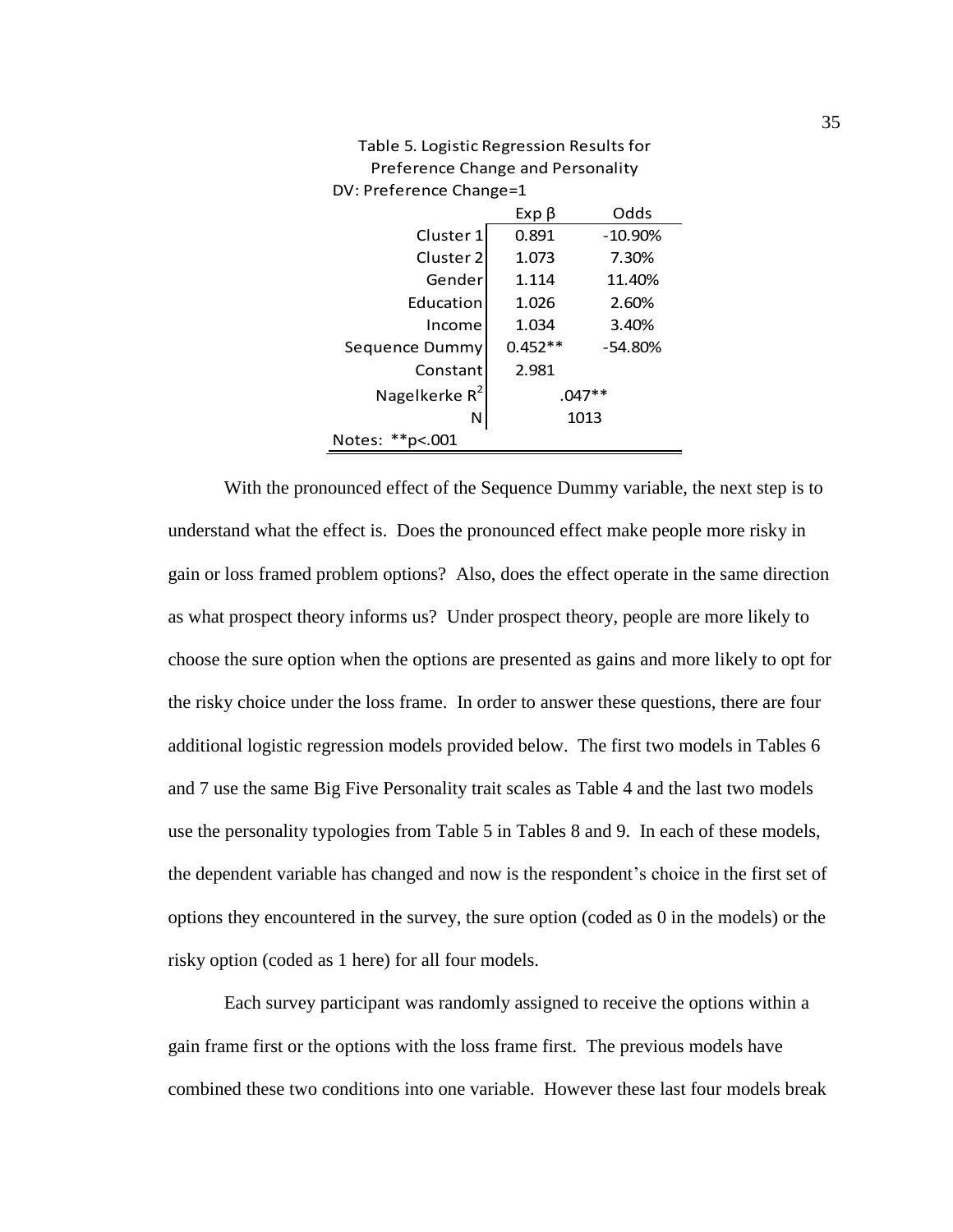them back down to two separate conditions. Tables 6 and 8 consist of those participants receiving the loss frame first with the independent variables being the Big Five Scales and personality typology variables, respectively. Tables 7 and 9 consist of the participants who received the gain frame first with the independent variables being the Big Five Scales and personality typology scores, respectively.

|                          |             |                         | Scales Based on Factor |          |  |  |
|--------------------------|-------------|-------------------------|------------------------|----------|--|--|
|                          |             | <b>Full Item Scales</b> |                        | Loadings |  |  |
|                          | $Exp \beta$ | Odds                    | $Exp \beta$            | Odds     |  |  |
| Extroversion             | 1.035       | 3.5%                    | 1.117                  | 11.7%    |  |  |
| Agreeableness            | 1.258       | 25.8%                   | 1.215                  | 21.5%    |  |  |
| <b>Conscientiousness</b> | 0.854       | $-14.6%$                | 1.067                  | 6.7%     |  |  |
| Neuroticism              | 2.492       | 149.2%                  | 2.545                  | 154.5%   |  |  |
| <b>Openness</b>          | 2.389       | 138.9%                  | 0.71                   | $-29.0%$ |  |  |
| Gender                   | $1.663*$    | 66.3%                   | 1.684*                 | 68.4%    |  |  |
| Education                | 1.037       | 3.7%                    | 1.05                   | 5.0%     |  |  |
| Income                   | 1.073       | 7.3%                    | 1.072                  | 7.2%     |  |  |
| Constant                 | 0.523       |                         | 0.823                  |          |  |  |
| Nagelkerke $R^2$         | 0.036       |                         | 0.033                  |          |  |  |
| N                        | 514         |                         | 514                    |          |  |  |
| Notes: *p<.05            |             |                         |                        |          |  |  |

Table 6. Logistic Regression Results for Risk Preferences and Receiving the Loss Frame First using the BFI Scale DV: Risky OptionChosen=1

Table 7. Logistic Regression Results for Risk Preferences and Receiving the Gain Frame First using the BFI Scale DV: Risky OptionChosen=1

| 1.001             |                         |          |                                    |          |
|-------------------|-------------------------|----------|------------------------------------|----------|
|                   | <b>Full Item Scales</b> |          | Scales Based on Factor<br>Loadings |          |
|                   | $Exp \beta$             | Odds     | $Exp \beta$                        | Odds     |
| Extroversion      | 0.614                   | $-48.6%$ | 0.587                              | $-41.3%$ |
| Agreeableness     | 1.119                   | 11.9%    | 1.047                              | 4.7%     |
| Conscientiousness | 0.308                   | $-69.2%$ | 1.919                              | 91.9%    |
| Neuroticism       | 2.258                   | 125.8%   | 2.229                              | 122.9%   |
| Openness          | 1.071                   | 7.1%     | 0.997                              | $-0.3%$  |
| Gender            | 1.052                   | 5.2%     | 1.047                              | 4.7%     |
| Education         | 1.182                   | 18.2%    | 1.188                              | 18.8%    |
| Income            | $1.342**$               | 34.2%    | $1.337*$                           | 33.7%    |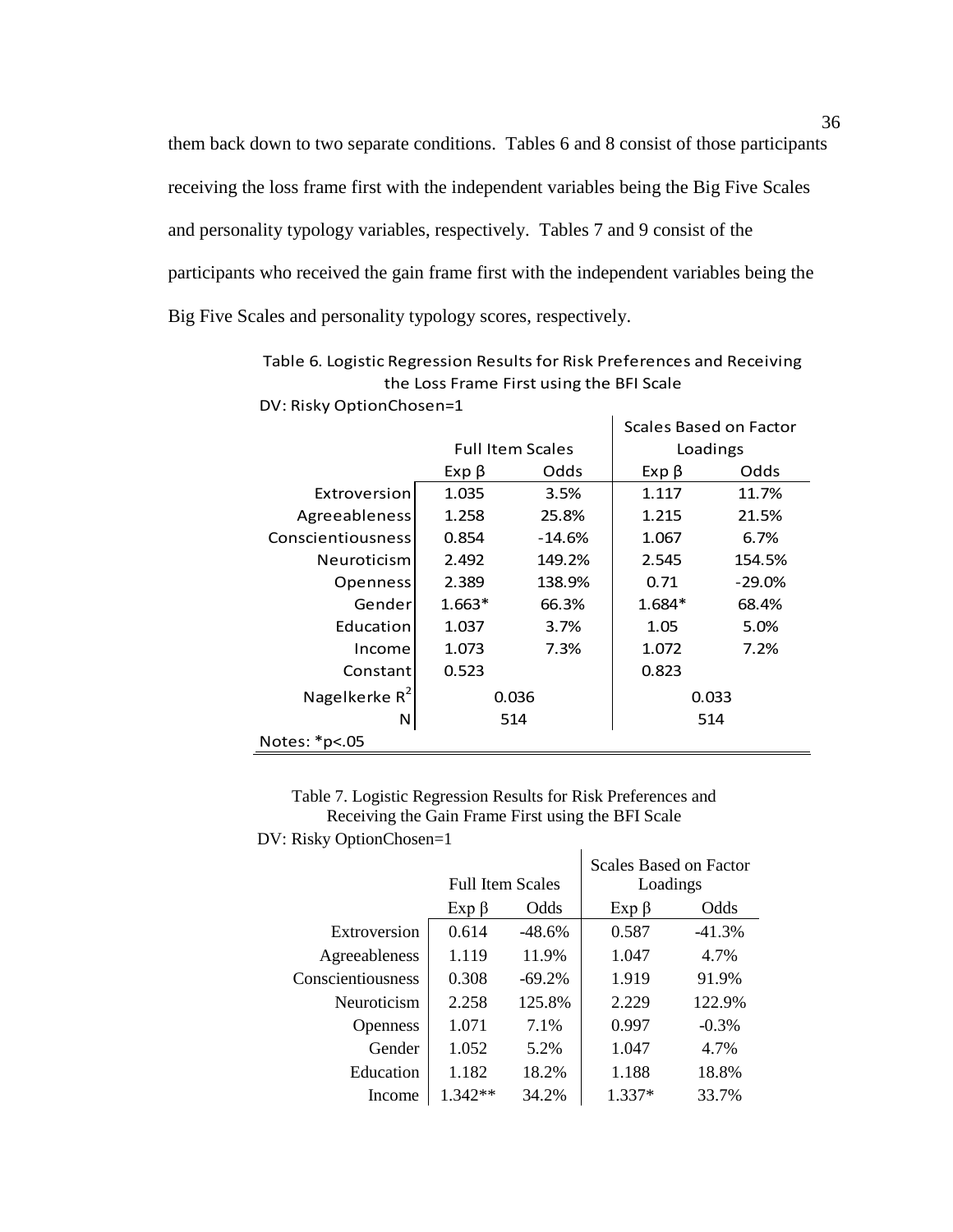| Constant $\vert 0.016** \vert$  |       | $0.005***$ |
|---------------------------------|-------|------------|
| Nagelkerke $R^2$                | 0.055 | 0.054      |
|                                 | 507   | 507        |
| Notes: *p<.10; **p<.05;***p<.01 |       |            |

The logistic equation results demonstrate that none of the personality variables explain whether a person will respond as making the risky or sure choice when receiving the gain or loss frames first. However, two control variables are significant. When exposed to the gain frame first (Table 7), those with higher income levels are over thirty percent more likely to choose the risky option than lower income levels for both Big Five measurements, which goes against what is expected from prospect theory. However, this variable loses significance when the loss frame is given first. Instead, gender becomes the only significant predictor of risky choice. Table 6 demonstrates that women are about 66 percent more likely to choose the risky option when the loss frame is presented first in both Big Five scale measurements. This supports what is expected from prospect theory – when options are placed in a loss frame, people are more likely to choose the risky option. The final two tables present the same dependent variables with personality typologies and demonstrate the same statistical significant variables.

## **Discussion**

Before moving on, two main problems must be actively discussed. The first is the sample. Because the data comes from a hereditary study, it is composed of only monozygotic and same sex dizygotic twins and not a random sample within the population as a whole. Second, the people within the sample only come from Minnesota and the frequencies demonstrate that it does not depict the general population. This is especially true for race, where less than 2 percent were not white. The notion that all 44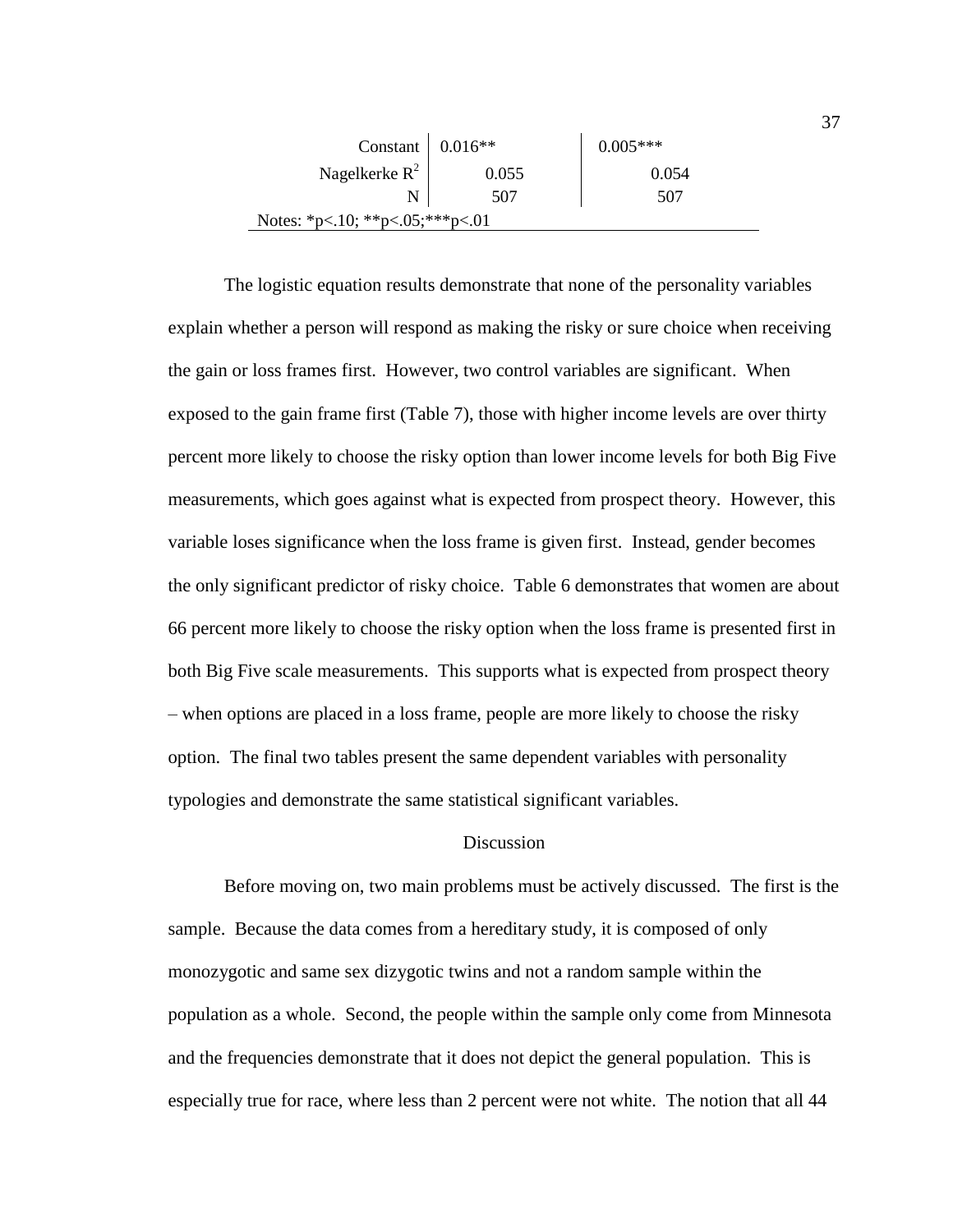BFI items do not load onto the traditional 5 factors supports the idea that the sample is not representative of more random ones. These problems must be kept in mind when interpreting the results.

The second problem is that there is only one prospect theory question used for the analysis. With multiple items dealing with prospect theory, a better understanding of how people make choices would be available. A fuller understanding of whether and how preference change occurs may be more accessible with several different problem sets offering different preferences for each. Not only that there is one set of prospect theory items and framing theory more generally, but prospect theory is considered somewhat different than other types of frames (Levin et al. 1998; 2002). Equivalency framing has examples in the political world, for example the death tax versus the inheritance tax. However, frames often consist of more substantial content differences, such as how Iyengar (1991) describes news coverage as being episodic and dealing with the context of one event or thematic, emphasizing the underlying concepts of an event. Therefore, framing studies using prospect theory may result in different findings when other types of frames are used. Changes in content beyond one or two words (most likely used to induce emotion) or manner of information is likely to induce more variance than what is seen in prospect theory. The larger variance and nuances that are found in the real political world will allow research to better understand personality"s role in the framing effect.

These two problems may have resulted in the inability of the study to replicate what Levin et al. (2002) did in terms of personality traits and risky framing effects. Where Levin and colleagues found a preference change in magnitude of choice between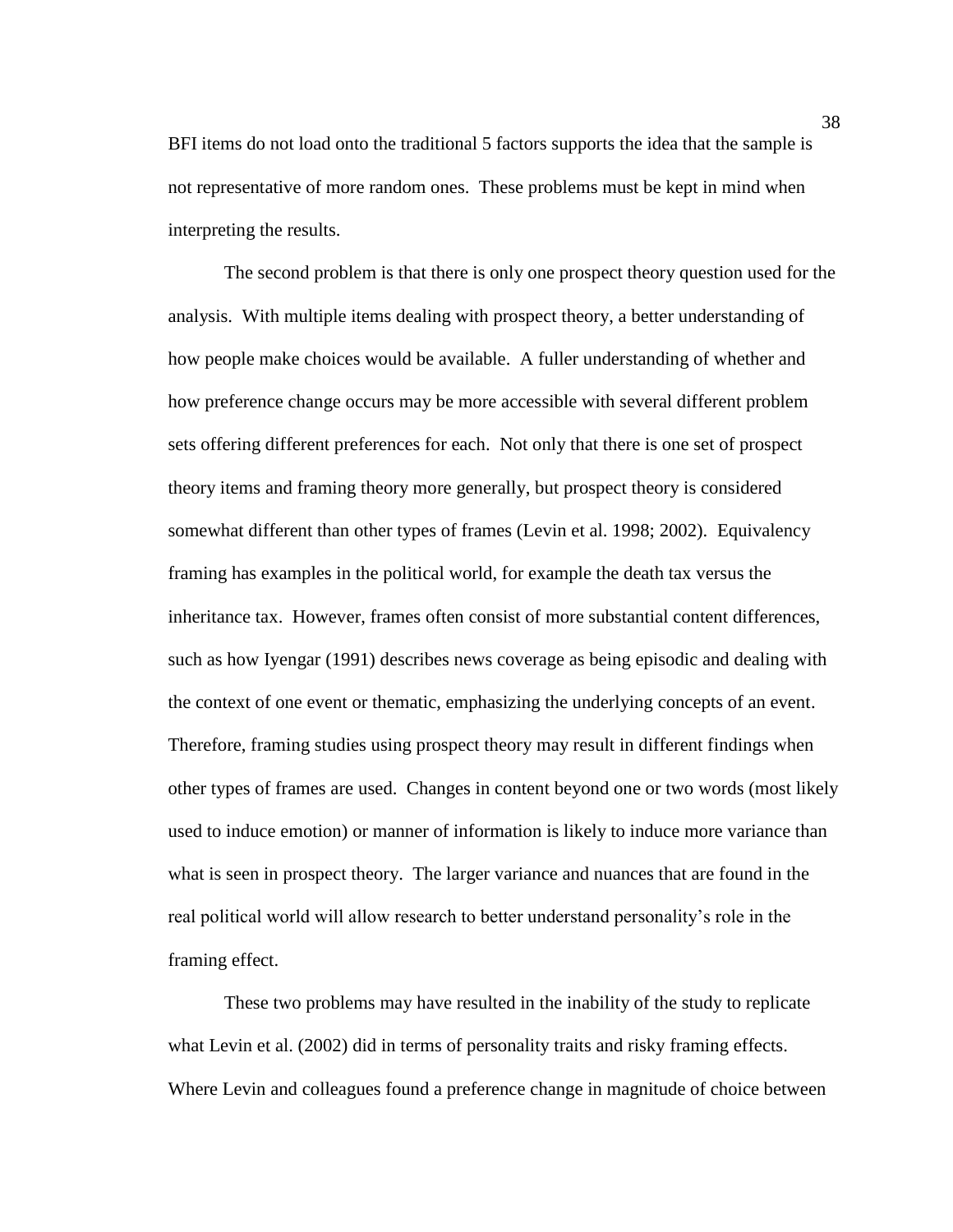risky and risk averse options, this study only found significance for agreeableness. Even when the models looked at one sided frame options, initial exposure to the gain or loss frame, none of the personality factors were found to be significant in understanding variance between those choosing the sure or risky option. However, Levin's (2002)study used a prospect theory item that was worded to make the issue close to them personally: what medical option would the person choose for their parents when faced with a serious cholesterol problem. In addition, the respondent had a choice on a scale of one to seven. Therefore, not only is there information on whether he/she changed preference, the researcher also has a change in magnitude even if the actual preference does not change. These smaller changes in magnitude may be more important to understand, because the research can begin to understand the turning points. To what degree does the frame have to push in order for it to change someone"s preference? The study by Levin et al. (2002) were able to have a more precise measure of the dependent variable which may also lead to more reliable information.

Although there are the above problems, this thesis demonstrates that the BFI scale can be used to create similar cluster typologies found using other five factor models, such as the California Q Sort (York and John, 1992; Asendorpf et al. 2001; Robins et al. 1996) and the NEO-PI-R (Pulkkinen 1996; Asendorpf et al. 2001), both of which are much longer and more detailed inventories. Although it may make intuitive sense to look at a person"s personality in its entirety, rather than the different trait scale variables individually, this study does not find that there is any value in doing so in the context of understanding prospect theory framing effects. If the above problems were addressed, the typological method may prove itself to be important to political scientists. People are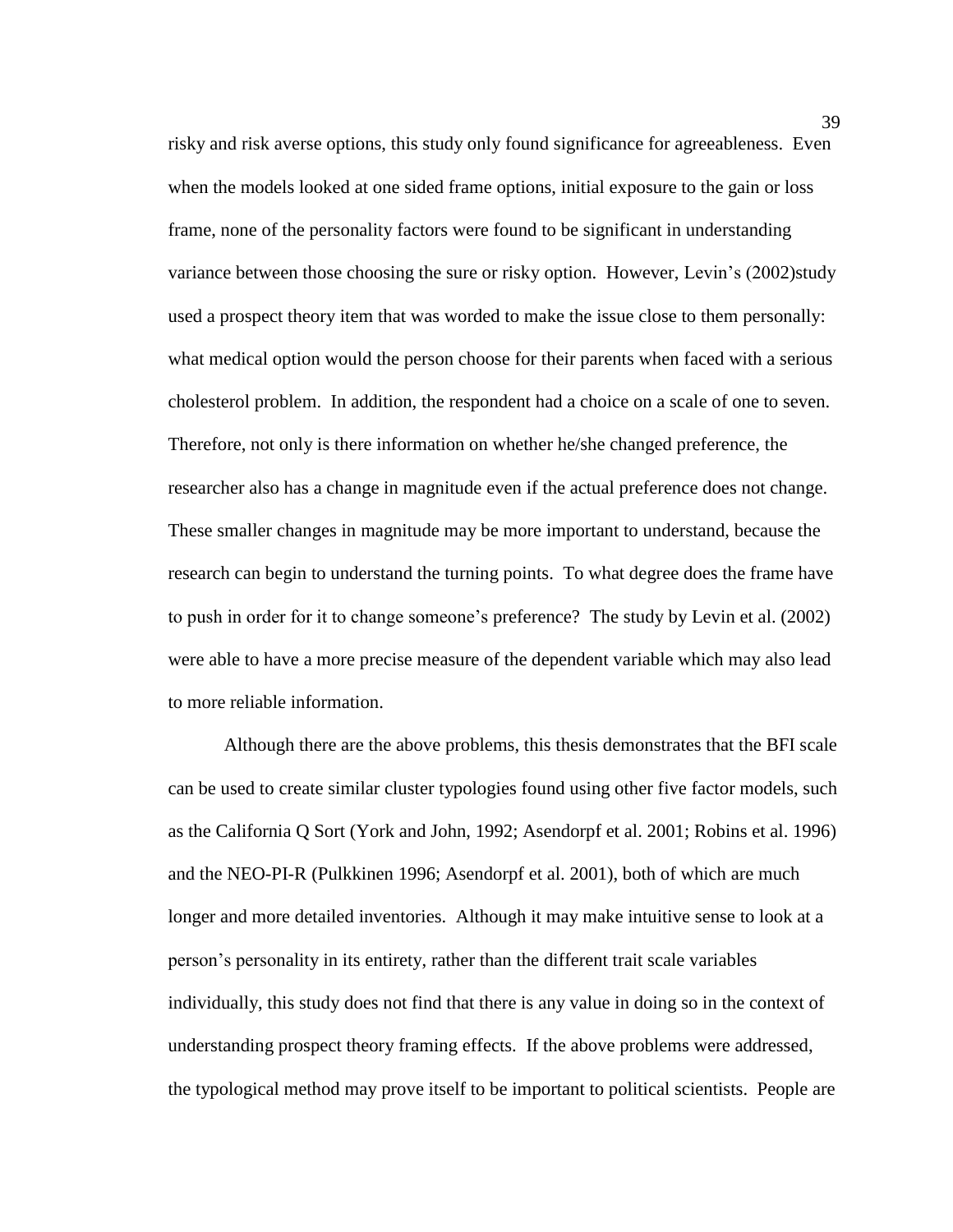not made of one trait, but many (in similar) combinations. People are not the same as one trait and each trait does not evenly affect a person. Based on personality typology literature, there is promise in understanding a person through sets of traits. The above research shows promise for at least an inquiry into the effects of typologies based on the fact that they seem to have the same controlling dynamics as the trait models. More emphasis on typologies may lead to an understanding of what traits win out when it comes to the framing effect. The importance of trait typologies Mondak and colleagues as well as Gerber and co-authors have been prevalent in recent studies on personality traits and their influence on political variables. Mondak (2010; Mondak et al. 2010) has looked at external influences that influence the connection between politics and such things as political participation but none of the work concerning political behavior has attempted to look at combinations of traits to determine their influence. The data here suggests that solely looking at traits does not give a full picture of what is going on. Agreeableness is found to be significant as a predictor of preference change when looked at alone, but when put into a person-centered model, agreeableness falls back and none of the models show significant results. Therefore, the power of agreeableness is contained by other trait levels.

Part of the problem of working within the typology realm is that it is plagued by many of the problems seen with work on the five factor models years ago (Robins et al. 1998) where researchers are talking past each other rather than working together to create a set of consistent typologies and what they consist of in the general population. This is evident from the different labels given to the factors. In addition, there is clearly less research altogether of typologies than there is of the Big Five taxonomy. As more and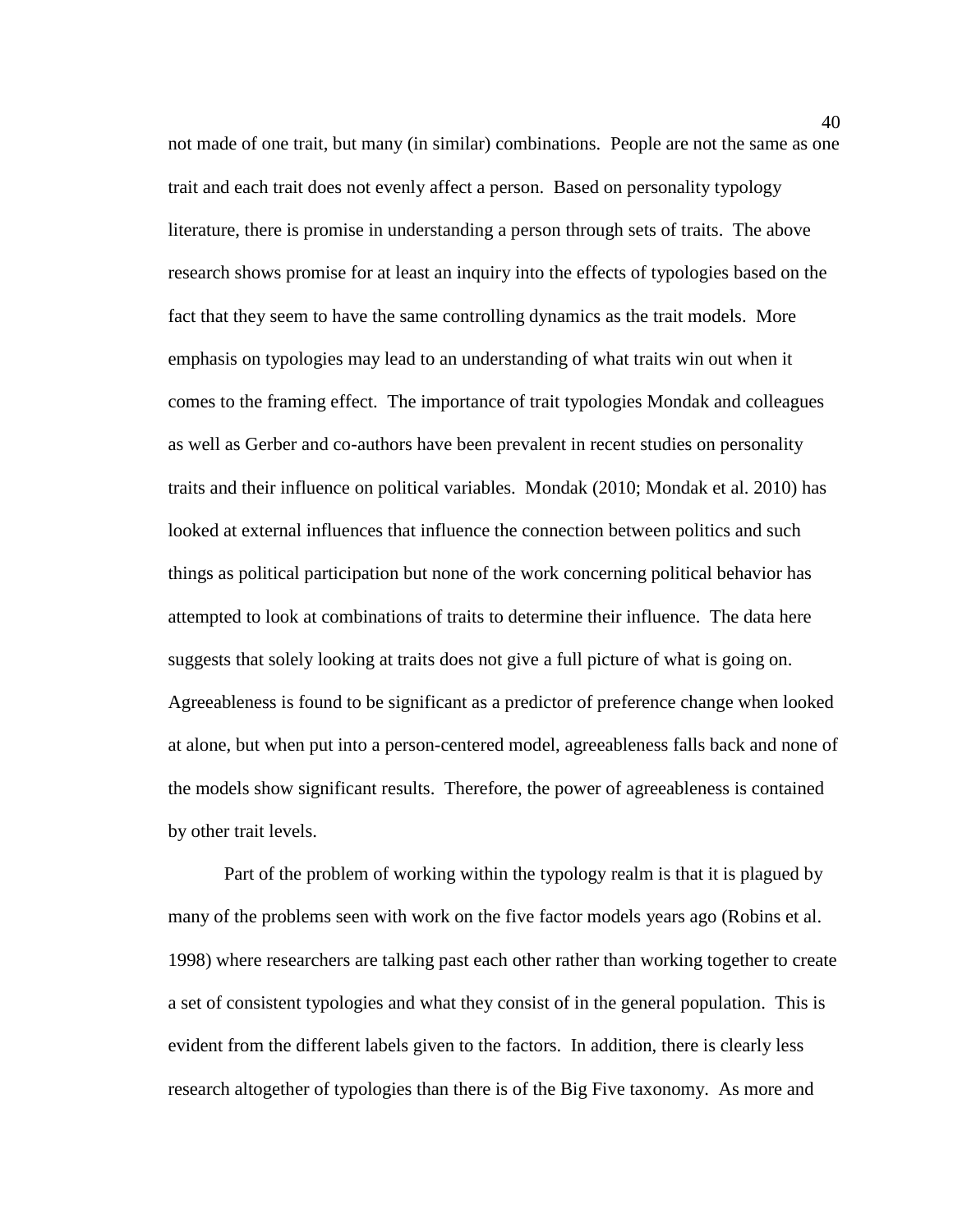more research is done, the theoretical basis and understanding of how traits work together to create behavior will be much more influential. This thesis is only the beginning in understanding how personality, not only by using individual trait measures but with typologies as well, influences the framing effect.

Getting to the main finding of the study, agreeableness is the only personality trait, in the two models demonstrating a significant effect on preference change. Not only is it significant and in the proper direction according to the hypothesis, but it has a large effect at around 116 percent. This goes back to the trusting nature of those who score high on agreeableness (Costa and McCrae 1995) which may signify that they are not reflecting the context of the message beyond what is there – they trust what they are told. However, it is important to keep in mind that the level of statistical significance for agreeableness in both Table 4 and Table 5 is  $p<10$ , suggesting caution in the interpretation of the external validity of these results.

The only other significant variable is the dummy variable used to indicate which set of problems the participant received first. When someone received the loss frame first, they were over 50 percent less likely to change their preferences. Once people were initially exposed to the negative frame, they continued to either choose the risky option or the sure option. This finding leads back to the research indicating the strength negative frames have on people (e.g. Druckman 2004; Erison, Lodge and Tabor 2007). The power of negative frames to influence the consistency of decision choices has important implications for those attempting to define an issue. Based on the current findings, if one can formulate a risky choice problem in a negative or loss light first, they may be able tomaintain a consistent level of preference for an issue for a certain amount of time.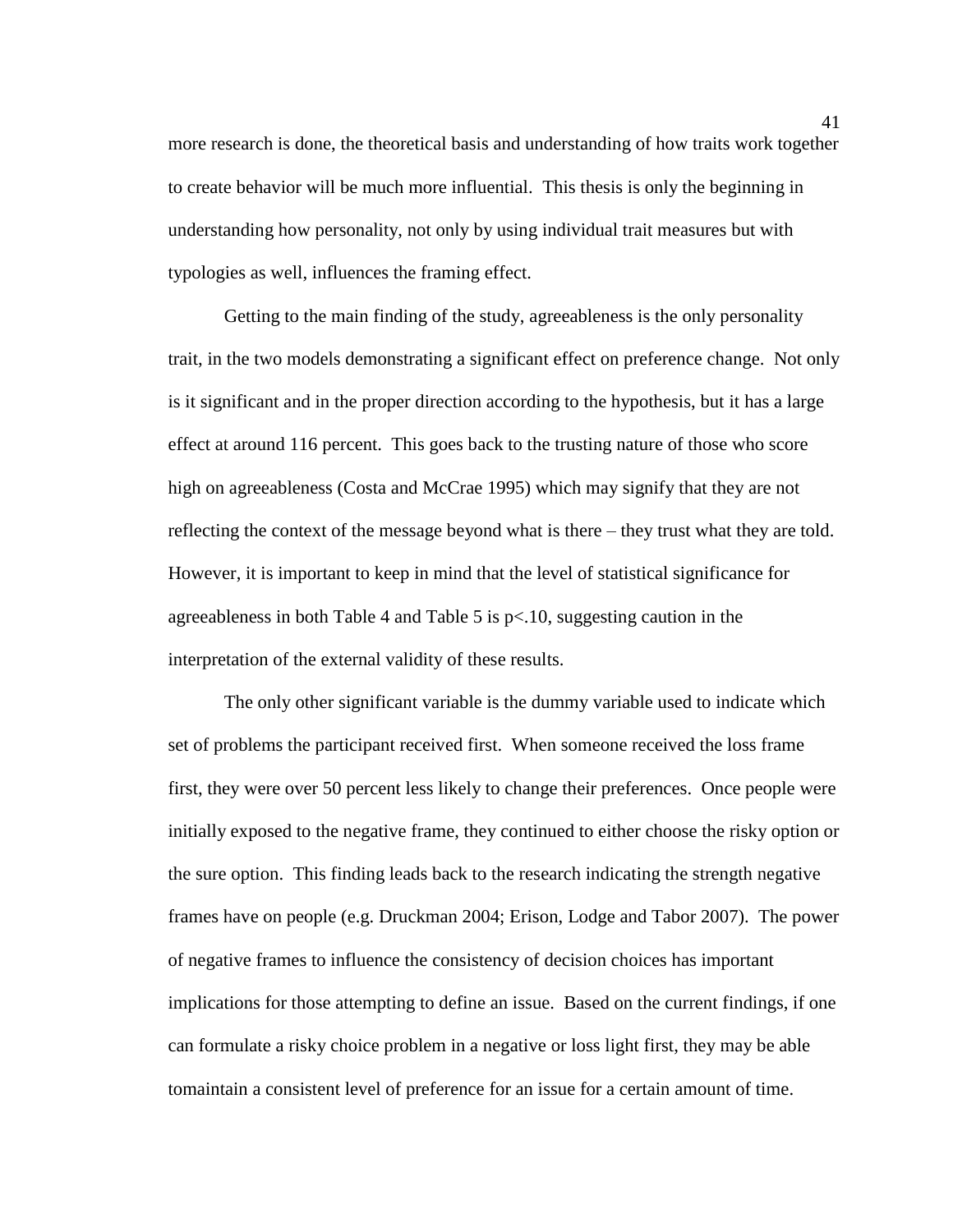Last, when attempting to understand whether the loss frame or gain frame induces people to make a sure or risky choice is explained by personality factors, none of the coefficients for the independent variables are significant. Control variables turn out to be the ones that matter in the initial preference and it is a separate variable different for the gain than the loss condition. The only variable that achieves significance in the gain frame is income. The logistic regression results for Table 7 and Table 9 show that people with higher income levels are less likely to make a choice supported by prospect theory by being more likely to choose the risky option in a gain framed problem. This may be an artifact of the amount of money in the problems (\$3,000 and \$4,000) not being as valuable to those that make more money. Second, with only looking at those who received the loss frame first, gender is the only significant variable in the equation. Women were found to be much more apt to choosing the risky option in the loss frame, which corresponds with the literature on choices in prospect theory, in Table 6 and Table 8. Therefore, personality cannot explain the willingness to take the risky option in gain or loss conditions.

With such little significance in explaining preferences and their changes through personality, one must ask what does make almost 80 percent of the people change their preference for a risky choice versus a sure one? Although the work of Tversky and Kahneman (1989; Kahneman and Tversky 1979) does not explicitly say so, their writing suggests that this is a human universal, which other research points to the possibility that it has been selected for at some point in our history based on the need to survive (McDermott, Fowler, and Smirnov 2008). In addition, research on neuroimaging suggests that when people go with the framing effect, only certain parts of the brain -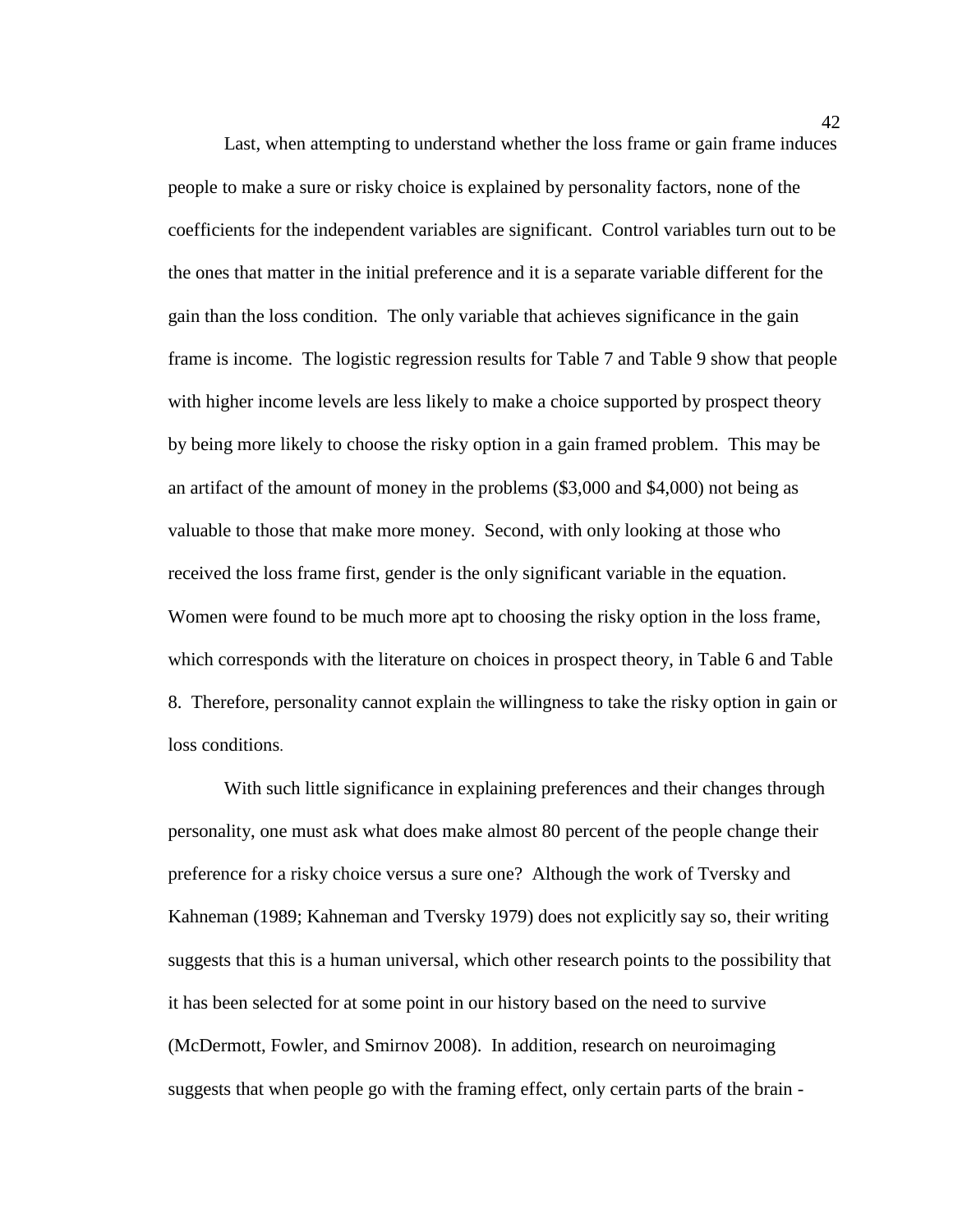many of which deal with emotions - is aroused (DeMartino et al. 2006). This notion corresponds with the work of Druckman and McDermott (2008) who find that emotional variables influence the framing effect using prospect theory. With these studies in mind, and the multitude of other studies which find significance in emotions and attitude change (e.g. Mayer and Tormala 2010; Brader 2005; Gross and Brewer 1999). Preference change, with prospect theory, appears to not be explained by individual variance but as a universal phenomenon with the changing context is what causes the effect in its entirety.

This brings us to the last point, the lack of context in the study. Because this is a survey, the context of the frame is limited to two options dealing with money. Druckman (2001b; 2004) discusses the potential erroneous results that come out of equivalency framing studies, such as those using prospect theory frames. The problem with it is that reality is not reflected in making a choice between prospect theory options. For instance, would people change their preference if it was the government getting/losing money or what the government was going to do with the money gained or what they have to cut in order to accommodate the money lost? The answer is probably yes. The question then repeats itself. Is there a personality difference among those that do make a preference change and those that do not when these political factors are put into context?

This is the next step. Explaining framing effect variance cannot be understood without adding context. While the risk of losing/gaining money in a non-realistic option set creates somewhat of a universal change in people, personality traits and typologies may create significant difference when one must address confounding circumstances.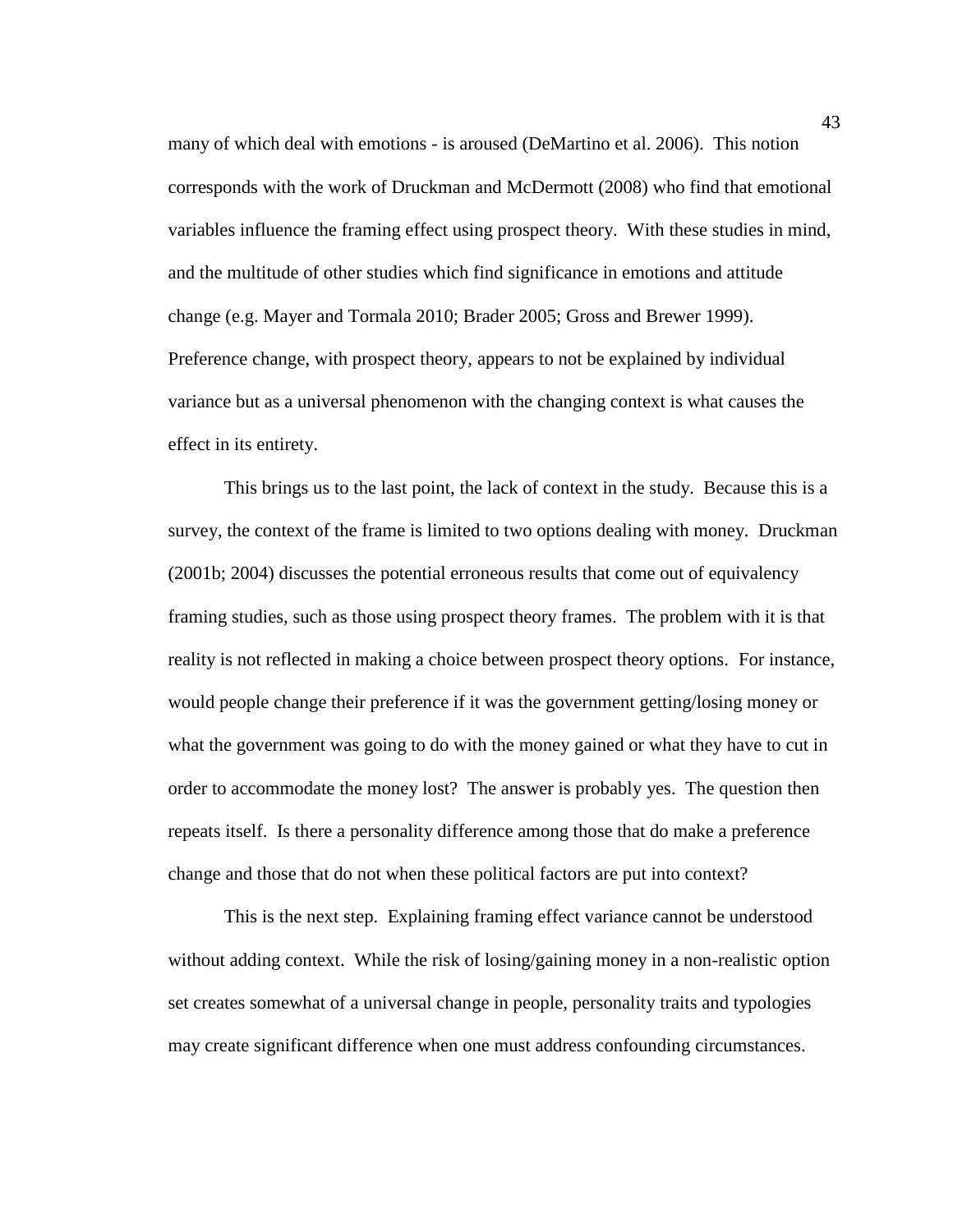Personality research can extend what has already been looked at with framing studies and may help alleviate some of the controversies found in the literature. For instance, high agreeableness may create a large framing effect based on source cues because it creates higher levels of trusting in individuals. How information in frames is conveyed to people also might be a factor. With lengthy frames, those with low levels of conscientiousness or higher levels of neuroticism may not be able to weed out what is important and succumb to the framing effect based on the work of Heinström (2003) but may not when the frame is presented in a short and direct manner. These are only partial hypotheses that may come out of looking at frames with more political context. In developing full hypotheses on how personality traits may affect preferences tied to framing effects, it is important to look at how these personality traits interact with each other too. Source clues are likely to play a role in resisting framing effects for overcontrollers who tend to be distrustful (Block 1971). Using frames that depict the political world and previous framing literature opens the door for how personality may affect preference change.

## Conclusion

The ease of preference change induced by frames can be traced back to Converse"s (1964) conclusion that people do not have coherent beliefs that allow for coherent opinions. Although Converse"s main argument deals with the ability to align one"s beliefs on a political continuum identifiable by being conservative or liberal, it highlights the point of how frames are able to easily adjust a preference. People were found to be unable to place themselves on the same side of an issue on repeated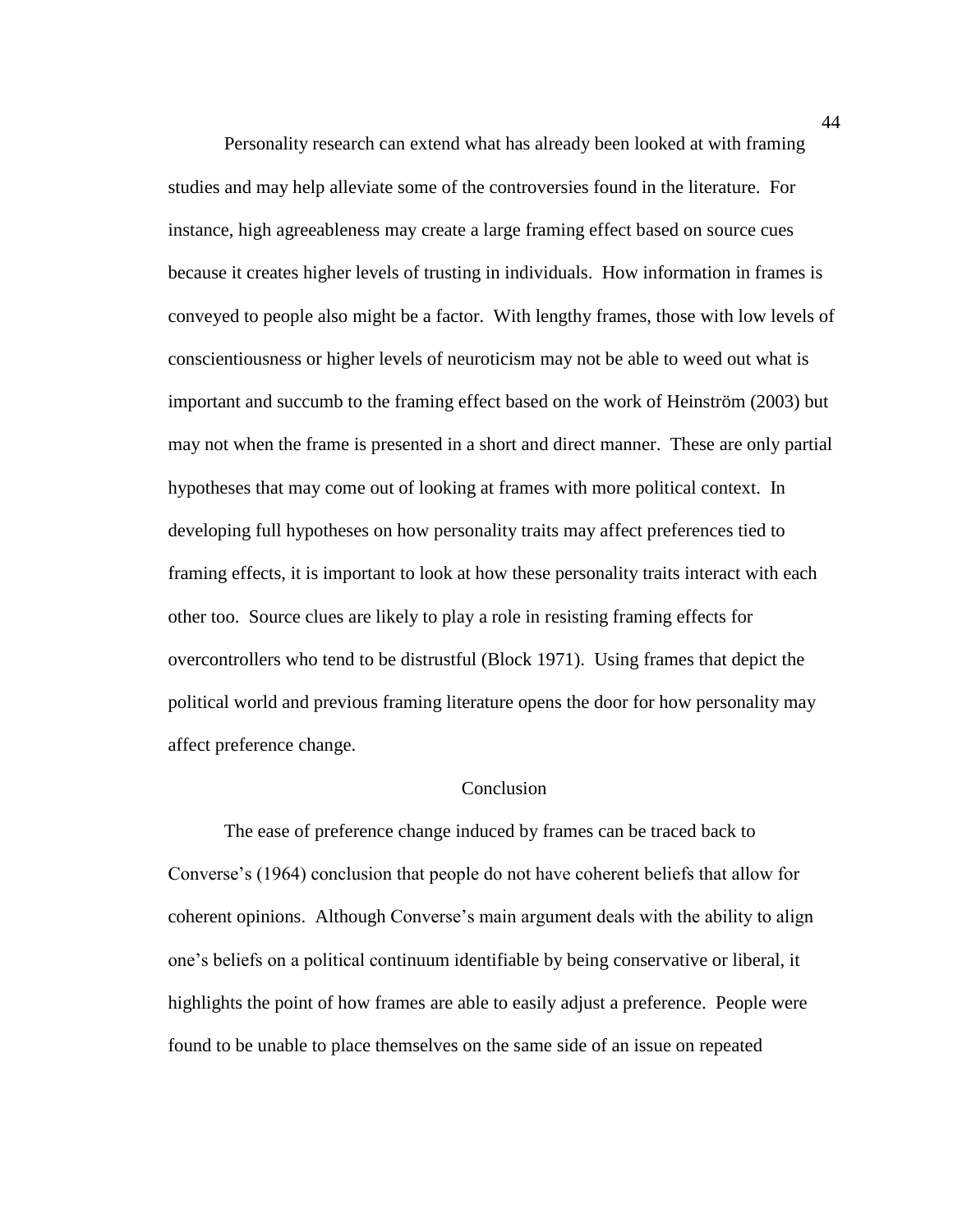occasions. If there is no coherent opinion on political topics and arguments, it is quite easy for people to change preferences based on a frame.

Newer research also demonstrates how frames may potentially affect preference change. Mutz (2006) argues people are no longer having discussion with people of opposing viewpoints and the findings suggest that news sources use a partisan filter in the news (Baum and Groeling 2008), that people are aware of potential slants in the news and use them to make opinions (Turner 2007) and people"s television habits are largely based on their previous political preferences (Prior 2007; Iyengar and Hahn 2009). These findings pooled together indicate that people are only being exposed to one set of frames which is dangerous according to Druckman's (2004) "double-edged sword" where confidence in a frame-based preference is heightened and group think becomes prominent.

The contemporary argument that people are able to expose themselves to one side and, limit exposure to opposing frames, and the more historical argument that people can change their stance on the issue because there is no coherent opinion poses strong evidence that frames potentially have a large effect on people"s preferences. Frames can create opinion with either argument, one never interrupts a continuous set of way of thinking and the other creates preference changes relatively easily and quickly.

How people perceive the world is dependent on their personality  $-$  it causes someone to be trusting of information or critical of it; and it induces people to seek challenges to what they know or confirm their knowledge; it changes preferences and it maintains preferences in light of new information. Understanding how perceptions of the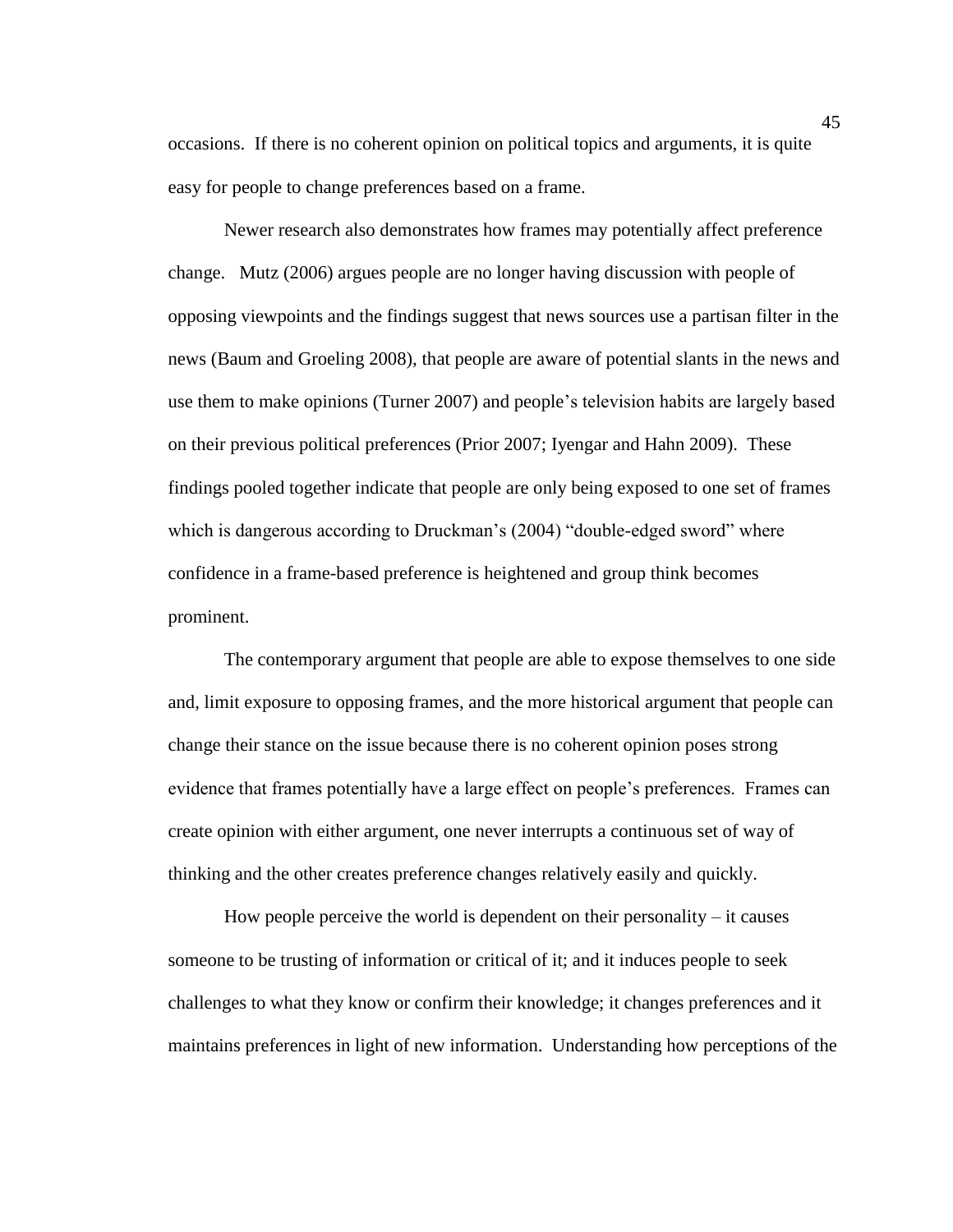political world are altered through frames will only help researchers to understand whether a "good" frame exists or it is contingent on an individual.

The thesis presented here attempts to understand how people react differently under prospect theory choices to which they were exposed in order to uncover whether preference change is mediated by personality or if it is common across all types of people. Findings presented here indicate agreeableness as the only personality variable causing variance in preference change. However, moving away from prospect theory and into the world of political rhetoric may change the results here.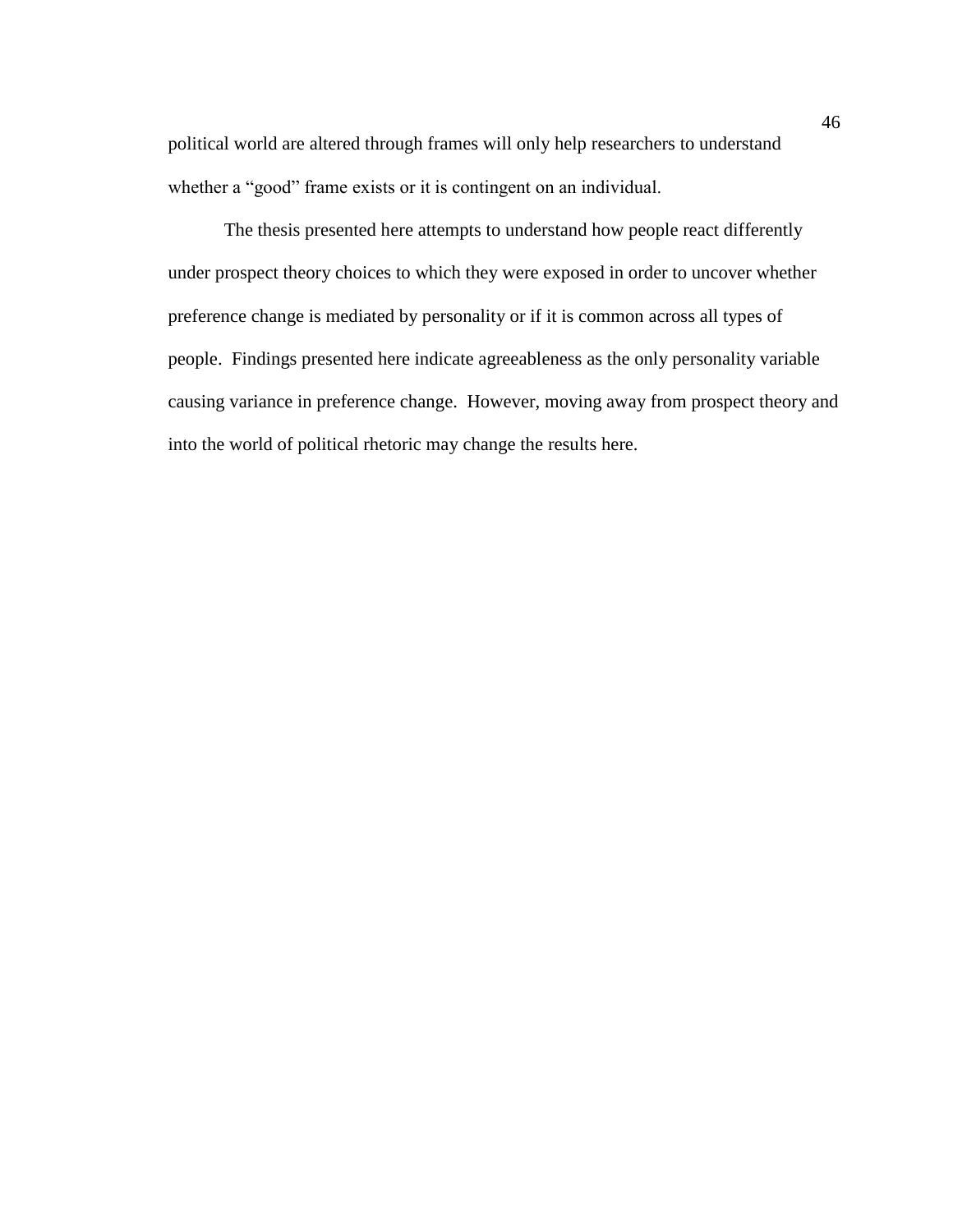#### Works Cited

- Adorno, T.W., E. Frankel-Brunswick, D.J. Levinson, and R. N. Sandord. 1950. *The Authoritarian Personality.* New York: Harper.
- Alford, J.R., C. L. Funk, and J. R. Hibbing. 2005. "Are Political Orientations Genetically Transmitted?" *American Political Science Review* 99: 153-67.
- Allport, G. W., and H. S. Odbert. 1936. "Trait-Names: A Psycho-Lexical Study." *Psychological Monographs* 47 (211).
- Ajzen, I., and M. Fishbein. 1980. *Understanding Attitudes and Predicting Behavior.* Englewood Cliffs, NJ: Prentice-Hall.
- Alford, J. R., and J. R. Hibbing. 2007. "Personal, Interpersonal, and Political Temperaments." *The ANNALS of the American Academy of Political and Social Science* 614 (Nov.): 196-212.
- Asendorpf, J. B., Peter Borkenau, Fritz ostendorf, and Marcel A.G. Van Aken. 2001. "Carving Personality Description at its Joints: Confirmation of Three Replicable Personality Prototypes for Both Children and Adults." *European Journal of Personality* 15: 169-98.
- Barber, J. D. 1992. *The Presidential Character: Predicting Performance in the White House, 4th ed.* Englewood Cliffs, N.J.: Prentice Hall.
- Barrick, M.R., and M.K. Mount. 1991. "The Big Five Personality Dimensions and Job Performance: A Meta-Analysis." *Personnel Psychology* 44: 1-26.
- Bartels, L. M. 2003. "Democracy with Attitudes." In, *Electoral Democracy,* ed. Michael Bruce MacKuen and George Rabinowitz. Ann Arbor, MI: University of Michigan Press.
- Baum, M. A., and T. Groeling. 2008. "New Media and the Polarization of American Political Discourse." *Political Communication* 25: 345-65.
- Berkman, L. F., T. Glass, I. Brissette, and T. E. Seeman. 2000. "From Social Integration to Health." *Social Science and Medicine* 51: 843-57.
- Bless, H., T. Betsch, and A. Franzen. 1998. "Framing the Framing Effect: The Impact of Context Cues on Solutions to the 'Asian Disease' Problem." *European Journal of Social Psychology* 28(2): 287-91.
- Block, J. 1971. *Lives Through Time.* Berkeley: Bancroft Books.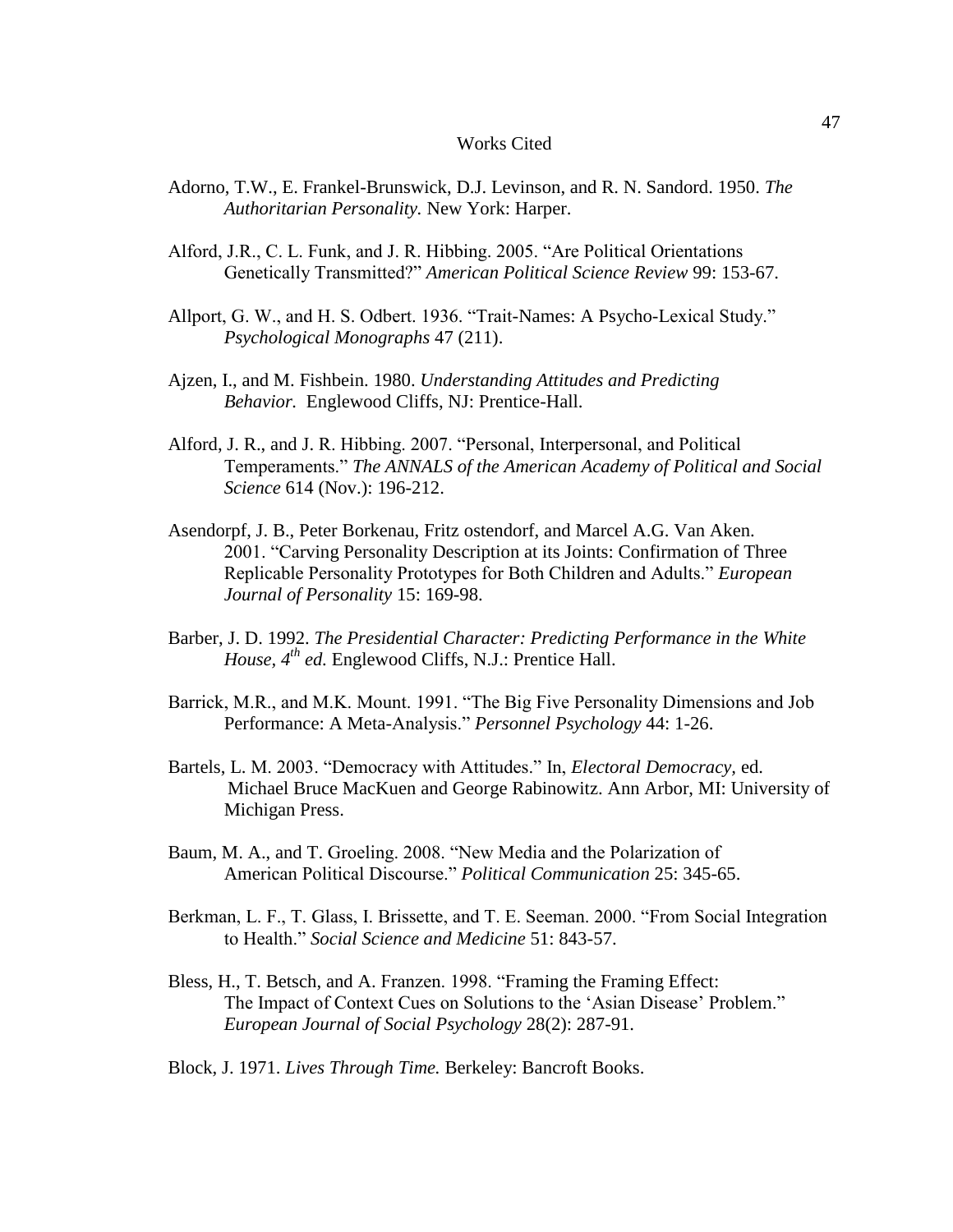- Block, J., and J. H. Block. 2006. "Nursery School Personality and Political Orientation Two Decades Later." *Journal of Research in Personality* 40: 734-49.
- Bogg, R., and B. W. Roberts. 2004. "Conscientiousness and Health Beahaviors: A Meta-Analysis." *Psychological Bulletin* 130: 887-919.
- Brader, T. 2005. "Striking a Responsive Chord: How Political Ads Motivate and Persuade Voters by Appealing to Emotions." *American Journal of Political Science* 49 (2): 388-405.
- Caprara, G. V., S. Schwartz, C. Capanna, M. Vecchione, and C. Barbaranelli. 2006. "Personality and Politics: Values, Traits, and Political Choice." *Political Psychology* 27(1): 1-25.
- Caspi, A., and P. A. Silva. 1995. "Temperamental Qualities at Age 3 Predict Personality Traits in Young Adulthood: Longitudinal Evidence from a Birth Cohort." *Child Development* 66(2): 486-98.
- Cattell, R. B. 1945. "The Principle Trait Clusters for Describing Personality." *Psychological Bulletin* 42: 129-61.
- Chong, D., and J. N. Druckman. 2007a. Framing Theory. *Annual Review of Political Science* 10: 103-26.
- Chong , D., and J. N. Druckman. 2007b. Framing Public Opinion in Competitive Democracies. *American Political Science Review* 101 (4): 637-55.
- Converse, P. E. 1964. "The Nature of Belief Systems in Mass Publics. In, *Ideology and Discontent*, ed. David E. Apter. London: Free Press of Glencoe.
- Costa, P. T., and R. R. McCrae. 1995. "Domains and Facets: Hierarchical Personality Assessment Using the Revised NEO Personality Inventory." *Journal of Personality Assessment* 64(1): 21-50.
- Costa, P. T., and R. R. McCrae. 1988. "Personality in Adulthood: A Six-Year Longitudinal Study of Self-Reports and Spouse Ratings on the NEO Personality Inventory." *Journal of Personality and Social Psychology* 54(5): 853-63.
- Costa, P. T., and R. R. McCrae. 1980. "Influence of Extraversion and Neuroticism on Subjective Well-Being: Happy and Unhappy People." *Journal of Personality and Social Psychology* 38 (4): 668-78.
- De Martino, B., Kumaran, D., Seymour, B., and Dolan, R.J. 2006. "Frames, Biases, and Rational Decision-Making in the Human Brain." *Science* 313 (4 Aug): 684-7.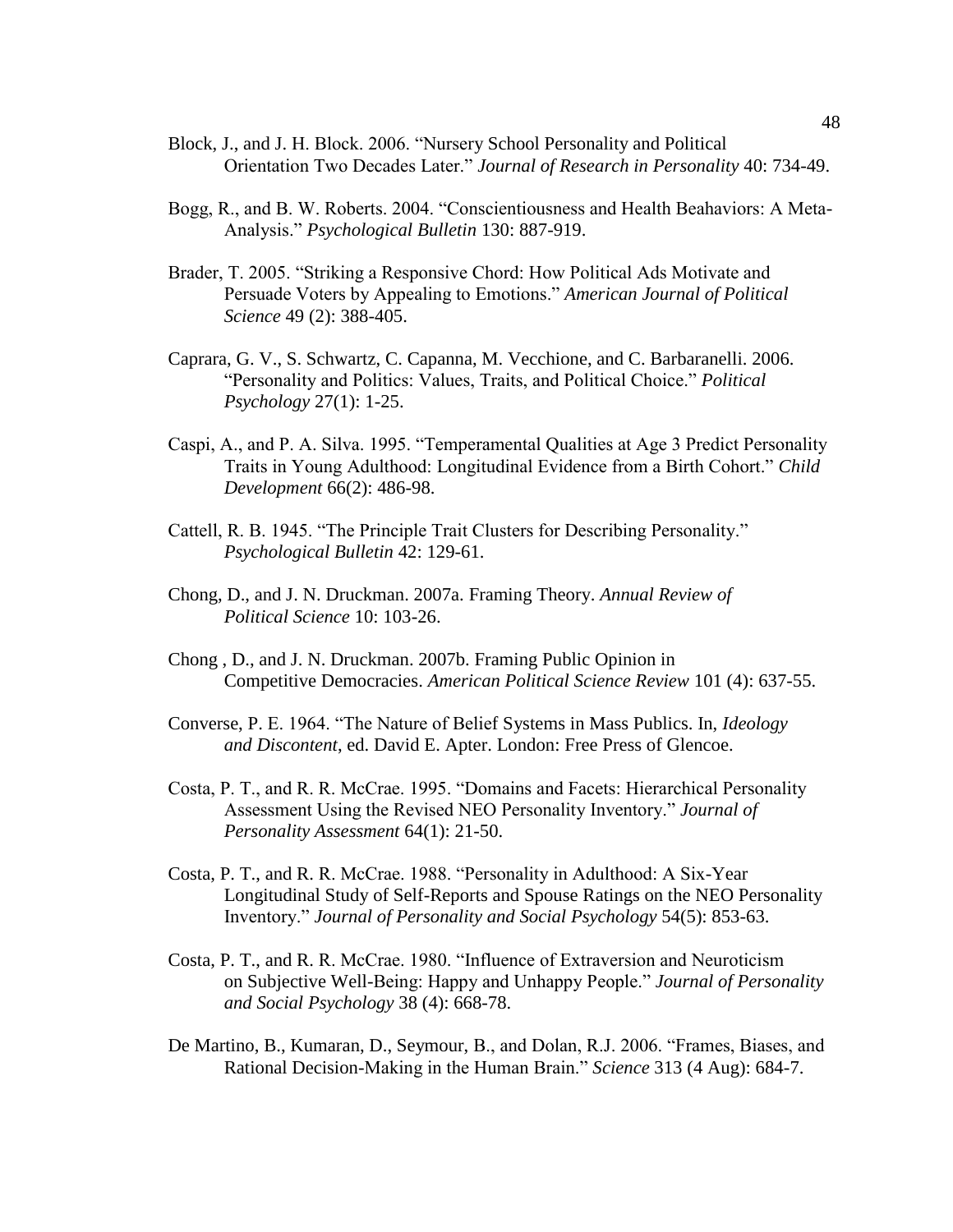- DeRaad, B, M. Perugini, M. Hrebickova, and P. Szarota. 1998. "Lingua Franca of Personality: Taxonomies and Structures Based on the Psycholexical Approach." *Journal of Cross-Cultural Psychology* 29: 212-32.
- DeSteno, D., R. E. Petty, D. D. Rucker, D. T. Wegener, and J. Braverman. 2004. *Journal of Personality and Social Psychology* 86 (1): 43-56.
- Digman, J. M. 1990. "Personality Structure: Emergence of the Five-Factor Model." *Annual Review of Psychology* 41: 417-40.
- Digman, J. M., and N. K. Takemoto-Chock. 1981. "Factors in the Natural Language of Personality: Re-Analysis and Comparison of Six Major Studies." *Multivariate Behavioral Research* 16: 149-70.
- Druckman, J. N. 2004. "Political Preference Formation: Competition, Deliberation, and the (Ir)Relevance of Framing Effects." *American Political Science Review*  98(4): 671-686.

-----. 2001a. "Evaluating Framing Effects." *Journal of Economic Psychology*  22(1): 91-101.

- -----. 2001b. "On the Limits of Framing Effects." *Journal of Politics* 63(4): 1041-66.
- -----. 2001c. "The Implications for Framing Effects for Citizen Competence." *Political Behavior* 23(3): 225-56.
- Druckman, J. N., and R. McDermott. 2008. "Emotion and the Framing of Risky Choice." *Political Behavior*30: 297-321.
- Edelman, M. 1993. Contestable Categories and Public Opinion. *Political Communication*  10: 231-42.
- Entman, R. 1993. Framing: Toward Clarification of a Fractured Paradigm. *Journal of Communication* 43 (4): 51-58.
- -----. 2003. Cascading Activation: Contesting the White House's Frame after 9/11. *Political Communication* 20: 415-32.
- Erison, C., M. Lodge, and C. S. Taber. 2007. "The Role of Affect on How People Think and Reason about Political Events and Public Policy." Paper presented at the 2007 Annual Meetings of International Society of Political Psychology, Portland, OR.
- Eysenck, H. J. 1990. "Genetic and Environmental Contributions to Individual Differences: The Three Major Dimensions of Personality." *Journal of Personality* 58(1): 245-61.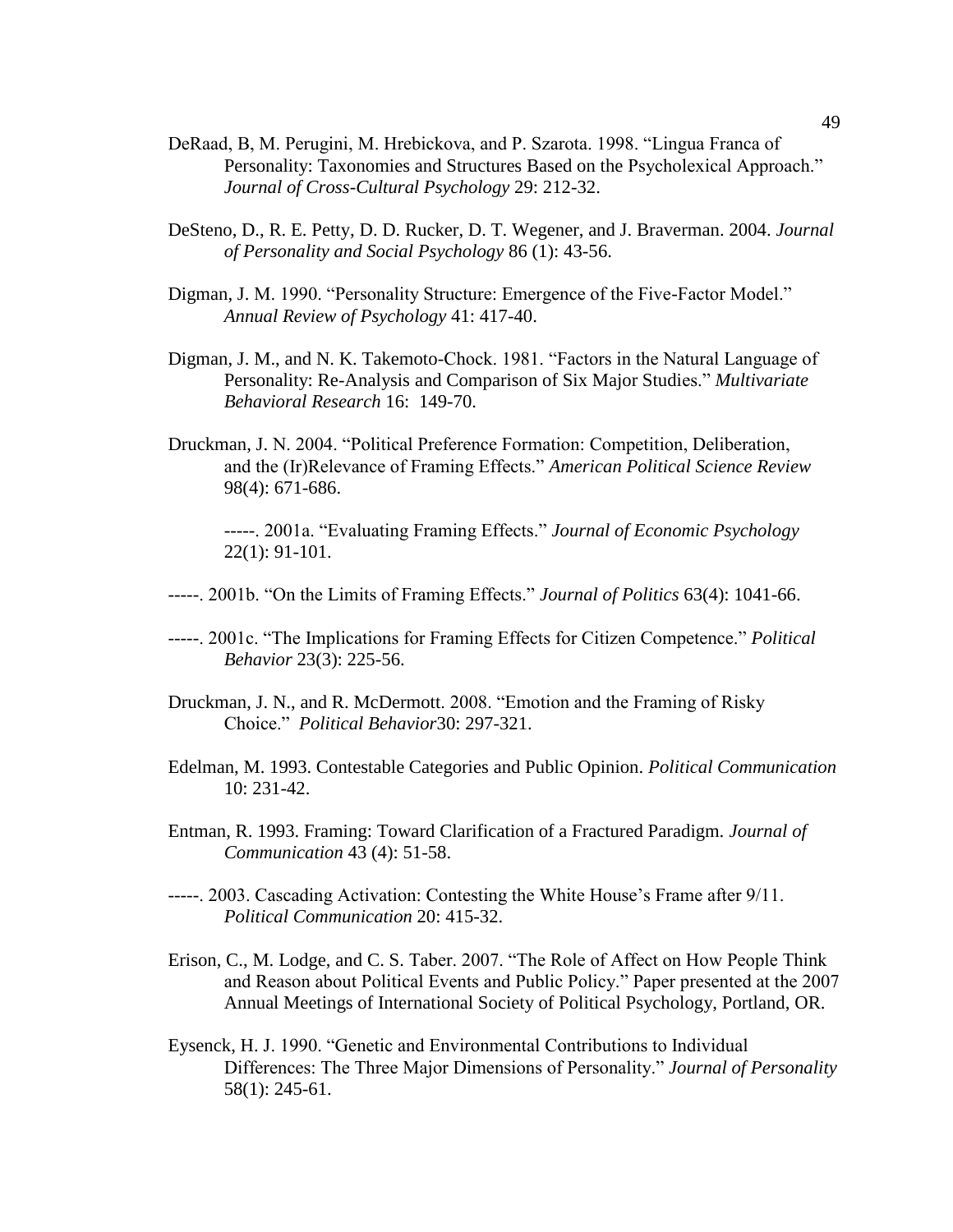- Fiske, D. W. 1949. "Consistency of the Factorial Structures of Personality Ratings from Different Sources." *Journal of Abnormal and Social Psychology 44:* 329-44.
- Gamson, W. A., and A. Modigliani. 1989. Media Discourse and Public Opinion on Nuclear Power: A Constructionist Approach. *American Journal of Sociology* 95(1): 1-37.
- Gerber, A. S., G. A. Huber, D. Doherty, Conor M. Dowling, and S. E. Ha. 2010. "Personality and Political Attitudes: Relationships Across Issue Domains and Political Contexts." *American Political Science Review* 104(1): 111-33.
- Gerrity, J.C. 2010. "Building a Framing Campaign: Interest Groups and the Debate on Partial-Birth Abortion." In, B. F. Schaffner and P. J. Sellers, eds. *Winning With Words: The Origins and Impact of Political Framing.* New York: Routeledge.
- Goldberg, L. R. 1993. "The Structure of Phenotypic Personality Traits." *American Psychologist* 48: 26-34.
- Goldberg, L. R. 1990. "An Alternative "Description of Personality": The Big-Five Factor Structure." *Journal of Personality and Social Psychology* 59: 1216-29.
- Graham, J., J. Haidt, and B. A. Nosek. 2009. "Liberals and Conservatives Rely on Different Sets of Moral Foundations." *Journal of Personality and Social Psychology* 96(5): 1029-46.
- Gross, K., and Brewer, P.R. 2009. "Sore Losers: News, Frames, Policy Debates, and Emotions." Harvard Journal of Press/Politics 12 (1): 122-33.
- Gross, K., and D"Ambrosio, L. 2004. "Framing Emotional Response." *Political Psychology* 25 (1): 1-29.
- Heinström, J. 2003. "Five Personaltiy Dimensions and their Influence on Information Behavior." *Information Research,* 9(1) paper 165. Retrieved on 27 May 2010 from [http://informationr.net/ir/9-1/paper165.html.](http://informationr.net/ir/9-1/paper165.html)
- Hibbing, J. R., E. Theiss-Morse, and E. Whitaker. 2009. "Americans" Perceptions of the Nature of Governing." In *Fault Lines: Why the Republicans Lost Congress,*  eds. J. J. Mondak and D. Mitchell.
- Huang, T. J., and S. C. Chi, and J. J. Lawler. 2005. "The Relationship between Expatriates" Personality Traits and their Adjustment to International Assignments." *International Journal of Human Resource Management* 16: 1656- 70.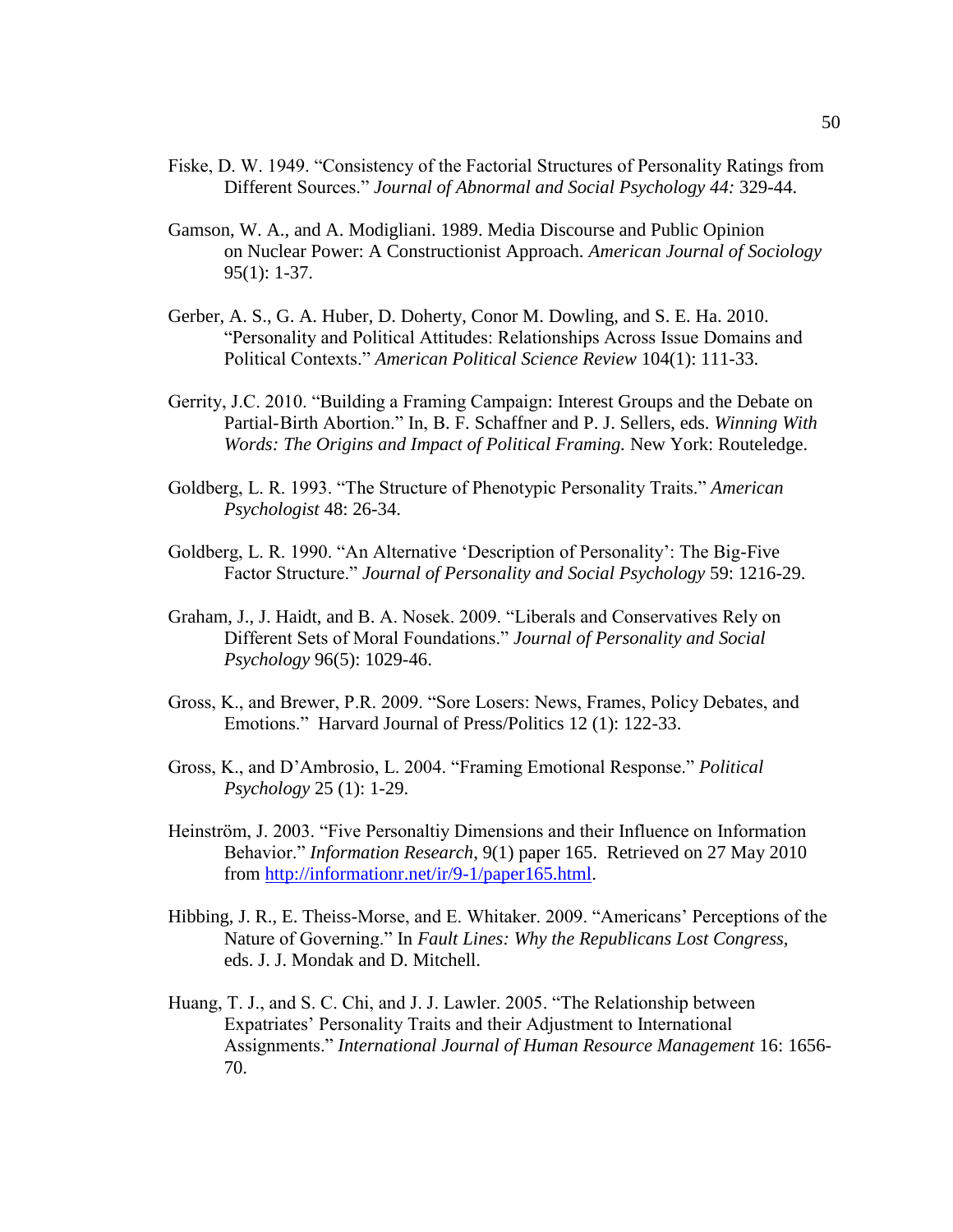- Iyengar, S. 2010. "Framing Research: The Next Steps." In, *Winning with Words: The Origins and Impact of Political Framing, e*ds. Brian F. Schaffner and Patrick J. Sellers. New York: Routledge.
- -----. 1991. *Is Anyone Responsible?: How Television Frames Political Issues*. Chicago: The University of Chicago Press.
- Iyengar, S., and K. S. Hahn. 2009. "Red Media, Blue Media: Evidence of Ideological Selectivity in Media Use." *Journal of Communication* 59: 19-39.
- Jacoby, W.G. 2000. Issue framing and public opinion on government spending. *American Journal of Political Science* 44 (4): 750-67.
- John, O.P., L. P. Naumann, and C. J. Soto. 2008. "Paradigm Shift to the Integrative Big Five Trait Taxonomy: History, Measurement, and Conceptual Issues." In, *Handbook of Personality Theory and Research,* eds. O. P. John, R. W. Robins, and L. A. Pervin. New York: Guilford Press.
- John, O. P., and S. Srivastava. 1999. "The Big-Five Trait Taxonomy: History, Measurement, and Theoretical Perspectives." In, *Handbook of Personality: Theory and Research*, eds. Lawrence A. Pervin and Oliver P. John. New York: Guilford.
- Jost, J. T. 2006. "The End of the End of Ideology." *American Psychologist*  61(7): 651-70.
- Jost, J. T., J. Glaser, A. W. Kruglinski, and F. J. Sulloway. 2003. "Political Conservatism as Motivated Social Cognition." *Psychological Bulletin* 129(3): 339-75.
- Kahneman, D. and A. Tversky. 1984. "Choices, Values, and Frames." *American Psychologist* 39:341-50.
- Kahneman, D., and A. Tversky. 1979. "Prospect Theory: An Analysis of Decision Under Risk." *Econometrica* 47 (2): 263-92.
- Kellstedt, P. M. 2005. "Media Frames, Core Values, and the Dynamics of Racial Policy Preferences." In, *Framing American Politics,* eds. Karen Callaghan and Frauke Schnell. Pittsburgh, PA: University of Pittsburgh Press.
- Kinder, D. R. and T. E. Nelson. 2005. " Democratic Debate and Real Opinions." In, K. J. Callaghan and F. Schnell, Eds., *ExperimentalFoundations of Political Science.*  Ann Arbor, MI: University of Michigan Press.
- Kraaykamp, G., and K. van Eijck. 2005. "Personality, Media Preferences, and Cultural Participation." *Personality and Individual Differences* 38: 1675-88.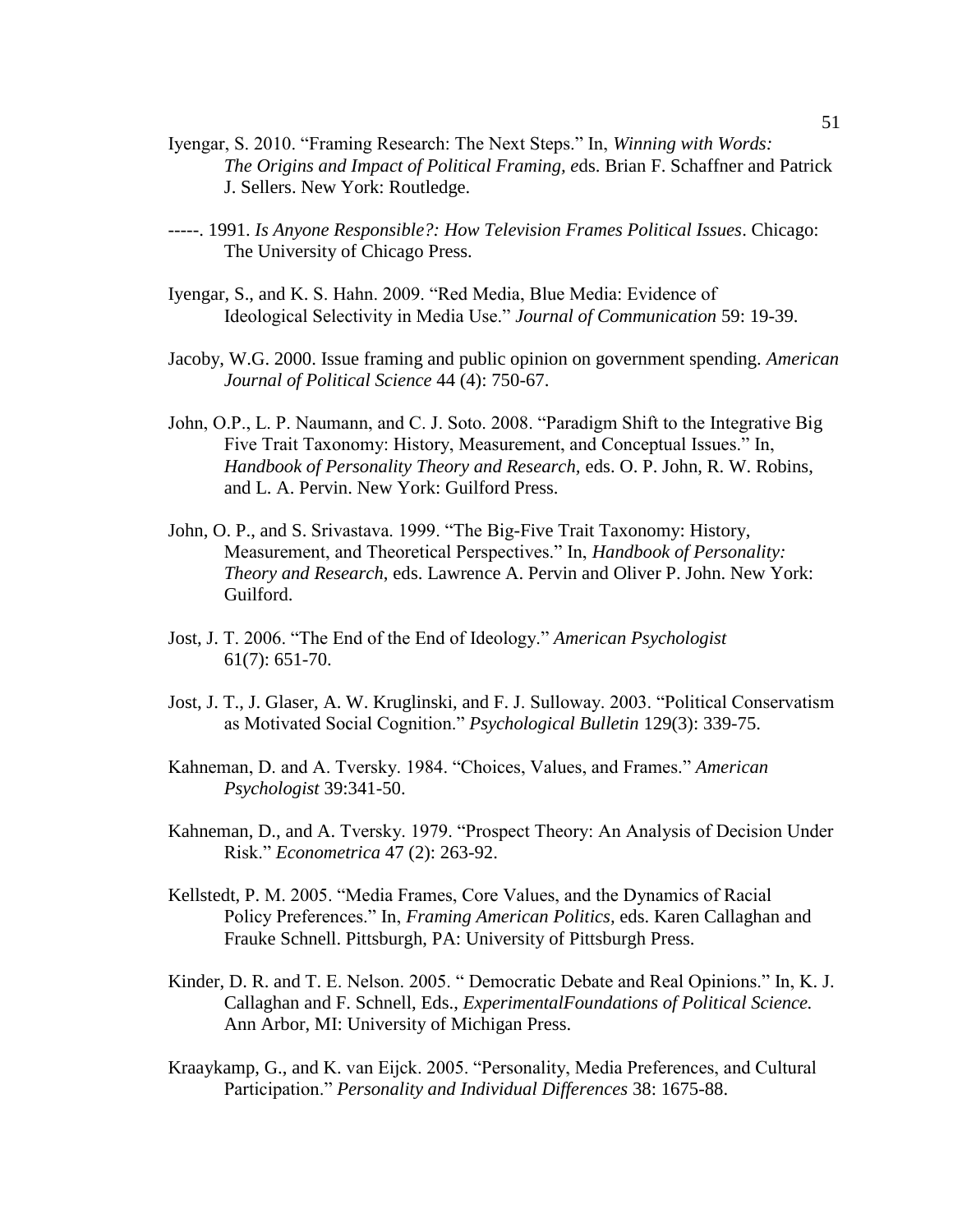- Krueger, R. F., and W. Johnson. 2002. "The Minnesota Twin Registry: Current Status and Future Directions." *Twin Research* 5(5): 488-92.
- Lasswell, H. D. 1951. "The Policy Orientation." In *The Policy Sciences: Recent Developments in Scope and Method,* eds. Daniel Lerner and Harold D. Lasswell. Stanford: Stanford University Press.
- Laursen, B., L. Pulkkinen, and R. Adams. 2002. "The Antecedents and Correlates of Agreeableness in Adulthood." *Developmental Psychology* 38: 591-603.
- LeBoeuf, R. A., and E. Shafir. 2003. "Deep Thoughts and Shallow Frames: On the Susceptibility to Framing Effects." *Journal of Behavioral Decision Making*  16: 77-92.
- Levin, I. P., G. J. Gaeth, and J. Schreiber, and M. Lauriola. 2002. "A New Look at Framing Effects: Distribution of Effect Sizes, Individual Differences, and Independence of Types and Effects." *Organizational Behavior and Human Decision Processes* 88(1): 411-29.
- Levin, I. P., S. L. Schneider, and G. J. Gaeth. 1998. "All Frames Are Not Created Equal: A Typology and Critical Analysis of Framing Effects." *Organizational Behavior and Human Decision Processes* 76: 149-88.
- Lupia, A., and M.D. McCubbins. 1998. *The Democratic Dilemma: Can Citizens Learn What They Need to Know?* New York: Cambridge University Press.
- Lykken, D. T., T. J. Bouchard, Jr., M. McGue, and A.Tellegen. 1992. "The Minnesota Twin Registry: Some Initial Findings. University of Minnesota, Department of Psychology. Retrieved on 12 June 2010, from<http://www.psych.umn.edu/> psylabs/mtfs/mtrf3.htm.
- Malouff, J. M., E. B. Thorseinsson, and N. S. Schutte. 2006. "The Five-Factor Model of Personality and Smoking: A Meta-Analysis." *Journal of Drug Education* 36: 47-58.
- Marcus, G. E., J. L. Sullivan, E. Theiss-Morse, and S. L. Wood. 1995. *With Malice Toward Some: How People Make Civil Liberties Judgments*. New York: Cambridge University Press.
- Mayer, N. D., and Z. L. Tormala. 2010. "Think' v. 'Feel' Framing effects in Persuasion. *Personality and Social Psychology Bulletin* 36(4): 443-54.
- McCrae, R. R. 1996. "Social Consequences of Experiential Openness." *Pscyhological Bulletin* 120: 323-37.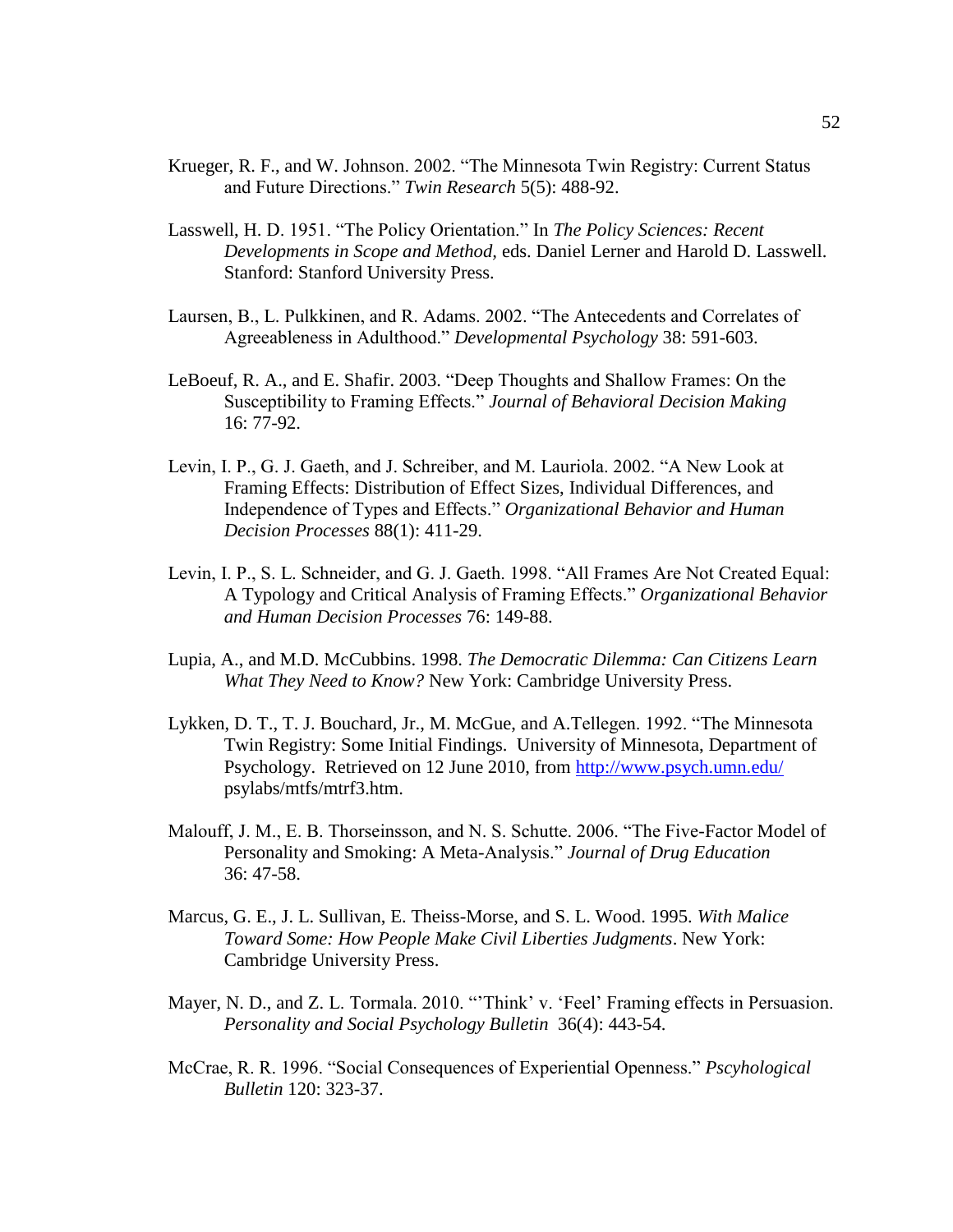McCrae, R. R., and P.T. Costa. 1990. *Personality in Adulthood.* New York: Guilford.

- McCrae, R. R., and O. P. John. 1992. "An Introduction to the Five-Factor Model and Its Applications." *Journal of Personality* 60(2): 175-215.
- McDermott, R., J. H. Fowler, and O. Smirnov. 2008. "On the Evolutionary Origin of Prospect Theory Preferences." *Journal of Politics* 70(2): 335-50.
- Mondak, J. J. Forthcoming. *Personality and the Foundations of Political Behavior.* Manuscript, University of Illinois.
- Mondak, J. J., M. V. Hibbing, D. Canache, M. A. Seligson, and M. R. Anderson. 2010. "Personality and Civic Engagement: An Integrative Framework for the Study of Trait Effects on Political Behavior." *American Political Science Review* 104(1): 85-110.
- Mondak, J. J., and K. D. Halperin. 2008. "A Framework for the Study of Personality and Political Behaviour." *British Journal of Political Science* 38: 335-62.
- Mutz, D. C. 2006. *Hearing the Other Side.* New York, NY: Cambridge University Press.
- Nelson, T.E., Oxley, Z.M., and Clawson, R.A. 1997. Toward a psychology of framing effects. *Political Behavior* 19 (3): 221-46.
- Norman, W. T. 1963. "Toward an Adequate Taxonomy of Personality Attributes: Replicated Factor Structure in Peer Nomination Personality Ratings." *Journal of Abnormal and Social Psychology* 66: 574-83.
- Patterson, T. E. 1994. *Out of Order.* New York: Vintage Books.
- Peters, E., and I. P. Levin. 2008. "Dissecting the Risky-Choice Framing Effect: Numeracy as an Individual Difference Factor in Weighing Risky and Riskless Options." *Judgement and Decision Making* 3 (6): 435-48.
- Prior, M. 2007. *Post Broadcast Democracy: How Media Choice Increases Inequality in Political Involvement and Polarizes Elections.* New York, NY: Cambridge University Press.
- Pulkkinen, L. 1996. "Female and Male Personality Styles: A Typological and Developmental Approach." *Journal of Personality and Social Psychology* 70: 1288-1306.

Quattrone, G. A., and A. Tversky. 1988. "Contrasting Rational and Psychological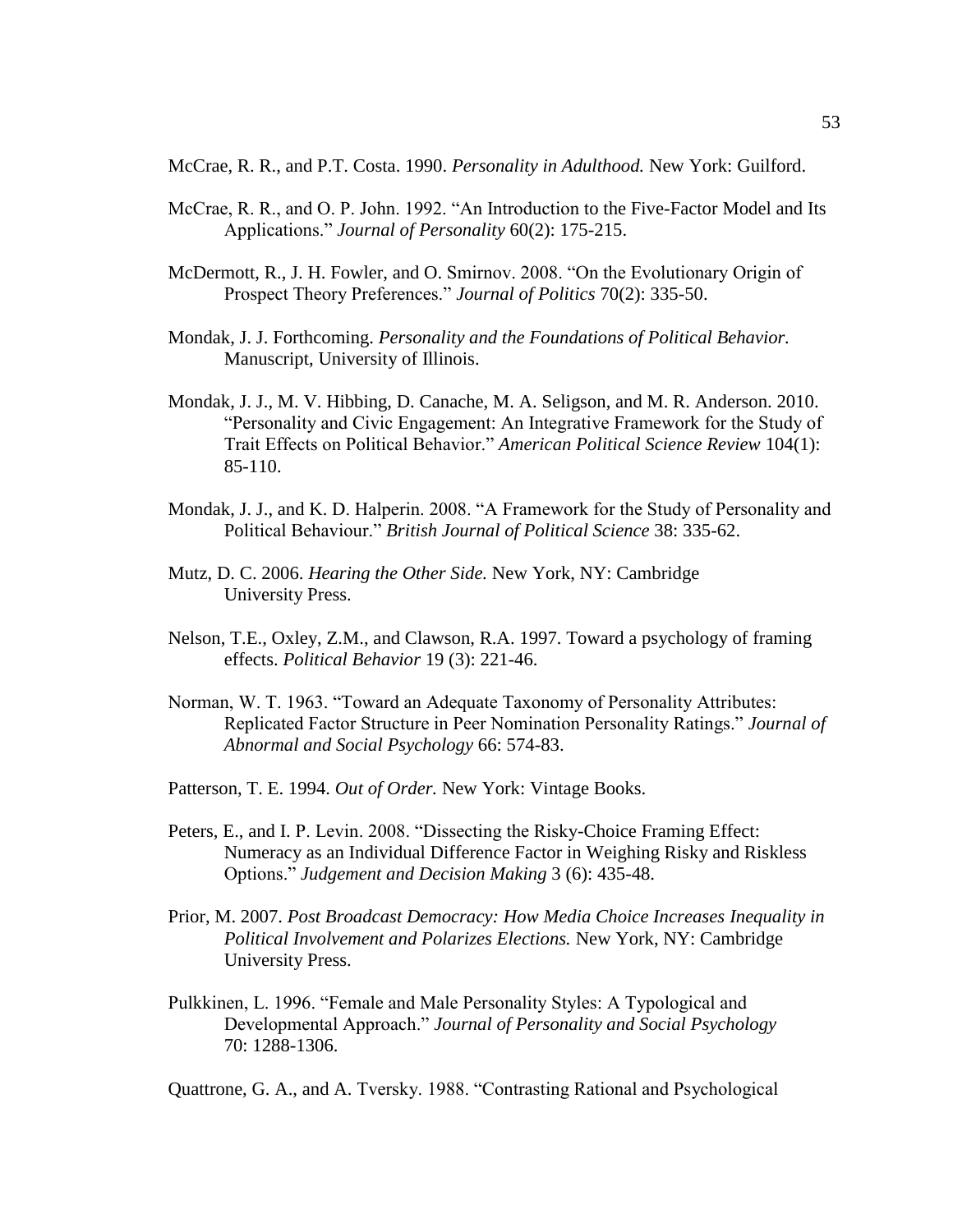Analysis of Political Choice." *American Political Science Review* 82(3): 719-36.

- Raamstedt, B., R. Riemann, A. Angleitner, and P. Borkenau. 2004. "Resilients, Overcontrollers, and Undercontrollers: The Replicability of the Three Personality Prototypes Across Informants." *European Journal of Personality 18: 1-14.*
- Robins, R. W., A. Caspi, and T. E. Moffitt. 2002. "It's Not Just Who You're With, It's Who You Are: Personality and Relationship Experiences Across Mutliple Relationships." *Journal of Personality* 70: 925-64.
- Robins, R. W., O. P. John, and A. Caspi. 1998. "The Typological Approach to Studying Personality." In, *Methods and Models for Studying the Individual, e*ds. Robert B. Cairns, Lars R. Bergman, and Jerome Kagan. Thousand Oaks, CA: Sage Publications.
- Robins, R. W., O. P. John, A. Caspi, T. E. Mottitt, and M. Southamer-Loeber. 1996. "Resilient, Overcontrolled, and Undercontrolled Boys: Three Replicable Personality Types." *Journal of Personality and Social Psychology* 70(1): 157-71.
- Slothuus, R. 2008. "More Than Weighting Cognitive Importance: A Dual-Process Model of Issue Framing Effects." *Political Psychology* 29(1): 1-28.
- Sniderman, P. M. 1975. *Personality and Democratic Politics.* Berkeley: University of California Press.
- Sniderman, P. M., and S. M. Theriault. 1999. "The Structure of Political Argument and the Logic of Issue Framing." In, *Studies in Public Opinion: Attitudes, Nonattitudes, Measurement Error, and Change*, eds. W. E. Saris and P. M. Sniderman. Princeton: Princeton University Press.
- Tabor, C. S., D. Cann, and S. Kucsova. 2009. "The Motivated Processing of Political Arguments." *Political Behavior* 31: 137-55.
- Terkildsen, N., F. I. Schnell, and C. Ling. 1998. "Interest Groups, the Media, and Policy Debate Formation: An Analysis of Message Structure, Rhetoric, and Source Cues." *Political Communication* 15: 45-61.
- Tupes, E. C., and R. E. Christal. 1961. "Recurrent Personality Factors Based on Trait Ratings." USAF ASD Technical Report No. 61-97. Lackland Air Force Base. TX: U.S. Air Force.
- Turner, J. 2007. "The Messenger Overwhelming the Message: Ideological Cues and Perceptions of Bias in Television News." *Political Behavior* 29: 441-64.

Tversky, A., and D. Kahneman. 1986. "Rational Choice and the Framing of Decisions."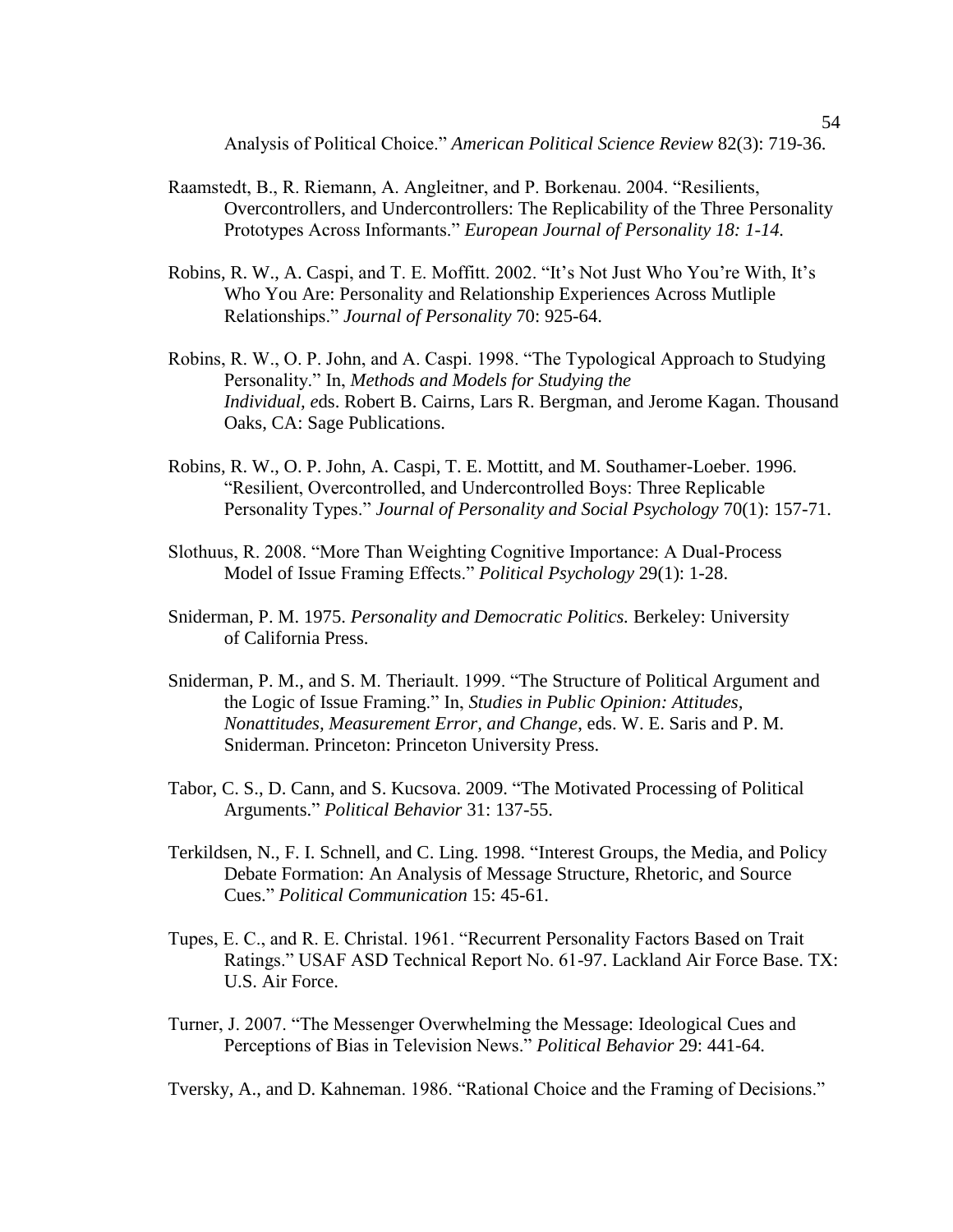*Journal of Business* 59 (4): S251-78.

- Tversky, A., and D. Kahneman. 1981. "The Framing of Decisions and the Psychology of Choice." *Science* 211: 453-8.
- Wagner, M. W. 2010. "Great Communicators? The Influence of Presidential Issue Framing on Public Opinion and Party Identification." In, *Winning with Words: The Origins and Impact of Political Framing*, eds. B. F. Schaffner and P. S., New York: Routledge.
- Wagner, M.W. 2007. "The Utility of Staying on Message: Competing Partisan Frames and Public Awareness of Elite Differences on Political Issues," *The Forum* 5: 1-18.
- Winter, D. G. 2003. "Personality and Political Behavior." In, *Oxford Handbook of Political Psychology,* eds. David O. Sears, Leonie Huddy, and Robert Jervis. New York: Oxford University Press.
- York, K. L., and O. P. John. 1992. "the Four Faces of Eve: A Typological Analysis of Woman"s Personality at Midlife." *Journal of Personality and Social Psychology* 63(3): 494-508.
- Zaller, J. R. 1992. *The Nature and Origin of Mass Opinion.* New York, NY: Cambridge University Press.
- Zaller, J., and S. Feldman. 1992. A Simple Theory of the Survey Response: Answering Questions Versus Revealing Preferences. *American Journal of Political Science* 36: 579-616.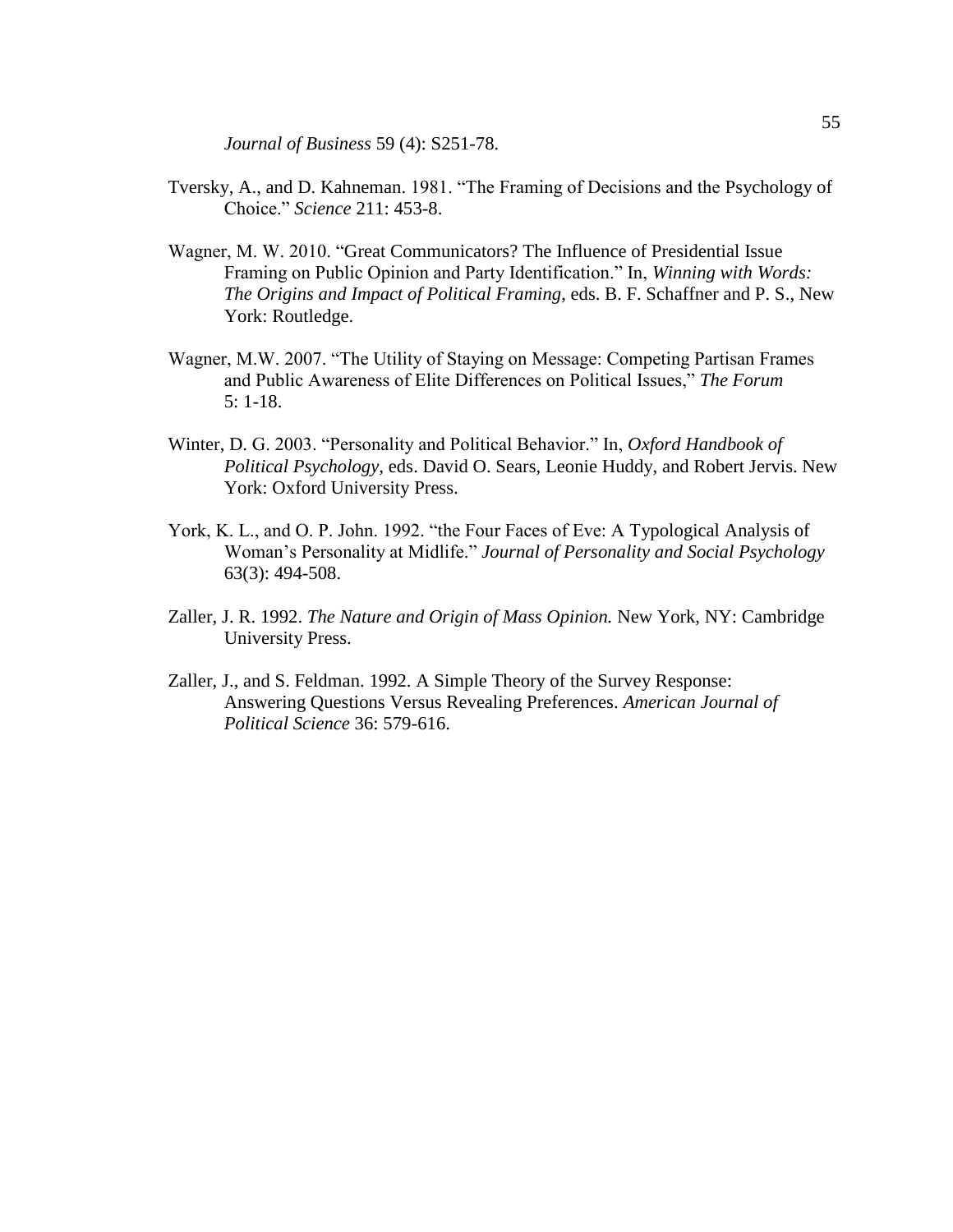## Appendix A Big Five Inventory

Here are a number of characteristics that may or may not apply to you. For example, do

you agree that you are someone who likes to spend time with others? Please write a

number next to each statement to indicate the extent to which you agree or disagree with

that statement.

| Disagree<br>Strongly        | Disagree a<br>Little | Neither Agree<br>nor Disagree | Agree a Little                   | Agree Strongly |
|-----------------------------|----------------------|-------------------------------|----------------------------------|----------------|
|                             |                      |                               |                                  |                |
| I see Myself as Someone Who |                      |                               | 28. Perseveres until the task is |                |

- <sub>\_\_\_\_</sub>1. Is talkative
- \_\_\_2. Tends to find fault with others
- \_\_\_3. Does a thorough job
- \_\_\_4. Is depressed, blue
- \_\_\_5. Is original, comes up with new ideas
- \_\_\_6. Is reserved
- \_\_\_7. Is helpful and unselfish with others
- \_\_\_8. Can be somewhat careless
- \_\_\_9. Is relaxed, handles stress well
- \_\_\_10. Is curious about many different things
- $\frac{11}{1}$ . Is full of energy
- \_\_\_12. Starts quarrels with others
- \_\_\_13. Is a reliable worker
- \_\_\_14. Can be tense
- \_\_\_15. Is ingenious, a deep thinker
- \_\_\_16. Generates a lot of enthusiasm
- \_\_\_17. Has a forgiving nature
- \_\_\_18. Tends to be disorganized
- \_\_\_19. Worries a lot
- \_\_\_20. Has an active imagination
- \_\_\_21. Tends to be quiet
- 22. Is generally trusting
- \_\_\_\_\_\_23. Tends to be lazy
- \_\_\_24. Is emotionally stable, not easily upset
- \_\_\_25. Is inventive
- \_\_\_26. Has an assertive personality
- \_\_\_27. Can be cold and aloof
- finished
- \_\_\_29. Can be moody
- \_\_\_30. Values artistic, aesthetic experiences
- \_\_\_31. Is sometimes shy, inhibited
- \_\_\_32. Is considerate and kind to almost everyone
- \_\_\_33. Does things efficiently
- \_\_\_34. Remains calm in tense situations
- \_\_\_35. Prefers work that is routine
- \_\_\_36. Is outgoing, sociable
- \_\_\_37. Is sometimes rude to others
- \_\_\_38. Makes plans and follows through with them
- \_\_\_39. Gets nervous easily
- \_\_\_40. Likes to reflect, play with ideas
- \_\_\_41. Has few artistic interests
- \_\_\_42. Likes to cooperate with others
- \_\_\_43. Is easily distracted
	- \_\_\_44. Is sophisticated in art, music, or literature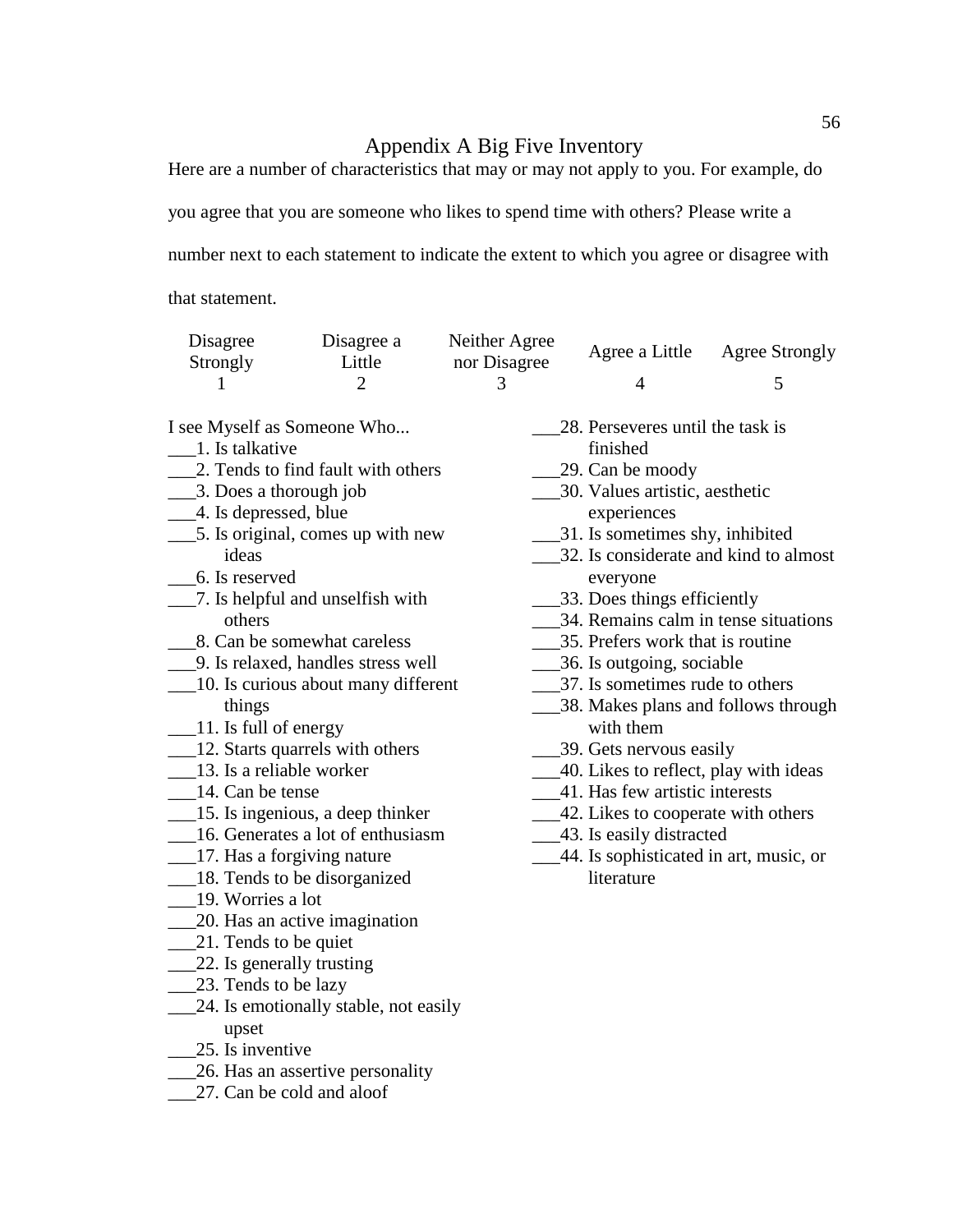## Appendix B Control Variables

Income

Respondents were asked the following question and given the stated choices to determine his/her level of income. The coding used in the models of the thesis is identical to the number associated with the response. Higher data points indicate higher income levels. The response, "Don"t wish to say," was coded as missing in the models.

> What was your annual family income for 2007? 1 – Under \$20,000 2 - \$20,000 to under \$40,000 3 - \$40,000 to under \$60,000 4 - \$60,000 to under \$80,000 5 - \$80,000 to under \$100,000 6 - \$100,000 or more 7 – Don"t wish to say

## Education

Participants were asked the following question and given the stated choices to determine his/her education level. The coding used in the models of the thesis is identical to the number associated with the response. Higher data points indicate higher education levels. "Other" responses were coded as missing in the models.

- 1 Grades 1-12, did not graduate from High School
- 2 High School Graduate
- 3 Some trade or technical training after High School
- 4 Some college or A.A. degree
- 5 College degree
- 6 Professional or graduate training or degree after college
- $7 -$ Other

Gender

Respondents were asked, "What is your gender?" This was a required question in

the survey. The data was originally coded as  $1 =$  male and  $2 =$  woman. However, the

models use a recoded version so that females  $= 1$  and male  $= 0$ .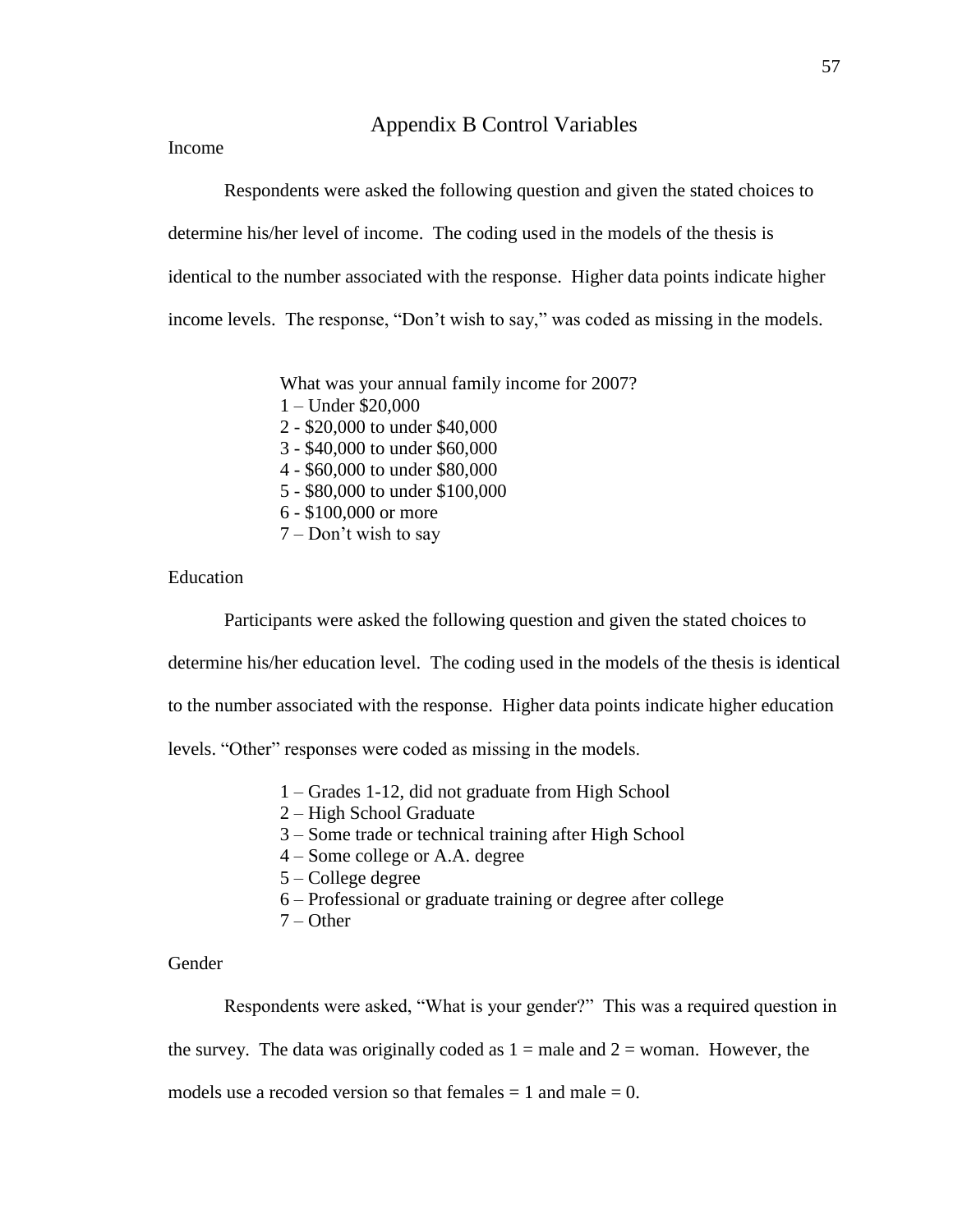Frame Order Dummy Variable

This variable codes whether the participant received the gain or the loss framed first. The original data set supplied by Kevin Smith and John Hibbing held four sets of prospect theory problems, two being gain framed problems and two being loss framed problems. The data was organized in this way because it was randomized on whether the participant received the gain or loss frame first.

Therefore, one set of participants received the first two of the four prospect theory problems, where the gain frame was first, followed by the loss frame. The other participants received the second set of problems, where the loss frame was first, followed by the gain frame. Those that answered the problems for the first set of problems (gain first) are coded as 0 and those respondents receiving the second set of problems (loss frame first) are coded as 1.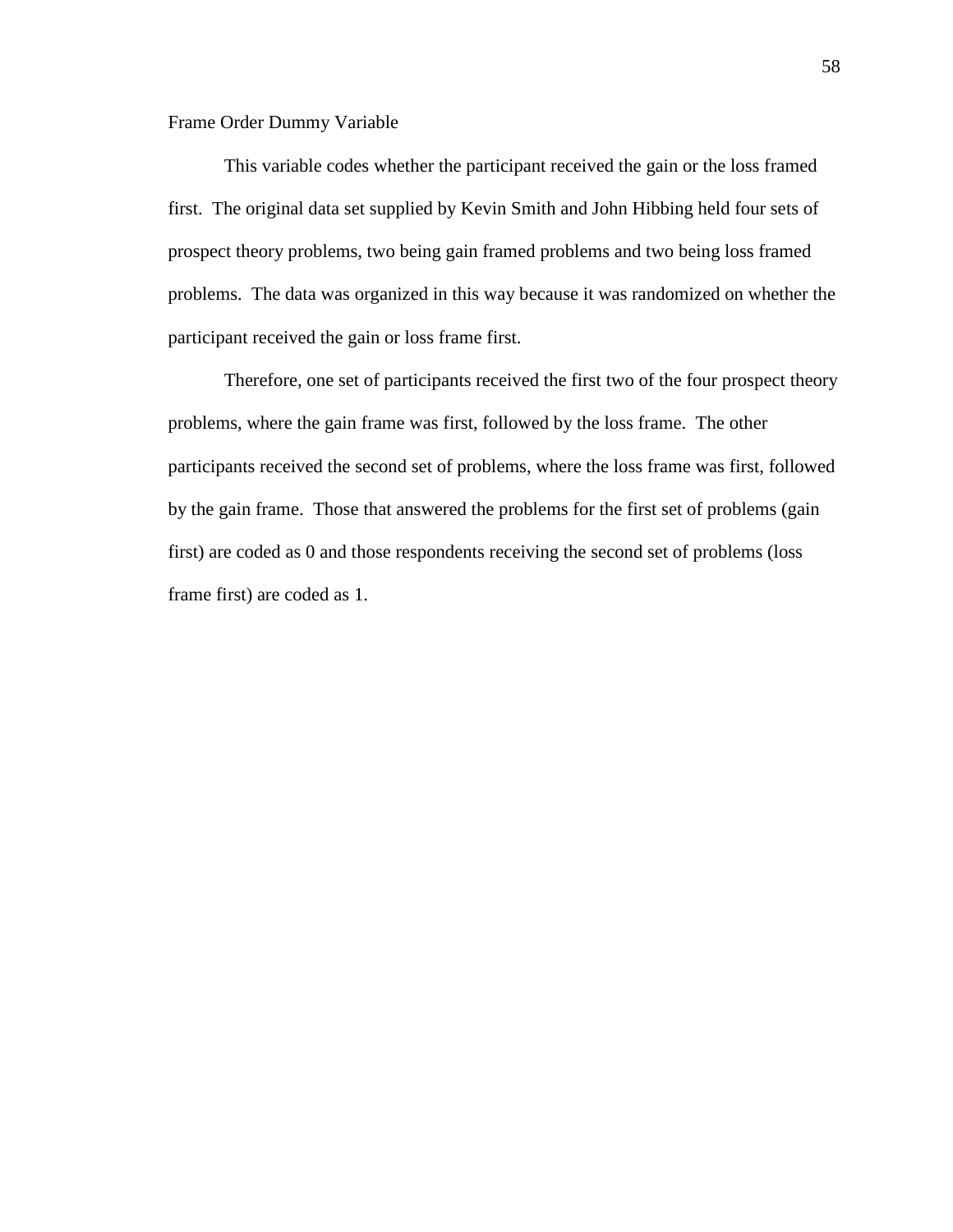|                  |              |                |       |                | r actors |       |        |       |
|------------------|--------------|----------------|-------|----------------|----------|-------|--------|-------|
| <b>BFI</b> Scale |              |                |       |                |          |       |        |       |
| Items            | $\mathbf{1}$ | $\overline{2}$ | 3     | $\overline{4}$ | 5        | 6     | $\tau$ | 8     |
| Item 1           | 0.761        |                |       |                |          |       |        |       |
| Item 2           |              |                |       | 0.535          |          |       |        |       |
| Item 3           |              |                |       |                |          |       | 0.604  |       |
| Item 4           |              |                | 0.558 |                |          |       |        |       |
| Item 5           |              | 0.717          |       |                |          |       |        |       |
| Item 6           | 0.743        |                |       |                |          |       |        |       |
| Item 7           |              |                |       | 0.547          |          |       |        |       |
| Item 8           |              |                |       |                | 0.608    |       |        |       |
| Item 9           |              |                | 0.740 |                |          |       |        |       |
| Item 10          |              | 0.584          |       |                |          |       |        |       |
| Item 11          | 0.368        |                |       |                |          |       |        |       |
| Item 12          |              |                |       | 0.487          |          |       |        |       |
| Item 13          |              |                |       |                |          |       | 0.714  |       |
| Item 14          |              |                | 0.649 |                |          |       |        |       |
| Item 15          |              | 0.706          |       |                |          |       |        |       |
| Item 16          | 0.542        |                |       |                |          |       |        |       |
| Item 17          |              |                |       | 0.636          |          |       |        |       |
| Item 18          |              |                |       |                | 0.760    |       |        |       |
| Item 19          |              |                | 0.741 |                |          |       |        |       |
| Item 20          |              | 0.693          |       |                |          |       |        |       |
| Item 21          | 0.836        |                |       |                |          |       |        |       |
| Item 22          |              |                |       | 0.559          |          |       |        |       |
| Item 23          |              |                |       |                | 0.555    |       |        |       |
| Item 24          |              |                | 0.639 |                |          |       |        |       |
| Item 25          |              | 0.777          |       |                |          |       |        |       |
| Item 26          | 0.603        |                |       |                |          |       |        |       |
| Item 27          |              |                |       | 0.532          |          |       |        |       |
| Item 28          |              |                |       |                | 0.506    |       |        |       |
| Item 29          |              |                | 0.526 |                |          |       |        |       |
| Item 30          |              |                |       |                |          | 0.710 |        |       |
| Item 31          | 0.748        |                |       |                |          |       |        |       |
| Item 32          |              |                |       | 0.697          |          |       |        |       |
| Item 33          |              |                |       |                | 0.585    |       |        |       |
| Item 34          |              |                | 0.621 |                |          |       |        |       |
| Item 35          |              |                |       |                |          |       |        | 0.595 |
| Item 36          | 0.755        |                |       |                |          |       |        |       |
| Item 37          |              |                |       | 0.608          |          |       |        |       |
|                  |              |                |       |                |          |       |        |       |

# Appendix D Factor Analysis of Personality Trait Scales

Table C.1 Factor Analysis for Logged BFI Items Factors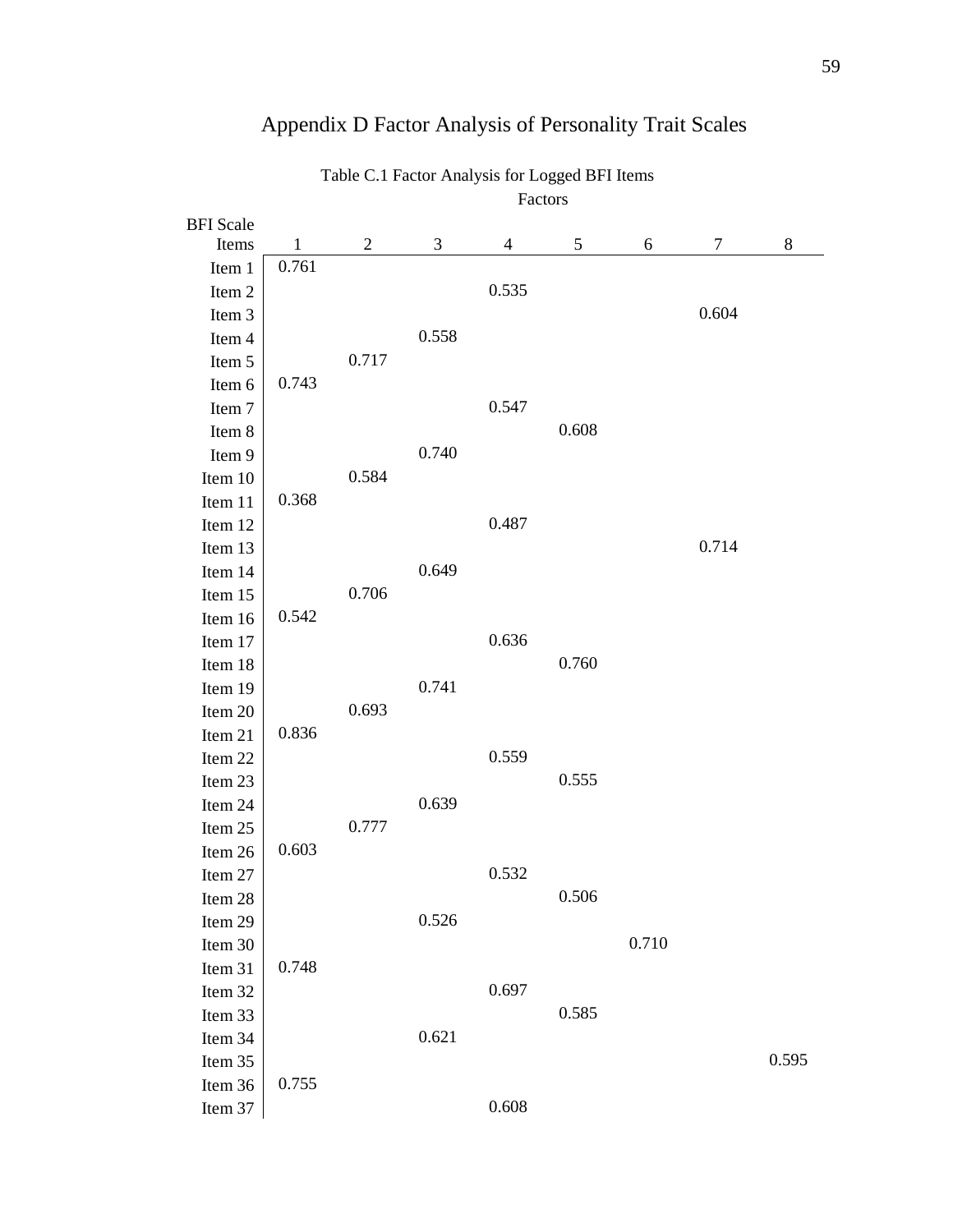| Item 38 |       |       |       | 0.609 |       |
|---------|-------|-------|-------|-------|-------|
| Item 39 |       | 0.724 |       |       |       |
| Item 40 | 0.714 |       |       |       |       |
| Item 41 |       |       |       |       | 0.743 |
| Item 42 |       |       | 0.585 |       |       |
| Item 43 |       |       |       | 0.626 |       |
| Item 44 |       |       |       |       | 0.724 |